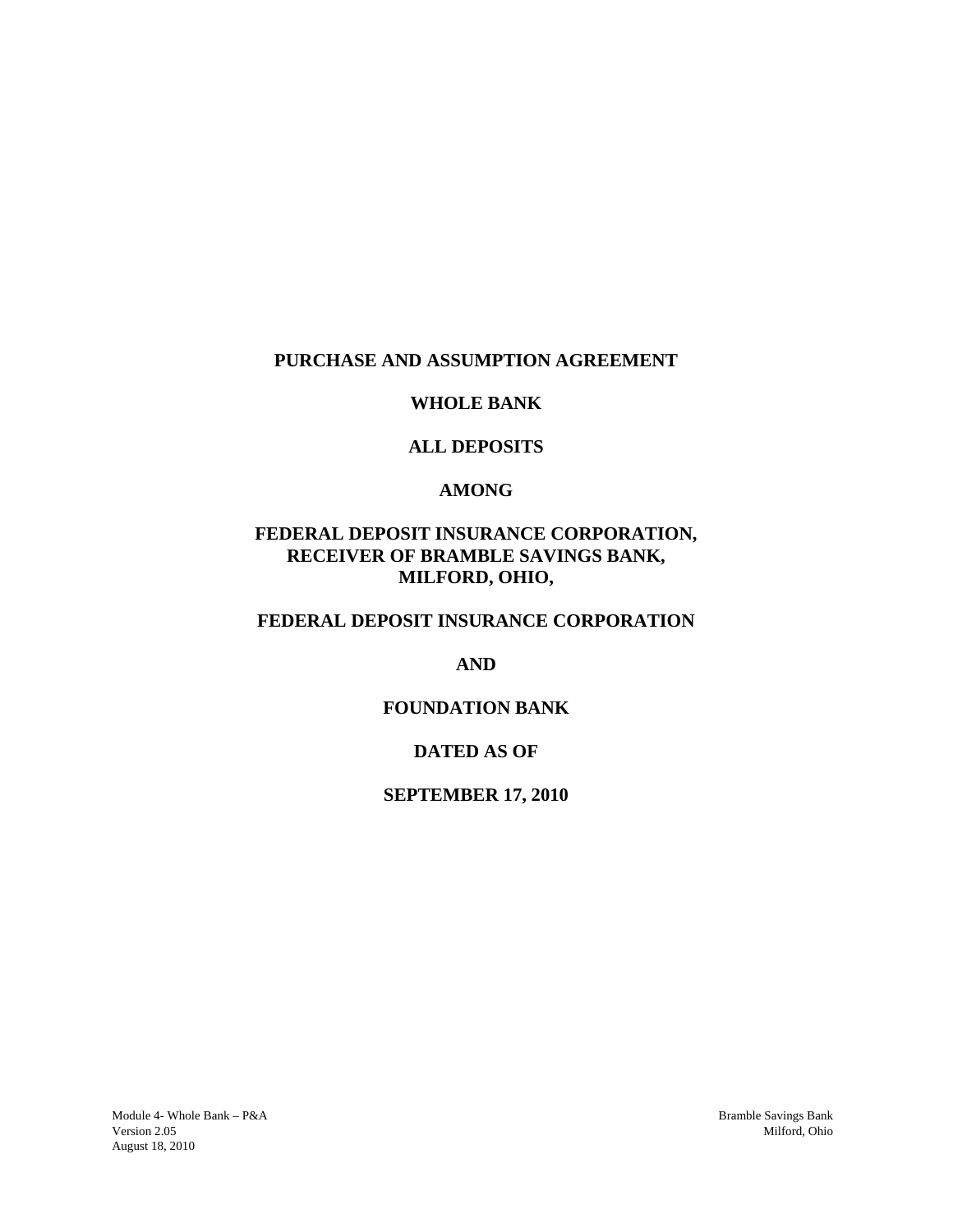# **TABLE OF CONTENTS**

| <b>ARTICLE I</b>   |                                                       |  |
|--------------------|-------------------------------------------------------|--|
| <b>ARTICLE II</b>  |                                                       |  |
| 2.1                |                                                       |  |
| 2.2                |                                                       |  |
| 2.3                |                                                       |  |
| 2.4                |                                                       |  |
| <b>ARTICLE III</b> |                                                       |  |
| 3.1                |                                                       |  |
| 3.2                |                                                       |  |
| 3.3                | Manner of Conveyance; Limited Warranty;               |  |
|                    |                                                       |  |
| 3.4                |                                                       |  |
| 3.5                |                                                       |  |
| 3.6                |                                                       |  |
| 3.7                |                                                       |  |
| <b>ARTICLE IV</b>  | <b>ASSUMPTION OF CERTAIN DUTIES AND OBLIGATIONS17</b> |  |
| 4.1                |                                                       |  |
| 4.2                |                                                       |  |
| 4.3                |                                                       |  |
| 4.4                |                                                       |  |
| 4.5                |                                                       |  |
| 4.6                |                                                       |  |
| 4.7                | Agreement with Respect to Data                        |  |
|                    |                                                       |  |
| 4.8                | Agreement with Respect to Certain                     |  |
|                    |                                                       |  |
| 4.9                |                                                       |  |
| 4.10               |                                                       |  |
| 4.11               |                                                       |  |
| 4.12               | Agreement with Respect to Continuation of Group       |  |
|                    |                                                       |  |
| 4.13               |                                                       |  |
| <b>ARTICLE V</b>   | <b>DUTIES WITH RESPECT TO DEPOSITORS</b>              |  |
| 5.1                |                                                       |  |
| 5.2                |                                                       |  |
|                    |                                                       |  |

Milford, Ohio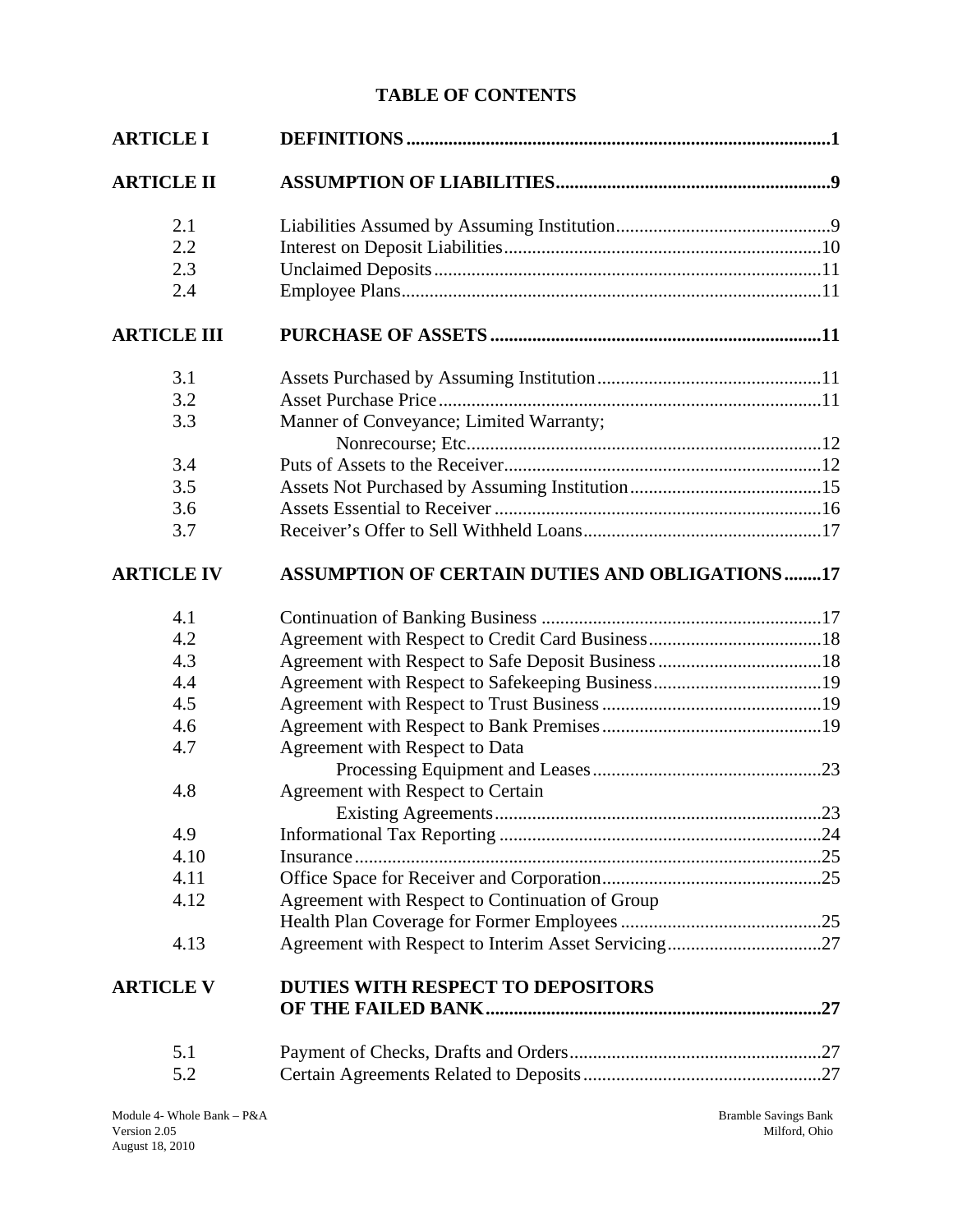| 5.3                 |                                                         |  |
|---------------------|---------------------------------------------------------|--|
| <b>ARTICLE VI</b>   |                                                         |  |
| 6.1                 |                                                         |  |
| 6.2                 |                                                         |  |
| 6.3                 |                                                         |  |
| 6.4                 |                                                         |  |
| <b>ARTICLE VII</b>  |                                                         |  |
| <b>ARTICLE VIII</b> |                                                         |  |
| 8.1                 |                                                         |  |
| 8.2                 | Correction of Errors and Omissions; Other Liabilities30 |  |
| 8.3                 |                                                         |  |
| 8.4                 |                                                         |  |
| 8.5                 |                                                         |  |
| <b>ARTICLE IX</b>   |                                                         |  |
| 9.1                 |                                                         |  |
| 9.2                 |                                                         |  |
| 9.3                 |                                                         |  |
| 9.4                 |                                                         |  |
| 9.5                 |                                                         |  |
| 9.6                 | Proceedings with Respect to Certain Assets              |  |
|                     |                                                         |  |
| 9.7                 |                                                         |  |
| <b>ARTICLE X</b>    |                                                         |  |
| <b>ARTICLE XI</b>   | REPRESENTATIONS AND WARRANTIES OF THE                   |  |
|                     |                                                         |  |
| <b>ARTICLE XII</b>  |                                                         |  |
| 12.1                |                                                         |  |
| 12.2                |                                                         |  |
| 12.3                |                                                         |  |
| 12.4                |                                                         |  |
| 12.5                |                                                         |  |
| 12.6                |                                                         |  |
| 12.7                |                                                         |  |
| 12.8                |                                                         |  |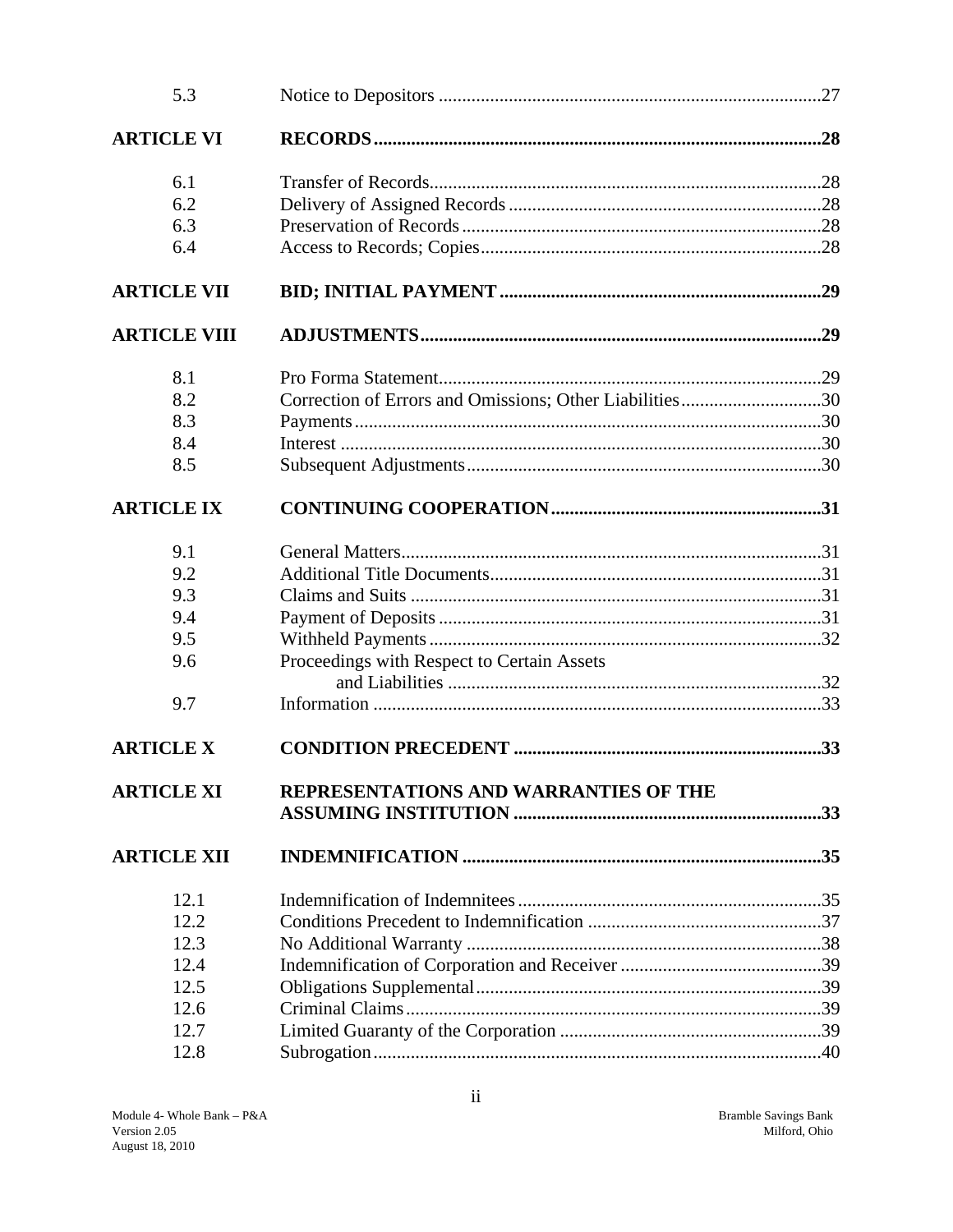| <b>ARTICLE XIII</b> |  |
|---------------------|--|
| 13.1                |  |
| 13.2.               |  |
| 13.3                |  |
| 13.4                |  |
| 13.5                |  |
| 13.6                |  |
| 13.7                |  |
| 13.8                |  |
| 13.9                |  |
| 13.10               |  |
| 13.11               |  |
| 13.12               |  |
| 13.13               |  |

## **SCHEDULES**

| 2.1(a) |  |
|--------|--|
| 3.2    |  |
| 3.5(l) |  |
| 6.3    |  |
| 7      |  |
|        |  |

# **EXHIBITS**

| 2.3A   |  |
|--------|--|
| 2.3B   |  |
| 3.2(c) |  |
| 4.13   |  |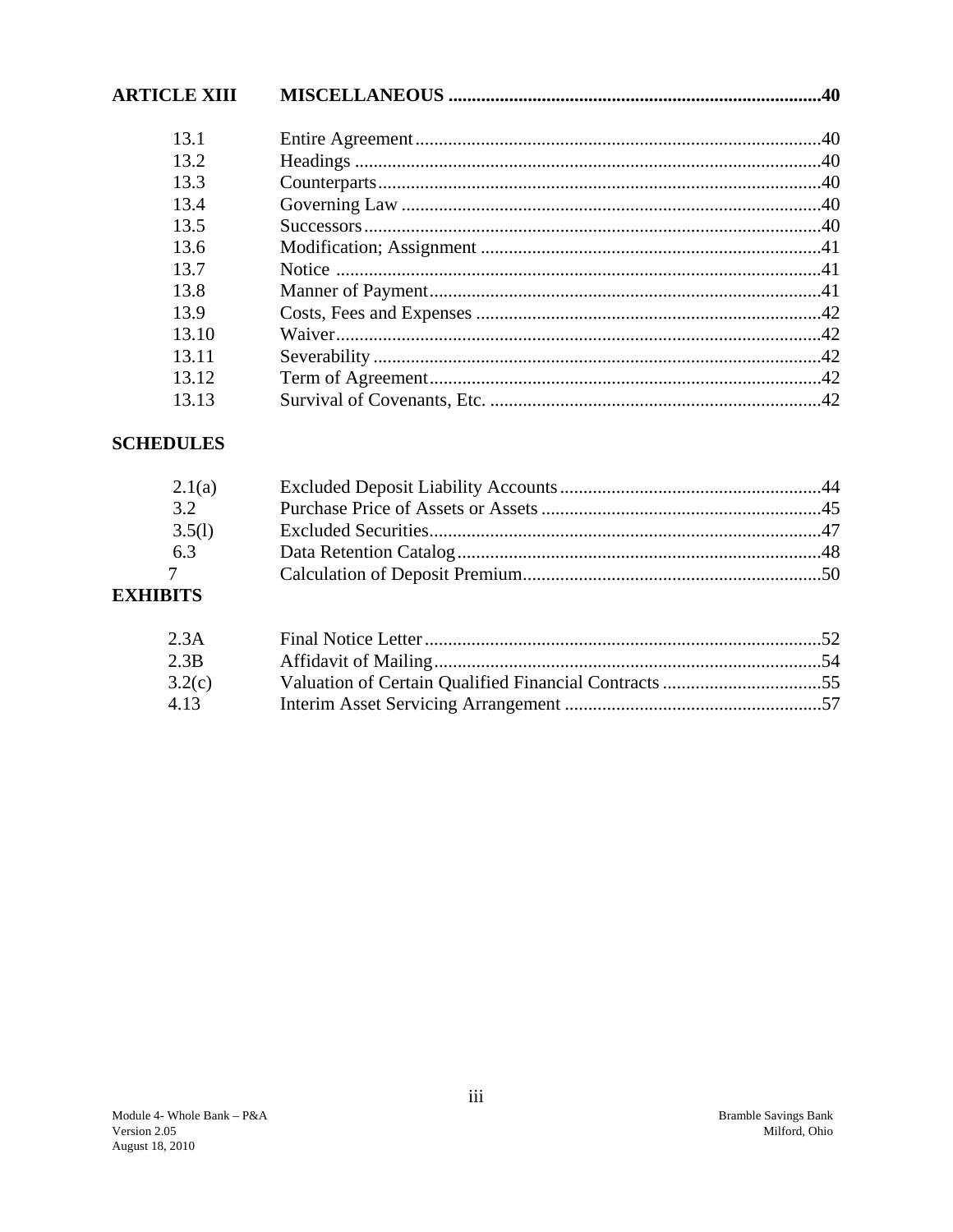#### **PURCHASE AND ASSUMPTION AGREEMENT WHOLE BANK ALL DEPOSITS**

THIS AGREEMENT, made and entered into as of September 17, 2010, by and among the FEDERAL DEPOSIT INSURANCE CORPORATION, RECEIVER of BRAMBLE SAVINGS BANK, MILFORD, OHIO (the "Receiver"), FOUNDATION BANK, organized under the laws of the United States of America and having its principal place of business in CINCINNATI, OHIO (the "Assuming Institution"), and the FEDERAL DEPOSIT INSURANCE CORPORATION, organized under the laws of the United States of America and having its principal office in Washington, D.C., acting in its corporate capacity (the "Corporation").

#### **WITNESSETH**:

**WHEREAS**, on Bank Closing, the Chartering Authority closed Bramble Savings Bank (the "Failed Bank") pursuant to applicable law and the Corporation was appointed Receiver thereof; and

**WHEREAS**, the Assuming Institution desires to purchase certain assets and assume certain deposit and other liabilities of the Failed Bank on the terms and conditions set forth in this Agreement; and

**WHEREAS**, pursuant to 12 U.S.C. Section 1823(c)(2)(A), the Corporation may provide assistance to the Assuming Institution to facilitate the transactions contemplated by this Agreement, which assistance may include indemnification pursuant to Article XII; and

**WHEREAS**, the Board of Directors of the Corporation (the "Board") has determined to provide assistance to the Assuming Institution on the terms and subject to the conditions set forth in this Agreement; and

**WHEREAS**, the Board has determined pursuant to 12 U.S.C. Section 1823(c)(4)(A) that such assistance is necessary to meet the obligation of the Corporation to provide insurance coverage for the insured deposits in the Failed Bank and is the least costly to the deposit insurance fund of all possible methods for meeting such obligation.

 **NOW THEREFORE**, in consideration of the mutual promises herein set forth and other valuable consideration, the parties hereto agree as follows:

#### **ARTICLE I DEFINITIONS**

Capitalized terms used in this Agreement shall have the meanings set forth in this Article I, or elsewhere in this Agreement. As used herein, words imparting the singular include the plural and vice versa.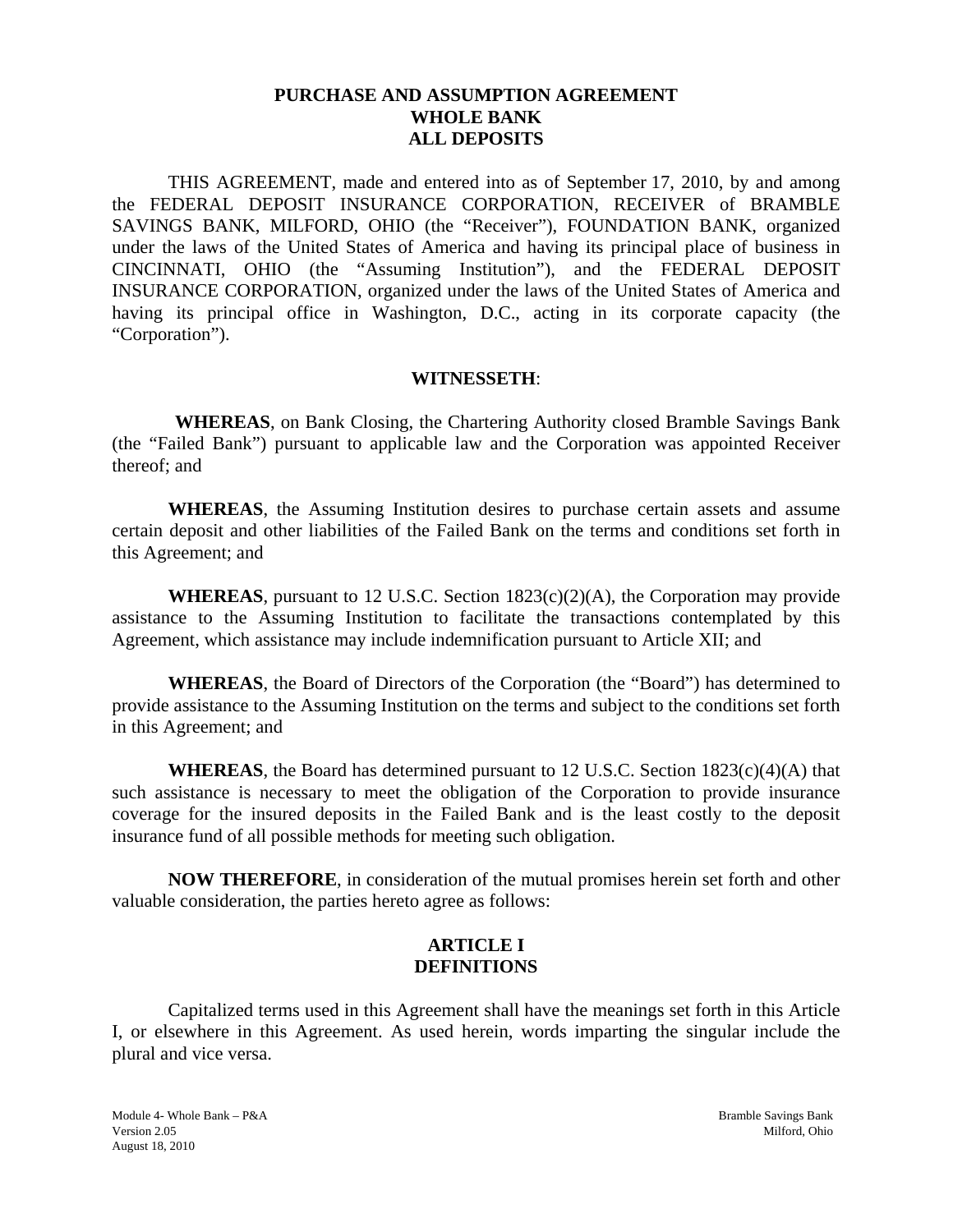**"Accounting Records"** means the general ledger and subsidiary ledgers and supporting schedules which support the general ledger balances.

**"Acquired Subsidiaries"** means Subsidiaries of the Failed Bank acquired pursuant to Section 3.1.

**"Affiliate"** of any Person means any director, officer, or employee of that Person and any other Person (i) who is directly or indirectly controlling, or controlled by, or under direct or indirect common control with, such Person, or (ii) who is an affiliate of such Person as the term "affiliate" is defined in Section 2 of the Bank Holding Company Act of 1956, as amended, 12 U.S.C. Section 1841.

**"Agreement"** means this Purchase and Assumption Agreement by and among the Assuming Institution, the Corporation and the Receiver, as amended or otherwise modified from time to time.

**"Assets"** means all assets of the Failed Bank purchased pursuant to Section 3.1. Assets owned by Subsidiaries of the Failed Bank are not "Assets" within the meaning of this definition.

**"Assumed Deposits"** means Deposits.

**"Bank Closing"** means the close of business of the Failed Bank on the date on which the Chartering Authority closed such institution.

**"Bank Premises"** means the banking houses, drive-in banking facilities, and teller facilities (staffed or automated) together with adjacent parking, storage and service facilities and structures connecting remote facilities to banking houses, and land on which the foregoing are located, and unimproved land that are owned or leased by the Failed Bank and that have formerly been utilized, are currently utilized, or are intended to be utilized in the future by the Failed Bank as shown on the Accounting Record of the Failed Bank as of Bank Closing.

**"Bid Amount"** has the meaning provided in Article VII.

**"Bid Valuation Date"** means May 26, 2010.

**"Book Value"** means, with respect to any Asset and any Liability Assumed, the dollar amount thereof stated on the Accounting Records of the Failed Bank. The Book Value of any item shall be determined as of Bank Closing after adjustments made by the Receiver for differences in accounts, suspense items, unposted debits and credits, and other similar adjustments or corrections and for setoffs, whether voluntary or involuntary. The Book Value of a Subsidiary of the Failed Bank acquired by the Assuming Institution shall be determined from the investment in subsidiary and related accounts on the "bank only" (unconsolidated) balance sheet of the Failed Bank based on the equity method of accounting. Without limiting the generality of the foregoing, (i) the Book Value of a Liability Assumed shall include all accrued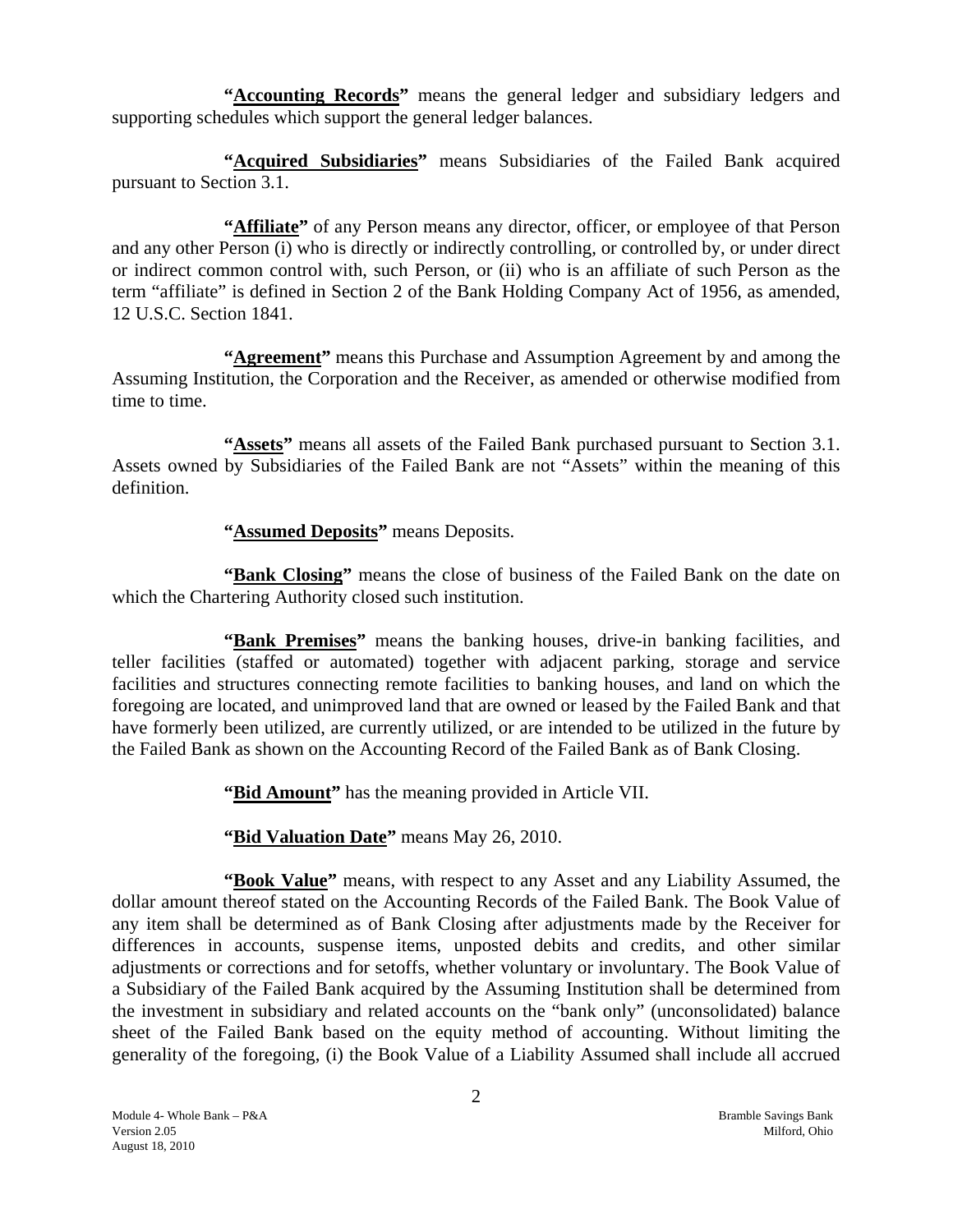and unpaid interest thereon as of Bank Closing, and (ii) the Book Value of a Loan shall reflect adjustments for earned interest, or unearned interest (as it relates to the "rule of 78s" or add-oninterest loans, as applicable), if any, as of Bank Closing, adjustments for the portion of earned or unearned loan-related credit life and/or disability insurance premiums, if any, attributable to the Failed Bank as of Bank Closing, and adjustments for Failed Bank Advances, if any, in each case as determined for financial reporting purposes. The Book Value of an Asset shall not include any adjustment for loan premiums, discounts or any related deferred income, fees or expenses, or general or specific reserves on the Accounting Records of the Failed Bank.

**"Business Day"** means a day other than a Saturday, Sunday, Federal legal holiday or legal holiday under the laws of the State where the Failed Bank is located, or a day on which the principal office of the Corporation is closed.

**"Chartering Authority"** means (i) with respect to a national bank, the Office of the Comptroller of the Currency, (ii) with respect to a Federal savings association or savings bank, the Office of Thrift Supervision, (iii) with respect to a bank or savings institution chartered by a State, the agency of such State charged with primary responsibility for regulating and/or closing banks or savings institutions, as the case may be, (iv) the Corporation in accordance with 12 U.S.C. Section 1821(c), with regard to self appointment, or (v) the appropriate Federal banking agency in accordance with 12 U.S.C. 1821(c)(9).

**"Commitment"** means the unfunded portion of a line of credit or other commitment reflected on the books and records of the Failed Bank to make an extension of credit (or additional advances with respect to a Loan) that was legally binding on the Failed Bank as of Bank Closing, other than extensions of credit pursuant to the credit card business and overdraft protection plans of the Failed Bank, if any.

**"Credit Documents"** mean the agreements, instruments, certificates or other documents at any time evidencing or otherwise relating to, governing or executed in connection with or as security for, a Loan, including without limitation notes, bonds, loan agreements, letter of credit applications, lease financing contracts, banker's acceptances, drafts, interest protection agreements, currency exchange agreements, repurchase agreements, reverse repurchase agreements, guarantees, deeds of trust, mortgages, assignments, security agreements, pledges, subordination or priority agreements, lien priority agreements, undertakings, security instruments, certificates, documents, legal opinions, participation agreements and intercreditor agreements, and all amendments, modifications, renewals, extensions, rearrangements, and substitutions with respect to any of the foregoing.

**"Credit File"** means all Credit Documents and all other credit, collateral, or insurance documents in the possession or custody of the Assuming Institution, or any of its Subsidiaries or Affiliates, relating to an Asset or a Loan included in a Put Notice, or copies of any thereof.

"Data Processing Equipment" means any equipment, computer hardware, or computer software (and the lease or licensing agreements related thereto) other than Personal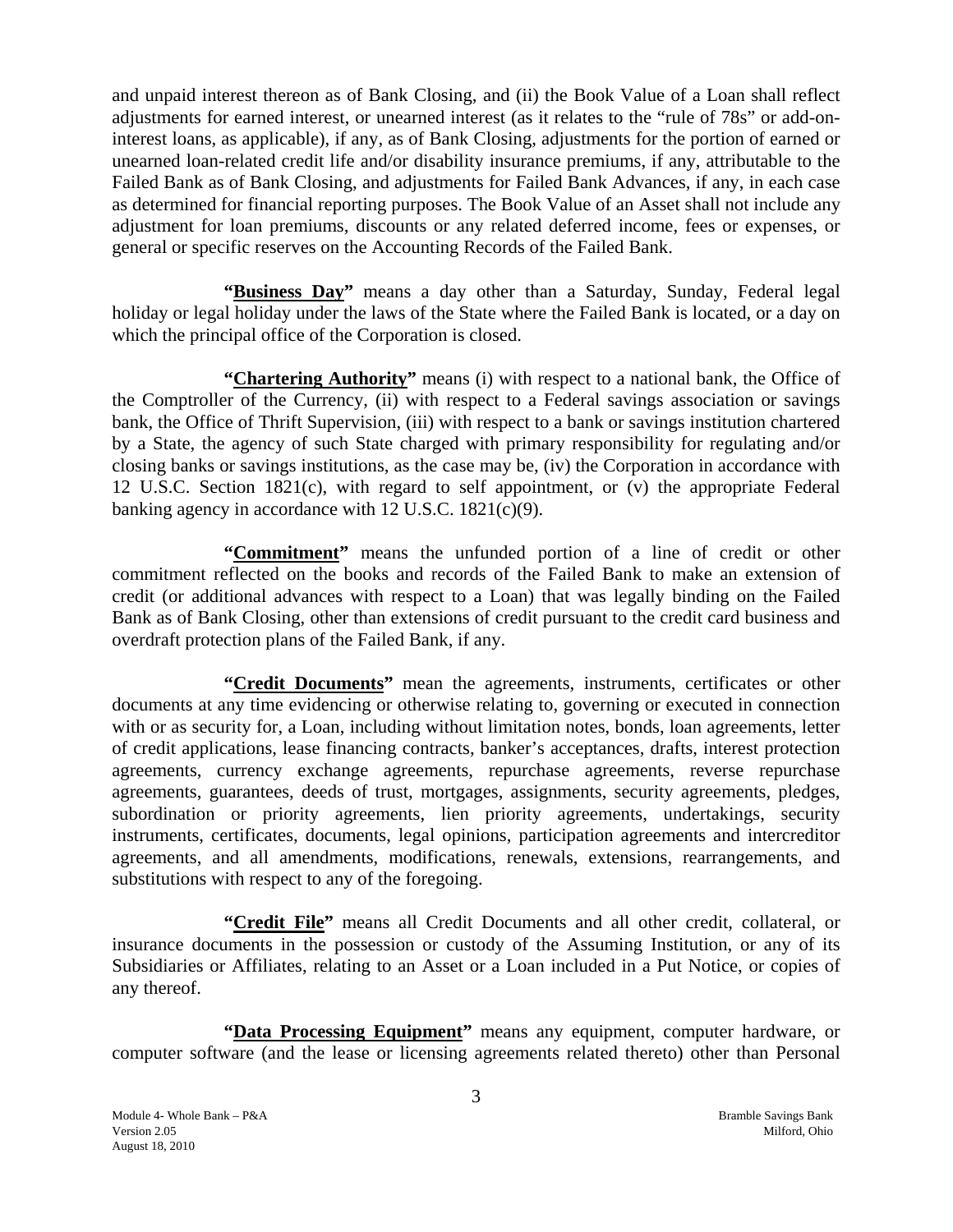Computers, owned or leased by the Failed Bank at Bank Closing, which is, was, or could have been used by the Failed Bank in connection with data processing activities.

**"Deposit"** means a deposit as defined in 12 U.S.C. Section 1813(l), including without limitation, outstanding cashier's checks and other official checks and all uncollected items included in the depositors' balances and credited on the books and records of the Failed Bank; provided that the term "Deposit" shall not include all or any portion of those deposit balances which, in the discretion of the Receiver or the Corporation, (i) may be required to satisfy it for any liquidated or contingent liability of any depositor arising from an unauthorized or unlawful transaction, or (ii) may be needed to provide payment of any liability of any depositor to the Failed Bank or the Receiver, including the liability of any depositor as a director or officer of the Failed Bank, whether or not the amount of the liability is or can be determined as of Bank Closing.

**"Deposit Secured Loan"** means a loan in which the only collateral securing the loan is Assumed Deposits or deposits at other insured depository institutions

**"Electronically Stored Information"** means any system backup tapes, any electronic mail (whether on an exchange or other similar system), any data on personal computers and any data on server hard drives.

**"Failed Bank Advances"** means the total sums paid by the Failed Bank to (i) protect its lien position, (ii) pay ad valorem taxes and hazard insurance, and (iii) pay credit life insurance, accident and health insurance, and vendor's single interest insurance.

"**Fair Market Value**" means (i)(a) "Market Value" as defined in the regulation prescribing the standards for real estate appraisals used in federally related transactions, 12 C.F.R. § 323.2(g), and accordingly shall mean the most probable price which a property should bring in a competitive and open market under all conditions requisite to a fair sale, the buyer and seller each acting prudently and knowledgeably, and assuming the price is not affected by undue stimulus. Implicit in this definition are the consummation of a sale as of a specified date and the passing of title from seller to buyer under conditions whereby:

- (1) Buyer and seller are typically motivated;
- (2) Both parties are well informed or well advised, and acting in what they consider their own best interests;
- (3) A reasonable time is allowed for exposure in the open market;
- (4) Payment is made in terms of cash in U.S. dollars or in terms of financial arrangements comparable thereto; and
- (5) The price represents the normal consideration for the property sold unaffected by special or creative financing or sales concessions granted by anyone associated with the sale;

as determined as of Bank Closing by an appraiser mutually acceptable to the Receiver and the Assuming Institution; any costs and fees associated with such determination shall be shared equally by the Receiver and the Assuming Institution, and (b) which, with respect to Bank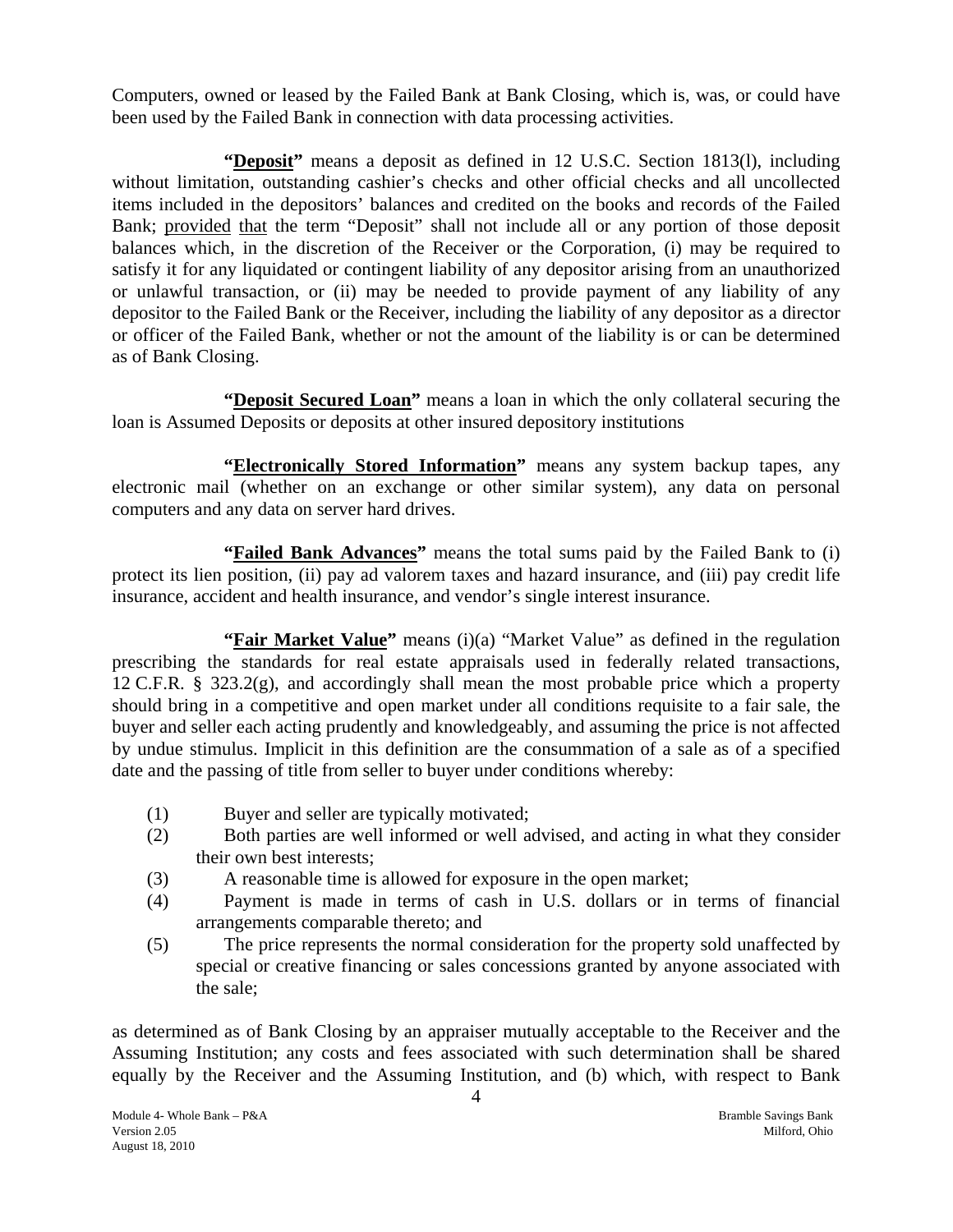Premises (to the extent, if any, that Bank Premises are purchased utilizing this valuation method), shall be determined not later than sixty (60) days after Bank Closing by an appraiser selected by the Receiver and the Assuming Institution within seven (7) days after Bank Closing; or (ii) with respect to property other than Bank Premises purchased utilizing this valuation method, the price therefor as established by the Receiver and agreed to by the Assuming Institution, or in the absence of such agreement, as determined in accordance with clause  $(i)(a)$ above.

"**Fixtures**" means those leasehold improvements, additions, alterations and installations constituting all or a part of Bank Premises and which were acquired, added, built, installed or purchased at the expense of the Failed Bank, regardless of the holder of legal title thereto as of Bank Closing.

**"Furniture and Equipment"** means the furniture and equipment (other than Safe Deposit Boxes, motor vehicles, Personal Computers, and Data Processing Equipment), leased or owned by the Failed Bank and reflected on the books of the Failed Bank as of Bank Closing and located on or at Bank Premises, including without limitation automated teller machines, carpeting, furniture, office machinery, shelving, office supplies, telephone, surveillance and security systems, ancillary equipment, and artwork. Furniture and equipment located at a storage facility not adjacent to a Bank Premises are excluded from this definition.

**"Indemnitees"** means, except as provided in paragraph (11) of Section 12.1(b), (i) the Assuming Institution, (ii) the Subsidiaries and Affiliates of the Assuming Institution other than any Subsidiaries or Affiliates of the Failed Bank that are or become Subsidiaries or Affiliates of the Assuming Institution, and (iii) the directors, officers, employees and agents of the Assuming Institution and its Subsidiaries and Affiliates who are not also present or former directors, officers, employees or agents of the Failed Bank or of any Subsidiary or Affiliate of the Failed Bank.

**"Initial Payment"** means the payment made pursuant to Article VII (based on the best information available as of Bank Closing), the amount of which shall be either (i) if the Bid Amount is positive, the aggregate Book Value of the Liabilities Assumed minus the sum of the aggregate purchase price of the Assets and assets purchased and the positive Bid Amount, or (ii) if the Bid Amount is negative, the sum of the aggregate Book Value of the Liabilities Assumed and the negative Bid Amount minus the aggregate purchase price of the Assets and assets purchased. The Initial Payment shall be payable by the Corporation to the Assuming Institution if (i) the Liabilities Assumed are greater than the sum of the positive Bid Amount and the Assets and assets purchased, or if (ii) the sum of the Liabilities Assumed and the negative Bid Amount are greater than the Assets and assets purchased. The Initial Payment shall be payable by the Assuming Institution to the Corporation if (i) the Liabilities Assumed are less than the sum of the positive Bid Amount and the Assets and assets purchased, or if (ii) the sum of the Liabilities Assumed and the negative Bid Amount is less than the Assets and assets purchased. Such Initial Payment shall be subject to adjustment as provided in Article VIII.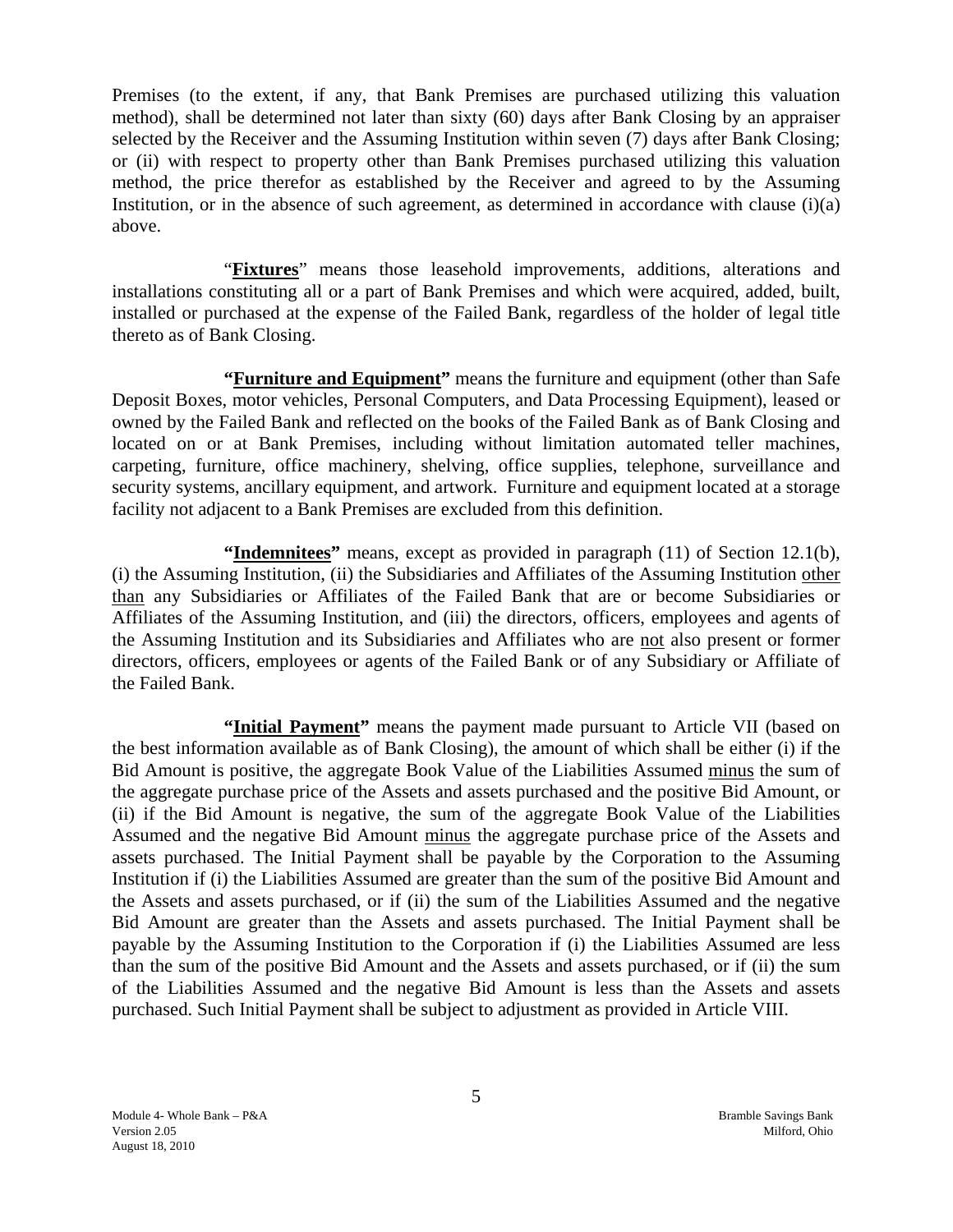**"Legal Balance"** means the amount of indebtedness legally owed by an Obligor with respect to a Loan, including principal and accrued and unpaid interest, late fees, attorneys' fees and expenses, taxes, insurance premiums, and similar charges, if any.

**"Liabilities Assumed"** has the meaning provided in Section 2.1.

**"Lien"** means any mortgage, lien, pledge, charge, assignment for security purposes, security interest, or encumbrance of any kind with respect to an Asset, including any conditional sale agreement or capital lease or other title retention agreement relating to such Asset.

**"Loans"** means all of the following owed to or held by the Failed Bank as of Bank Closing:

(i) loans (including loans which have been charged off the Accounting Records of the Failed Bank in whole or in part prior to and including the Bid Valuation Date), participation agreements, interests in participations, overdrafts of customers (including but not limited to overdrafts made pursuant to an overdraft protection plan or similar extensions of credit in connection with a deposit account), revolving commercial lines of credit, home equity lines of credit, Commitments, United States and/or State-guaranteed student loans, and lease financing contracts;

(ii) all Liens, rights (including rights of set-off), remedies, powers, privileges, demands, claims, priorities, equities and benefits owned or held by, or accruing or to accrue to or for the benefit of, the holder of the obligations or instruments referred to in clause (i) above, including but not limited to those arising under or based upon Credit Documents, casualty insurance policies and binders, standby letters of credit, mortgagee title insurance policies and binders, payment bonds and performance bonds at any time and from time to time existing with respect to any of the obligations or instruments referred to in clause (i) above; and

(iii) all amendments, modifications, renewals, extensions, refinancings, and refundings of or for any of the foregoing;

provided that there shall be excluded from the definition of "Loans" amounts owing under Qualified Financial Contracts.

**"New Loans"** means Loans made by the Failed Bank after the Bid Valuation Date that are not continuations, amendments, modifications, renewals, extensions, refinancings, restructurings, or refundings of or for any then existing Loan.

"Obligor" means each Person liable for the full or partial payment or performance of any Loan, whether such Person is obligated directly, indirectly, primarily, secondarily, jointly, or severally.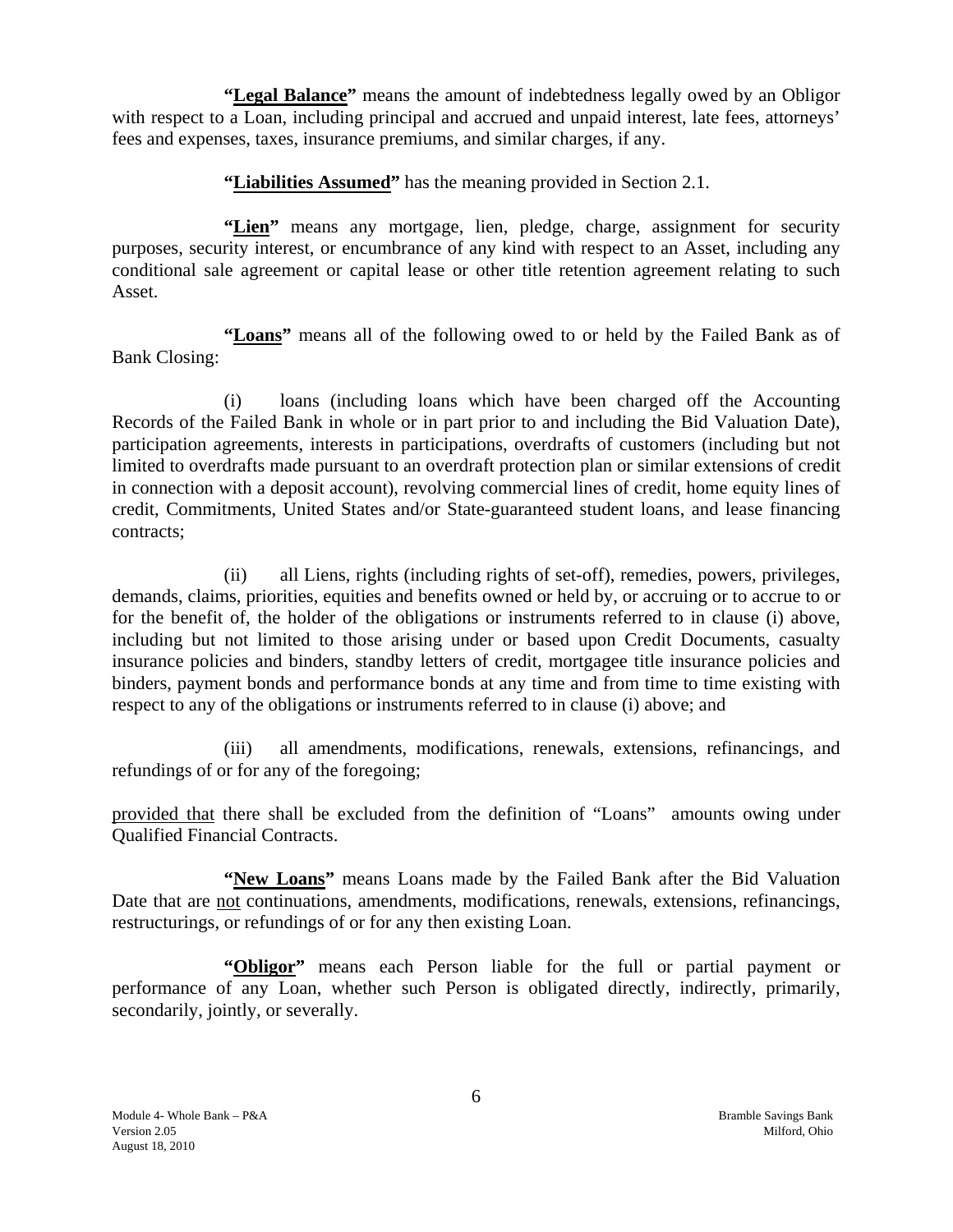**"Other Real Estate"** means all interests in real estate (other than Bank Premises and Fixtures), including but not limited to mineral rights, leasehold rights, condominium and cooperative interests, air rights and development rights that are owned by the Failed Bank.

**"Payment Date"** means the first Business Day after Bank Closing.

**"Person"** means any individual, corporation, partnership, joint venture, association, joint-stock company, trust, unincorporated organization, or government or any agency or political subdivision thereof, excluding the Corporation.

**"Personal Computer(s)"** means computers based on a microprocessor generally designed to be used by one person at a time and which usually store informational data on that computer's internal hard drive or attached peripheral. A personal computer can be found in various configurations such as laptops, net books, and desktops.

**"Primary Indemnitor"** means any Person (other than the Assuming Institution or any of its Affiliates) who is obligated to indemnify or insure, or otherwise make payments (including payments on account of claims made against) to or on behalf of any Person in connection with the claims covered under Article XII, including without limitation any insurer issuing any directors and officers liability policy or any Person issuing a financial institution bond or banker's blanket bond.

**"Put Date"** has the meaning provided in Section 3.4.

**"Put Notice"** has the meaning provided in Section 3.4.

"**Qualified Financial Contract**" means a qualified financial contract as defined in 12 U.S.C. Section 1821(e)(8)(D).

**"Record"** means any document, microfiche, microfilm and Electronically Stored Information (including but not limited to magnetic tape, disc storage, card forms and printed copy) of the Failed Bank generated or maintained by the Failed Bank that is owned by or in the possession of the Receiver at Bank Closing.

**"Related Liability"** with respect to any Asset means any liability existing and reflected on the Accounting Records of the Failed Bank as of Bank Closing for (i) indebtedness secured by mortgages, deeds of trust, chattel mortgages, security interests or other liens on or affecting such Asset, (ii) ad valorem taxes applicable to such Asset, and (iii) any other obligation determined by the Receiver to be directly related to such Asset.

**"Related Liability Amount"** with respect to any Related Liability on the books of the Assuming Institution, means the amount of such Related Liability as stated on the Accounting Records of the Assuming Institution (as maintained in accordance with generally accepted accounting principles) as of the date as of which the Related Liability Amount is being determined. With respect to a liability that relates to more than one asset, the amount of such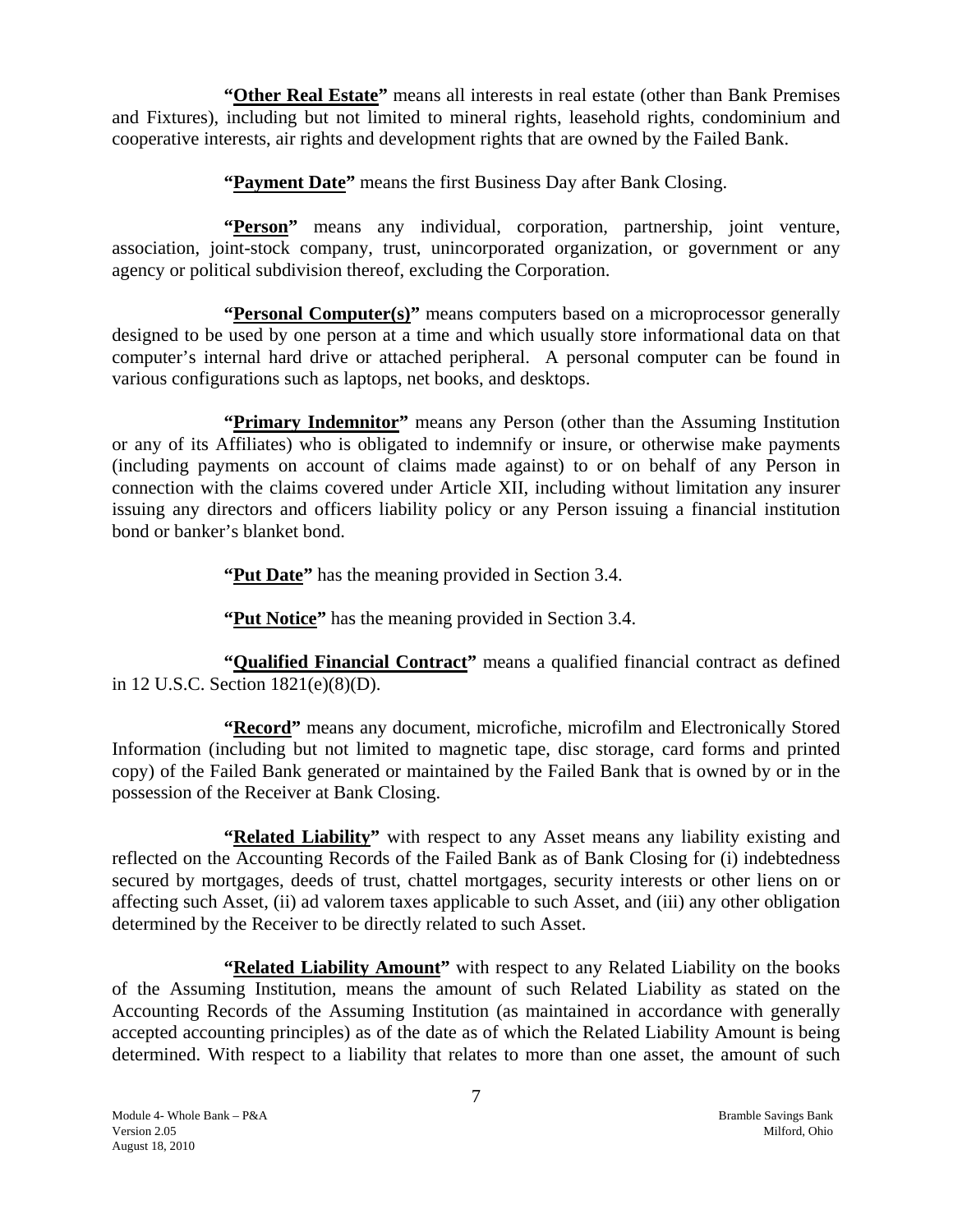Related Liability shall be allocated among such assets for the purpose of determining the Related Liability Amount with respect to any one of such assets. Such allocation shall be made by specific allocation, where determinable, and otherwise shall be pro rata based upon the dollar amount of such assets stated on the Accounting Records of the entity that owns such asset.

**"Repurchase Price"** means with respect to any Asset or asset, which shall be determined by the Receiver, the lesser of (a) or (b):

(a) (i) in the event of a negative Bid Amount, the amount paid by the Assuming Institution, discounted by a percentage equal to the quotient produced by dividing the Assuming Institution's Bid Amount by the aggregate Book Value of the Risk Assets of the Failed Bank;

(ii) in the event of a negative Bid Amount, the amount resulting from (a)(i), above, or in the event of a positive Bid Amount, the amount paid by the Assuming Institution, (x) for a Loan, shall be decreased by any portion of the Loan classified "loss" and by one-half of any portion of the Loan classified "doubtful" as of the Bid Valuation Date, and (y) for any Asset or asset, including a Loan, decreased by the amount of any money received with respect thereto since Bank Closing and, if the Asset is a Loan or other interest bearing or earning asset, the resulting amount shall then be increased or decreased, as the case may be, by interest or discount (whichever is applicable) accrued from and after Bank Closing at the lower of: (i) the contract rate with respect to such Asset, or (ii) the Settlement Interest Rate; net proceeds received by or due to the Assuming Institution from the sale of collateral, any forgiveness of debt, or otherwise shall be deemed money received by the Assuming Institution; or

(b) the dollar amount thereof stated on the Accounting Records of the Assuming Institution as of the date as of which the Repurchase Price is being determined, as maintained in accordance with generally accepted accounting principles, and, if the asset is a Loan, regardless of the Legal Balance thereof and adjusted in the same manner as the Book Value of a Failed Bank Loan would be adjusted hereunder.

Provided, however, (b), above, shall not be applicable and the Bid Amount shall be considered to have been positive for Loans repurchased pursuant to Section 3.4(a).

**"Risk Assets"** means (i) all Loans purchased hereunder, excluding (a) New Loans and (b) Loans to the extent secured by Assumed Deposits (and not included in (i)(a)), plus (ii) the Accrued Interest Receivable, Prepaid Expense, Other Assets as set forth in the information provided in the marketing of the Failed Bank.

**"Safe Deposit Boxes"** means the safe deposit boxes of the Failed Bank, if any, including the removable safe deposit boxes and safe deposit stacks in the Failed Bank's vault(s), all rights and benefits under rental agreements with respect to such safe deposit boxes, and all keys and combinations thereto.

**"Settlement Date"** means the first Business Day immediately prior to the day which is three hundred sixty-five (365) days after Bank Closing, or such other date prior thereto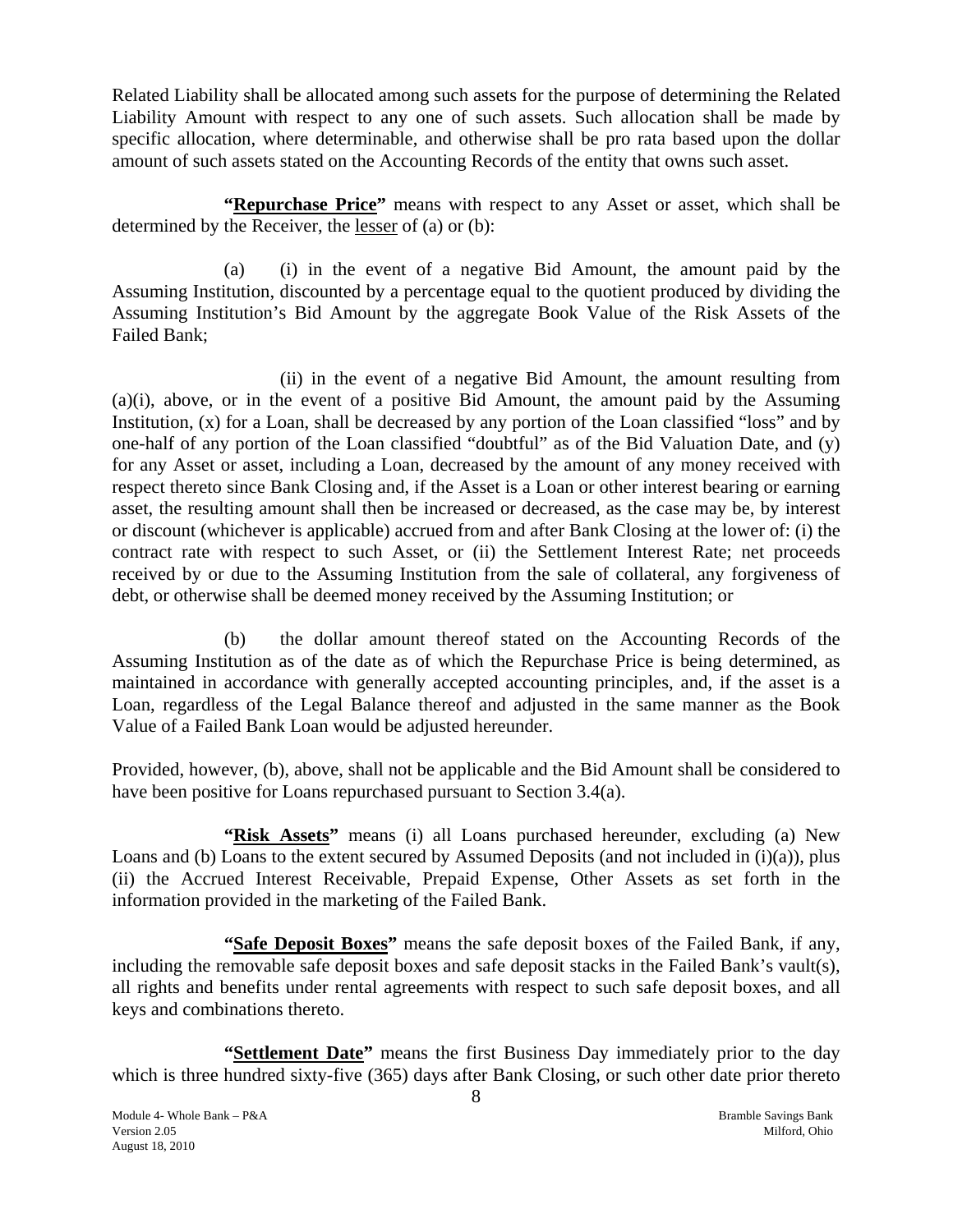<span id="page-12-0"></span>as may be agreed upon by the Receiver and the Assuming Institution. The Receiver, in its discretion, may extend the Settlement Date.

**"Settlement Interest Rate"** means, for the first calendar quarter or portion thereof during which interest accrues, the rate determined by the Receiver to be equal to the Investment Rate on twenty-six (26)-week United States Treasury Bills as published the week of Bank Closing by the United States Treasury on the TreasuryDirect.gov website; provided that if no such Investment Rate is published the week of Bank Closing, the Investment Rate for such Treasury Bills most recently published by the United States Treasury on TreasuryDirect.gov prior to Bank Closing shall be used. Thereafter, the rate shall be adjusted to the rate determined by the Receiver to be equal to the Investment Rate on such Treasury Bills in effect as of the first day of each succeeding calendar quarter during which interest accrues as published by The United States Treasury on the TreasuryDirect.gov website.

**"Subsidiary"** has the meaning set forth in Section 3(w)(4) of the Federal Deposit Insurance Act, 12 U.S.C. Section 1813(w)(4), as amended.

## **ARTICLE II ASSUMPTION OF LIABILITIES**

**2.1 Liabilities Assumed by Assuming Institution.** The Assuming Institution expressly assumes at Book Value (subject to adjustment pursuant to Article VIII) and agrees to pay, perform, and discharge all of the following liabilities of the Failed Bank as of Bank Closing, except as otherwise provided in this Agreement (such liabilities, "Liabilities Assumed"):

- (a) Assumed Deposits, except those Deposits specifically listed on Schedule 2.1(a); provided that as to any Deposits of public money which are Assumed Deposits, the Assuming Institution agrees to properly secure such Deposits with such Assets as appropriate which, prior to Bank Closing, were pledged as security by the Failed Bank, or with assets of the Assuming Institution, if such securing Assets, if any, are insufficient to properly secure such Deposits;
- (b) liabilities for indebtedness secured by mortgages, deeds of trust, chattel mortgages, security interests or other liens on or affecting any Assets, if any; provided that the assumption of any liability pursuant to this paragraph shall be limited to the market value of the Assets securing such liability as determined by the Receiver;
- (c) overdrafts, debit balances, service charges, reclamations, and adjustments to accounts with the Federal Reserve Banks as reflected on the books and records of any such Federal Reserve Bank within ninety (90) days after Bank Closing, if any;
- (d) ad valorem taxes applicable to any Asset, if any; provided that the assumption of any ad valorem taxes pursuant to this paragraph shall be limited to an amount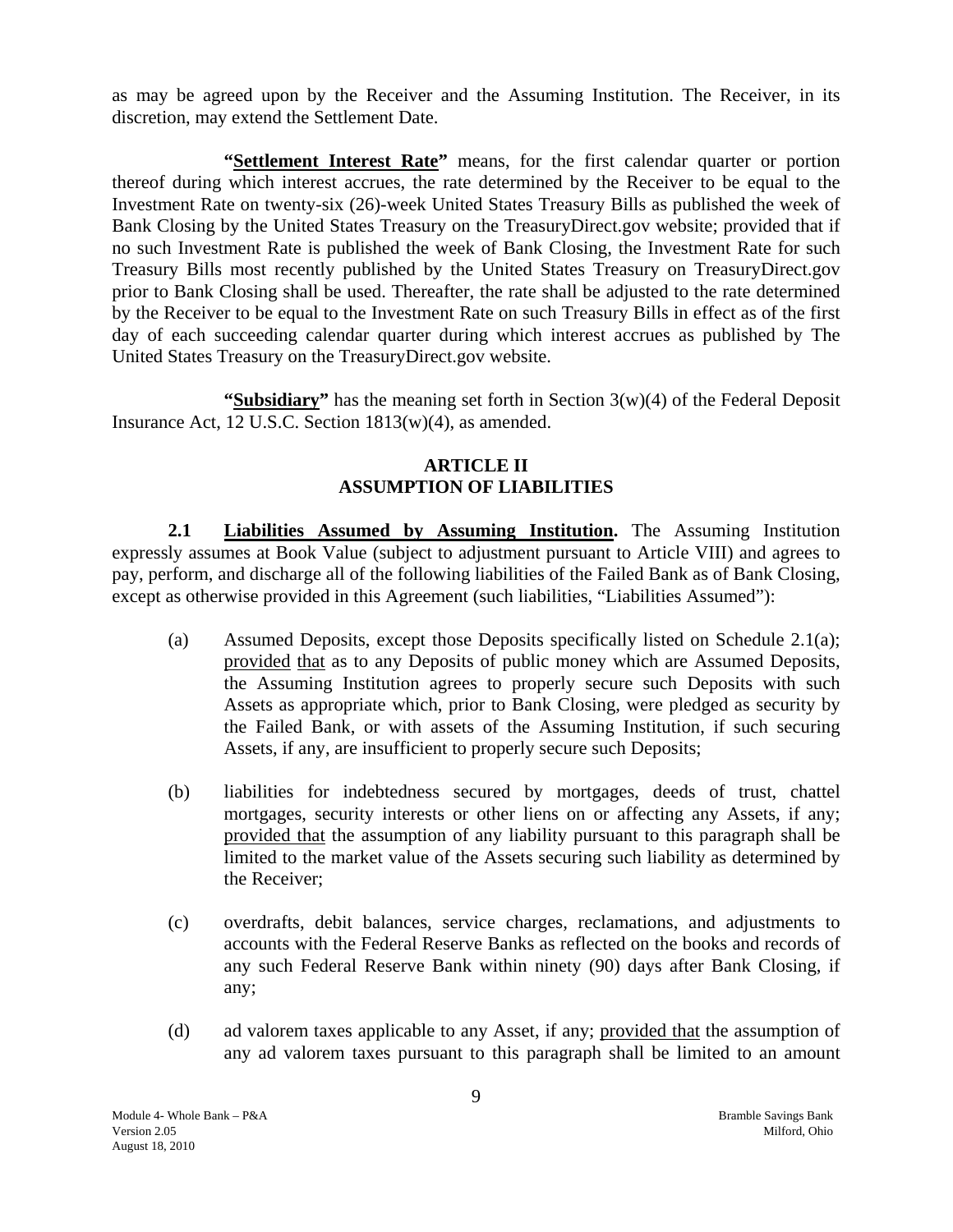equal to the market value of the Asset to which such taxes apply as determined by the Receiver;

- <span id="page-13-0"></span>(e) liabilities, if any, for federal funds purchased, repurchase agreements and overdrafts in accounts maintained with other depository institutions (including any accrued and unpaid interest thereon computed to and including Bank Closing); provided that the assumption of any liability pursuant to this paragraph shall be limited to the market value of the Assets securing such liability as determined by the Receiver;
- (f) United States Treasury tax and loan note option accounts, if any;
- (g) liabilities for any acceptance or commercial letter of credit (other than "standby letters of credit" as defined in 12 C.F.R. Section 337.2(a)); provided that the assumption of any liability pursuant to this paragraph shall be limited to the market value of the Assets securing such liability as determined by the Receiver;
- (h) duties and obligations assumed pursuant to this Agreement including without limitation those relating to the Failed Bank's Records, credit card business, debit card business, stored value and gift card business, overdraft protection plans, safe deposit business, safekeeping business, or trust business, if any; and
- (i) liabilities, if any, for Commitments;
- (j) liabilities, if any, for amounts owed to any Subsidiary of the Failed Bank acquired under Section 3.1;
- (k) liabilities, if any, with respect to Qualified Financial Contracts; and
- (l) duties and obligations under contract pursuant to which mortgage servicing is provided to the Failed Bank by others.

**2.2 Interest on Deposit Liabilities.** The Assuming Institution agrees that, from and after Bank Closing, it will accrue and pay interest on Deposit liabilities assumed pursuant to Section 2.1 at a rate(s) it shall determine; provided that for nontransaction Deposit liabilities such rate(s) shall not be less than the lowest rate offered by the Assuming Institution to its depositors for nontransaction deposit accounts. The Assuming Institution shall permit each depositor to withdraw, without penalty for early withdrawal, all or any portion of such depositor's Deposit, whether or not the Assuming Institution elects to pay interest in accordance with any deposit agreement formerly existing between the Failed Bank and such depositor; and further provided that if such Deposit has been pledged to secure an obligation of the depositor or other party, any withdrawal thereof shall be subject to the terms of the agreement governing such pledge. The Assuming Institution shall give notice to such depositors as provided in Section 5.3 of the rate(s) of interest which it has determined to pay and of such withdrawal rights.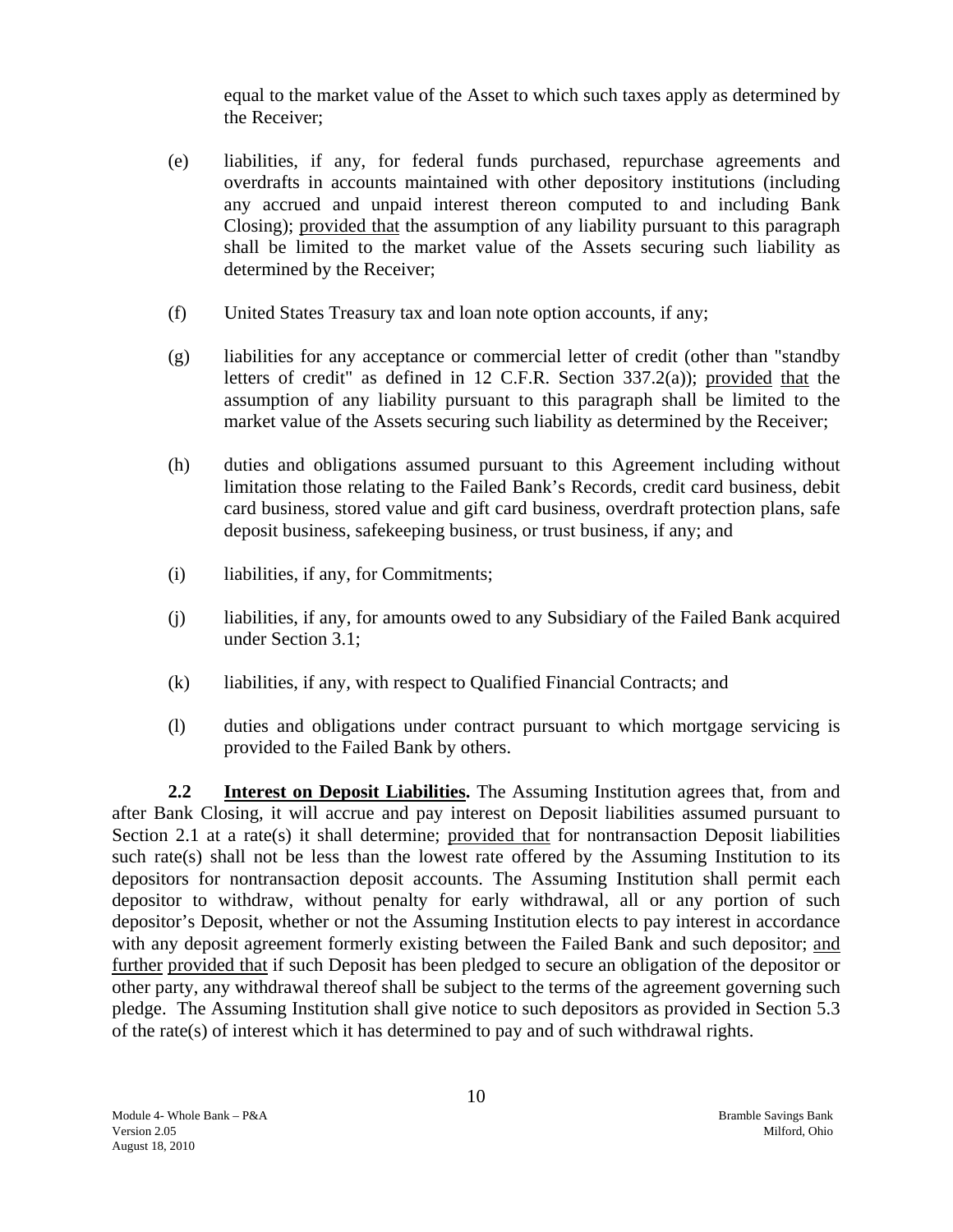<span id="page-14-0"></span> **2.3 Unclaimed Deposits.** Fifteen (15) months following Bank Closing, the Assuming Institution will provide the Receiver a listing of all deposit accounts, including the type of account, not claimed by the depositor. The Receiver will review the list and authorize the Assuming Institution to act on behalf of the Receiver to send a "Final Legal Notice" in a form substantially similar to Exhibit 2.3A to the owner(s) of the unclaimed deposits reminding them of the need to claim or arrange to continue their account(s) with the Assuming Institution. The Assuming Institution will send the "Final Legal Notice" to the depositors within thirty (30) days following notification of the Receiver's authorization. The Assuming Institution will prepare an Affidavit of Mailing and will forward the Affidavit of Mailing to the Receiver after mailing out the "Final Legal Notice" in a form substantially similar to Exhibit 2.3B to the owner(s) of unclaimed deposit accounts.

If, within eighteen (18) months after Bank Closing, any depositor of the Failed Bank does not claim or arrange to continue such depositor's Deposit assumed pursuant to Section 2.1 at the Assuming Institution, the Assuming Institution shall, within fifteen (15) Business Days after the end of such eighteen (18) month period, (i) refund to the Receiver the full amount of each such deposit (without reduction for service charges), (ii) provide to the Receiver a schedule of all such refunded Deposits in such form as may be prescribed by the Receiver, and (iii) assign, transfer, convey, and deliver to the Receiver, all right, title, and interest of the Assuming Institution in and to the Records previously transferred to the Assuming Institution and other records generated or maintained by the Assuming Institution pertaining to such Deposits. During such eighteen (18) month period, at the request of the Receiver, the Assuming Institution promptly shall provide to the Receiver schedules of unclaimed deposits in such form as may be prescribed by the Receiver.

**2.4 Employee Plans**. Except as provided in Section 4.12, the Assuming Institution shall have no liabilities, obligations, or responsibilities under the Failed Bank's health care, bonus, vacation, pension, profit sharing, deferred compensation, 401(k) or stock purchase plans, or similar plans, if any, unless the Receiver and the Assuming Institution agree otherwise subsequent to the date of this Agreement.

#### **ARTICLE III PURCHASE OF ASSETS**

 **3.1 Assets Purchased by Assuming Institution**. With the exception of certain assets expressly excluded in Sections 3.5 and 3.6, the Assuming Institution hereby purchases from the Receiver, and the Receiver hereby sells, assigns, transfers, conveys, and delivers to the Assuming Institution, all right, title, and interest of the Receiver in and to all of the assets (real, personal, and mixed, wherever located and however acquired) including all subsidiaries, joint ventures, partnerships, and any and all other business combinations or arrangements, whether active, inactive, dissolved, or terminated, of the Failed Bank whether or not reflected on the books of the Failed Bank as of Bank Closing. Assets are purchased hereunder by the Assuming Institution subject to all liabilities for indebtedness collateralized by Liens affecting such Assets.

# **3.2 Asset Purchase Price**.

Module 4- Whole Bank – P&A Bramble Savings Bank Version 2.05 Milford, Ohio August 18, 2010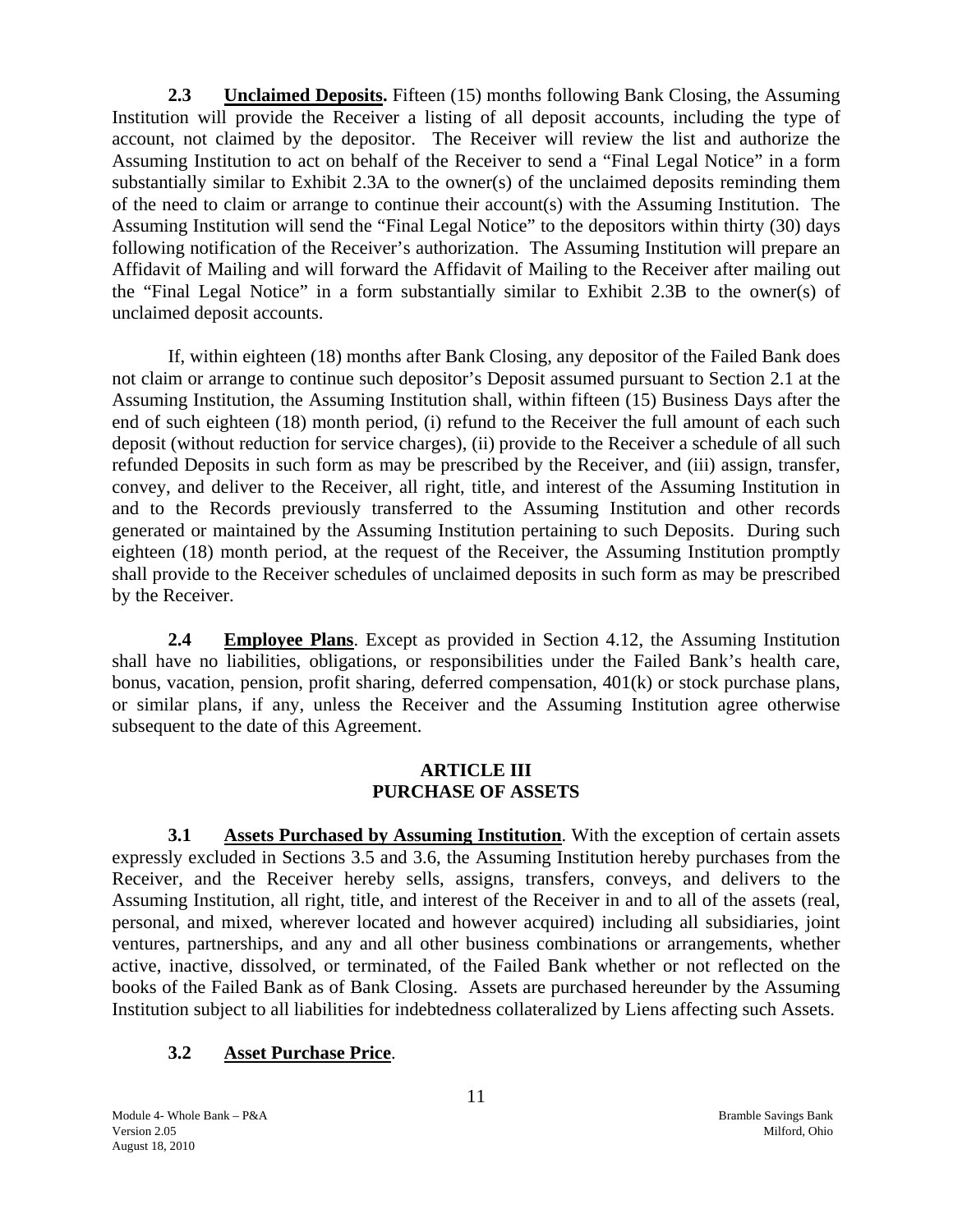<span id="page-15-0"></span>(a) All Assets and assets of the Failed Bank subject to an option to purchase by the Assuming Institution shall be purchased for the amount, or the amount resulting from the method specified for determining the amount, as specified on Schedule 3.2, except as otherwise may be provided herein. Any Asset, asset of the Failed Bank subject to an option to purchase or other asset purchased for which no purchase price is specified on Schedule 3.2 or otherwise herein shall be purchased at its Book Value. Loans or other assets charged off the Accounting Records of the Failed Bank on or prior to the Bid Valuation Date shall be purchased at a price of zero.

(b) The purchase price for securities (other than the capital stock of any Acquired Subsidiary and FHLB stock) purchased under Section 3.1 by the Assuming Institution shall be the market value thereof as of Bank Closing, which market value shall be (i) the market price for each such security quoted at the close of the trading day effective on Bank Closing as published electronically by Bloomberg, L.P., or alternatively, at the discretion of the Receiver, IDC/Financial Times (FT) Interactive Data; (ii) provided that if such market price is not available for any such security, the Assuming Institution will submit a bid for each such security within three days of notification/bid request by the Receiver (unless a different time period is agreed to by the Assuming Institution and the Receiver) and the Receiver, in its sole discretion will accept or reject each such bid; and (iii) further provided in the absence of an acceptable bid from the Assuming Institution, each such security shall not pass to the Assuming Institution and shall be deemed to be an excluded asset hereunder.

(c) Qualified Financial Contracts shall be purchased at market value determined in accordance with the terms of Exhibit 3.2(c). Any costs associated with such valuation shall be shared equally by the Receiver and the Assuming Institution.

**3.3 Manner of Conveyance; Limited Warranty; Nonrecourse; Etc.** THE CONVEYANCE OF ALL ASSETS, INCLUDING REAL AND PERSONAL PROPERTY INTERESTS, PURCHASED BY THE ASSUMING INSTITUTION UNDER THIS AGREEMENT SHALL BE MADE, AS NECESSARY, BY RECEIVER'S DEED OR RECEIVER'S BILL OF SALE, "AS IS," "WHERE IS," WITHOUT RECOURSE AND, EXCEPT AS OTHERWISE SPECIFICALLY PROVIDED IN THIS AGREEMENT, WITHOUT ANY WARRANTIES WHATSOEVER WITH RESPECT TO SUCH ASSETS, EXPRESS OR IMPLIED, WITH RESPECT TO TITLE, ENFORCEABILITY, COLLECTIBILITY, DOCUMENTATION OR FREEDOM FROM LIENS OR ENCUMBRANCES (IN WHOLE OR IN PART), OR ANY OTHER MATTERS.

# **3.4 Puts of Assets to the Receiver**.

(a) **Puts Within 30 Days After Bank Closing**. During the thirty (30)-day period following Bank Closing and only during such period (which thirty (30)-day period may be extended for any Loan in writing in the sole absolute discretion of the Receiver) in accordance with this Section 3.4, the Assuming Institution shall be entitled to require the Receiver to purchase any New Loan that was transferred to the Assuming Institution pursuant to Section 3.1, and require the Receiver to purchase any Deposit Secured Loan transferred to the Assuming Institution pursuant to Section 3.1 which is not fully secured by Assumed Deposits or deposits at other insured depository institutions due to either insufficient Assumed Deposit or deposit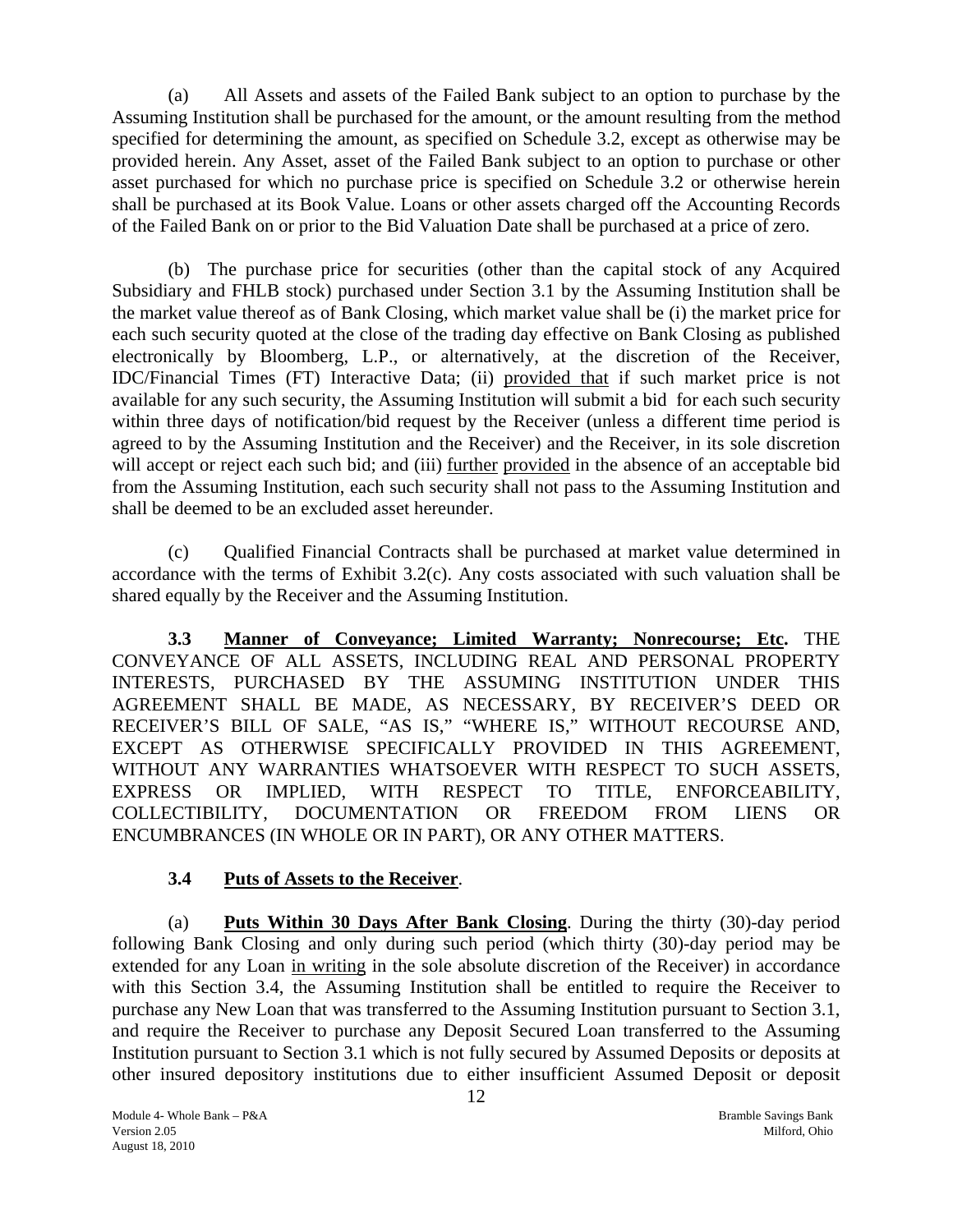collateral or deficient documentation regarding such collateral; provided with regard to any Deposit Secured Loan secured by an Assumed Deposit, no such purchase may be required until any Deposit setoff determination, whether voluntary or involuntary, has been made; and,

at the end of the thirty (30)-day period following Bank Closing and at that time only, in accordance with this Section 3.4, the Assuming Institution shall be entitled to require the Receiver to purchase any remaining overdraft transferred to the Assuming Institution pursuant to 3.1 which both was made after the Bid Valuation Date and was not made pursuant to an overdraft protection plan or similar extension of credit.

Notwithstanding the foregoing, the Assuming Institution shall not have the right to require the Receiver to purchase any Loan if (i) the Obligor with respect to such Loan is an Acquired Subsidiary, or (ii) the Assuming Institution has:

- (A) made any advance in accordance with the terms of a Commitment or otherwise with respect to such Loan;
- (B) taken any action that increased the amount of a Related Liability with respect to such Loan over the amount of such liability immediately prior to the time of such action;
- (C) created or permitted to be created any Lien on such Loan which secures indebtedness for money borrowed or which constitutes a conditional sales agreement, capital lease or other title retention agreement;
- (D) entered into, agreed to make, grant or permit, or made, granted or permitted any modification or amendment to, any waiver or extension with respect to, or any renewal, refinancing or refunding of, such Loan or related Credit Documents or collateral, including, without limitation, any act or omission which diminished such collateral; or
- (E) sold, assigned or transferred all or a portion of such Loan to a third party (whether with or without recourse).

The Assuming Institution shall transfer all such Assets to the Receiver without recourse, and shall indemnify the Receiver against any and all claims of any Person claiming by, through or under the Assuming Institution with respect to any such Asset, as provided in Section 12.4.

(b) **Puts Prior to the Settlement Date.** During the period from Bank Closing to and including the Business Day immediately preceding the Settlement Date, the Assuming Institution shall be entitled to require the Receiver to purchase any Asset which the Assuming Institution can establish is evidenced by forged or stolen instruments as of Bank Closing; provided that, the Assuming Institution shall not have the right to require the Receiver to purchase any such Asset with respect to which the Assuming Institution has taken any action referred to in Section 3.4(a)(ii) with respect to such Asset. The Assuming Institution shall transfer all such Assets to the Receiver without recourse, and shall indemnify the Receiver against any and all claims of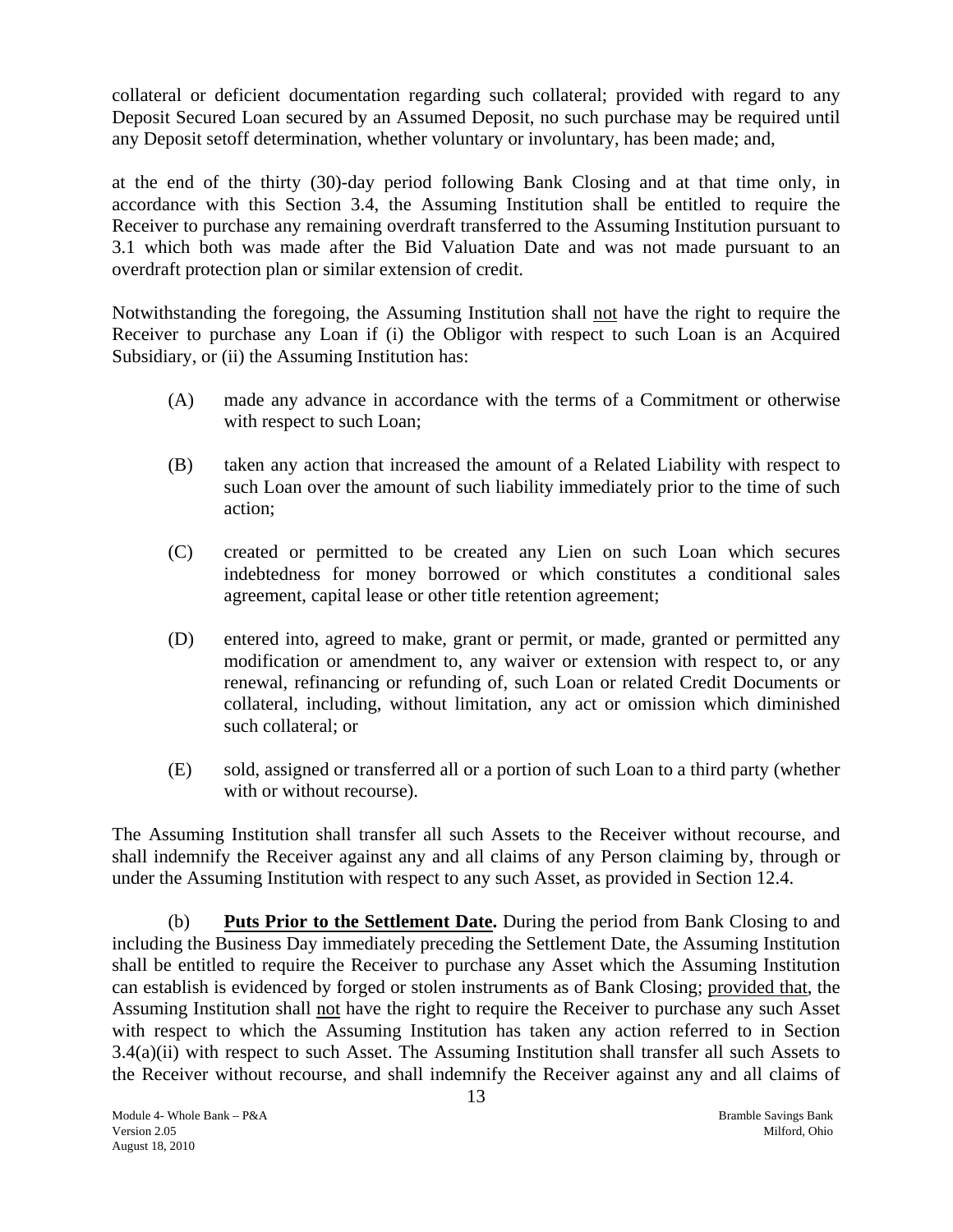any Person claiming by, through or under the Assuming Institution with respect to any such Asset, as provided in Section 12.4.

(c) **Notices to the Receiver**. In the event that the Assuming Institution elects to require the Receiver to purchase one or more Assets, the Assuming Institution shall deliver to the Receiver a notice (a "Put Notice") which shall include:

- (i) a list of all Assets that the Assuming Institution requires the Receiver to purchase;
- (ii) a list of all Related Liabilities with respect to the Assets identified pursuant to (i) above; and
- (iii) a statement of the estimated Repurchase Price of each Asset identified pursuant to (i) above as of the applicable Put Date.

Such notice shall be in the form prescribed by the Receiver or such other form to which the Receiver shall consent. As provided in Section 9.6, the Assuming Institution shall deliver to the Receiver such documents, Credit Files and such additional information relating to the subject matter of the Put Notice as the Receiver may request and shall provide to the Receiver full access to all other relevant books and records.

(d) **Purchase by Receiver**. The Receiver shall purchase Assets that are specified in the Put Notice and shall assume Related Liabilities with respect to such Assets, and the transfer of such Assets and Related Liabilities shall be effective as of a date determined by the Receiver which date shall not be later than thirty (30) days after receipt by the Receiver of the Put Notice with respect to such Loans (the "Put Date").

(e) **Purchase Price and Payment Date**. Each Loan purchased by the Receiver pursuant to this Section 3.4 shall be purchased at a price equal to the Repurchase Price of such Loan less the Related Liability Amount applicable to such Loan, in each case determined as of the applicable Put Date. If the difference between such Repurchase Price and such Related Liability Amount is positive, then the Receiver shall pay to the Assuming Institution the amount of such difference; if the difference between such amounts is negative, then the Assuming Institution shall pay to the Receiver the amount of such difference. The Assuming Institution or the Receiver, as the case may be, shall pay the purchase price determined pursuant to this Section 3.4(e) not later than the twentieth (20th) Business Day following the applicable Put Date, together with interest on such amount at the Settlement Interest Rate for the period from and including such Put Date to and including the day preceding the date upon which payment is made.

(f) **Servicing.** The Assuming Institution shall administer and manage any Asset subject to purchase by the Receiver in accordance with usual and prudent banking standards and business practices until such time as such Asset is purchased by the Receiver.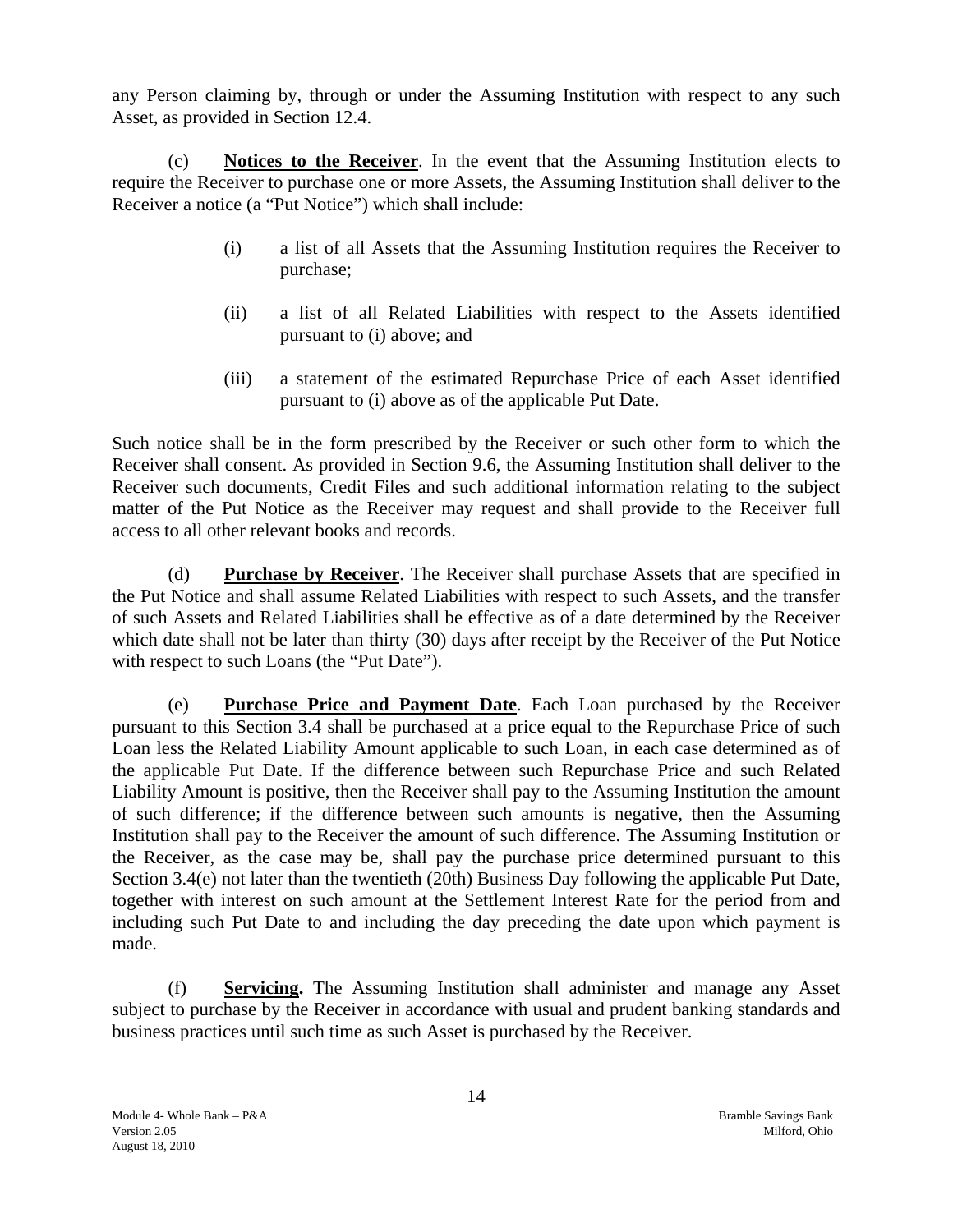(g) **Reversals**. In the event that the Receiver purchases an Asset (and assumes the Related Liability) that it is not required to purchase pursuant to this Section 3.4, the Assuming Institution shall repurchase such Asset (and assume such Related Liability) from the Receiver at a price computed so as to achieve the same economic result as would apply if the Receiver had never purchased such Asset pursuant to this Section 3.4.

**3.5 Assets Not Purchased by Assuming Institution**. The Assuming Institution does not purchase, acquire or assume, or (except as otherwise expressly provided in this Agreement) obtain an option to purchase, acquire or assume under this Agreement:

(a) any financial institution bonds, banker's blanket bonds, or public liability, fire, extended coverage insurance policy, bank owned life insurance or any other insurance policy of the Failed Bank, or premium refund, unearned premium derived from cancellation, or any proceeds payable with respect to any of the foregoing;

(b) any interest, right, action, claim, or judgment against (i) any officer, director, employee, accountant, attorney, or any other Person employed or retained by the Failed Bank or any Subsidiary of the Failed Bank on or prior to Bank Closing arising out of any act or omission of such Person in such capacity, (ii) any underwriter of financial institution bonds, banker's blanket bonds or any other insurance policy of the Failed Bank, (iii) any shareholder or holding company of the Failed Bank, or (iv) any other Person whose action or inaction may be related to any loss (exclusive of any loss resulting from such Person's failure to pay on a Loan made by the Failed Bank) incurred by the Failed Bank; provided that for the purposes hereof, the acts, omissions or other events giving rise to any such claim shall have occurred on or before Bank Closing, regardless of when any such claim is discovered and regardless of whether any such claim is made with respect to a financial institution bond, banker's blanket bond, or any other insurance policy of the Failed Bank in force as of Bank Closing;

(c) prepaid regulatory assessments of the Failed Bank, if any;

(d) legal or equitable interests in tax receivables of the Failed Bank, if any, including any claims arising as a result of the Failed Bank having entered into any agreement or otherwise being joined with another Person with respect to the filing of tax returns or the payment of taxes;

(e) reserved;

(f) amounts reflected on the Accounting Records of the Failed Bank as of Bank Closing as a general or specific loss reserve or contingency account, if any;

(g) leased or owned Bank Premises and leased or owned Furniture and Equipment and Fixtures and Data Processing Equipment located on leased or owned Bank Premises, if any; provided that the Assuming Institution does obtain an option under Section 4.6, Section 4.7 or Section 4.8, as the case may be, with respect thereto;

(h) owned Bank Premises which the Receiver, in its discretion, determines may contain environmentally hazardous substances;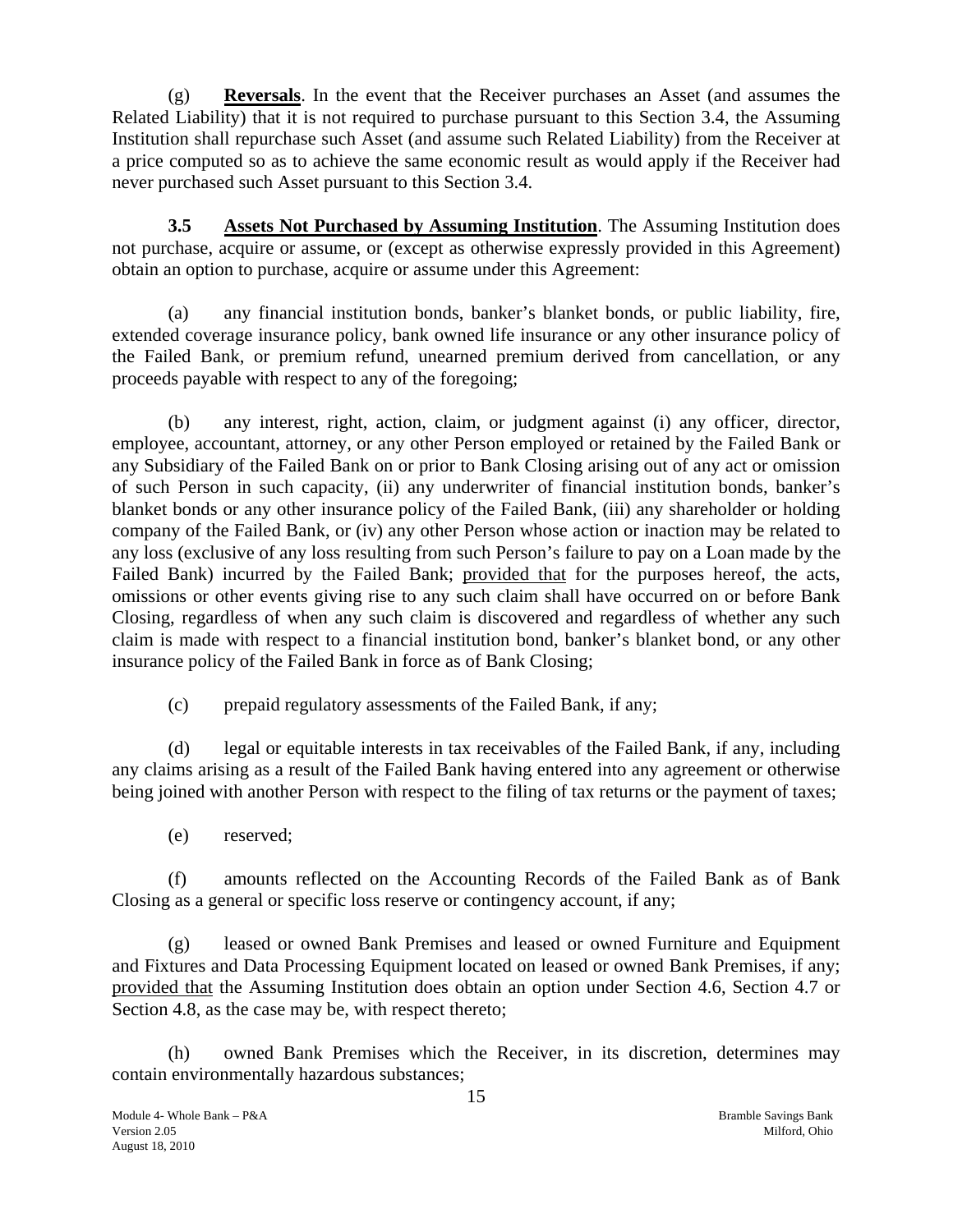(i) any "goodwill," as such term is defined in the instructions to the report of condition prepared by banks examined by the Corporation in accordance with 12 C.F.R. Section 304.4, and other intangibles (other than intellectual property);

(j) any criminal restitution or forfeiture orders issued in favor of the Failed Bank; and

- (k) assets essential to the Receiver in accordance with Section 3.6;
- (l) all securities listed on the attached Schedule 3.5(l);
- (m) Federal Reserve Bank stock and its cash equivalent;

(n) prepaid accounts associated with any contract or agreement that the Assuming Institution either does not directly assume pursuant to the terms of this Agreement or does not have an option to assume under Section 4.8; and

(o) any contract (except Participation Agreements between Failed Bank and Citizens Federal Savings & Loan Association and any other participation agreement) pursuant to which the Failed Bank provides mortgage servicing for others.

## **3.6 Assets Essential to Receiver**.

(a) The Receiver may refuse to sell to the Assuming Institution, or the Assuming Institution agrees, at the request of the Receiver set forth in a written notice to the Assuming Institution, to assign, transfer, convey, and deliver to the Receiver all of the Assuming Institution's right, title and interest in and to, any Asset or asset essential to the Receiver as determined by the Receiver in its discretion (together with all Credit Documents evidencing or pertaining thereto), which may include any Asset or asset that the Receiver determines to be:

- (i) made to an officer, director, or other Person engaging in the affairs of the Failed Bank, its Subsidiaries or Affiliates or any related entities of any of the foregoing;
- (ii) the subject of any investigation relating to any claim with respect to any item described in Section 3.5(a) or (b), or the subject of, or potentially the subject of, any legal proceedings;
- (iii) made to a Person who is an Obligor on a loan owned by the Receiver or the Corporation in its corporate capacity or its capacity as receiver of any institution;
- (iv) secured by collateral which also secures any asset owned by the Receiver; or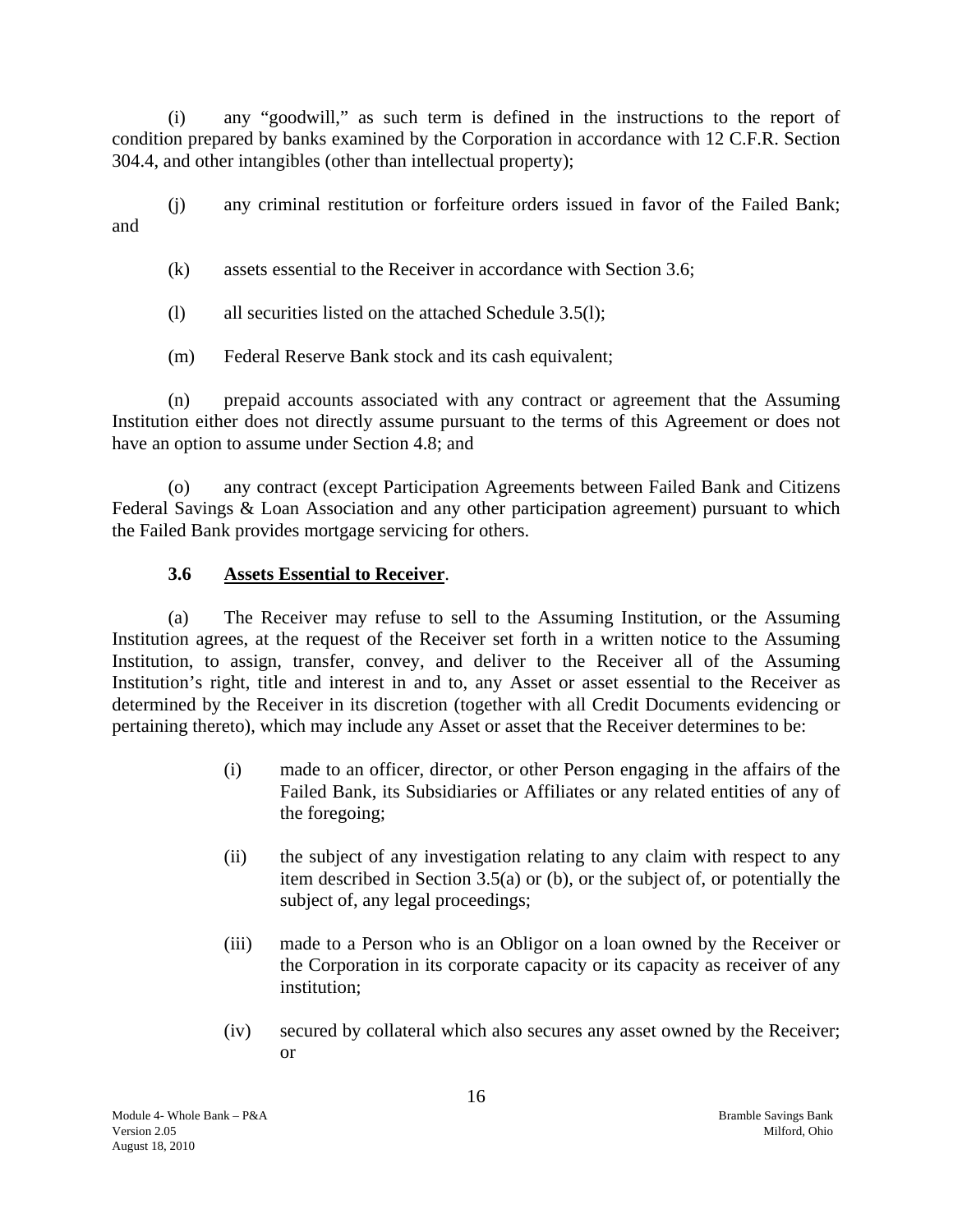(v) related to any asset of the Failed Bank not purchased by the Assuming Institution under this Article III or any liability of the Failed Bank not assumed by the Assuming Institution under Article II.

<span id="page-20-0"></span>(b) Each such Asset or asset purchased by the Receiver shall be purchased at a price equal to the Repurchase Price thereof less the Related Liability Amount with respect to any Related Liabilities related to such Asset or asset, in each case determined as of the date of the notice provided by the Receiver pursuant to Section 3.6(a). The Receiver shall pay the Assuming Institution not later than the twentieth (20th) Business Day following receipt of related Credit Documents and Credit Files together with interest on such amount at the Settlement Interest Rate for the period from and including the date of receipt of such documents to and including the day preceding the day on which payment is made. The Assuming Institution agrees to administer and manage each such Asset or asset in accordance with usual and prudent banking standards and business practices until each such Asset or asset is purchased by the Receiver. All transfers with respect to Asset or assets under this Section 3.6 shall be made as provided in Section 9.6. The Assuming Institution shall transfer all such Asset or assets and Related Liabilities to the Receiver without recourse, and shall indemnify the Receiver against any and all claims of any Person claiming by, through or under the Assuming Institution with respect to any such Asset or asset, as provided in Section 12.4.

**3.7 Receiver's Offer to Sell Withheld Loans**. For the period of 30 days commencing the day after Bank Closing, the Receiver may sell, in its sole discretion, and the Assuming Institution, may purchase, in its sole discretion, at Book Value as of Bank Closing, any Loans initially withheld from sale to the Assuming Institution pursuant to Sections 3.5 or 3.6 of this Agreement. Except for the sales price, Loans sold under this section will be treated as if initially sold under Section 3.1 of this Agreement, and will be subject to all relevant terms of this Agreement as similarly situated Loans sold and transferred pursuant to this Agreement. Payment for Loans sold under this section will be handled through the Settlement process.

## **ARTICLE IV ASSUMPTION OF CERTAIN DUTIES AND OBLIGATIONS**

The Assuming Institution agrees with the Receiver and the Corporation as follows:

**4.1 Continuation of Banking Business**. For the period commencing the first banking Business Day after Bank Closing and ending no earlier than the first anniversary of Bank Closing, the Assuming Institution will provide full service banking in the trade area of the Failed Bank. Thereafter, the Assuming Institution may cease providing such banking services in the trade area of the Failed Bank, provided the Assuming Institution has received all necessary regulatory approvals. At the option of the Assuming Institution, such banking services may be provided at any or all of the Bank Premises, or at other premises within such trade area. The trade area shall be determined by the Receiver. For the avoidance of doubt, the foregoing shall not restrict the Assuming Institution from opening, closing or selling branches upon receipt of the necessary regulatory approvals, if the Assuming Institution or its successors continue to provide banking services in the trade area. Assuming Institution will pay to the Receiver, upon the sale of a branch or branches within the year following the date of this agreement, fifty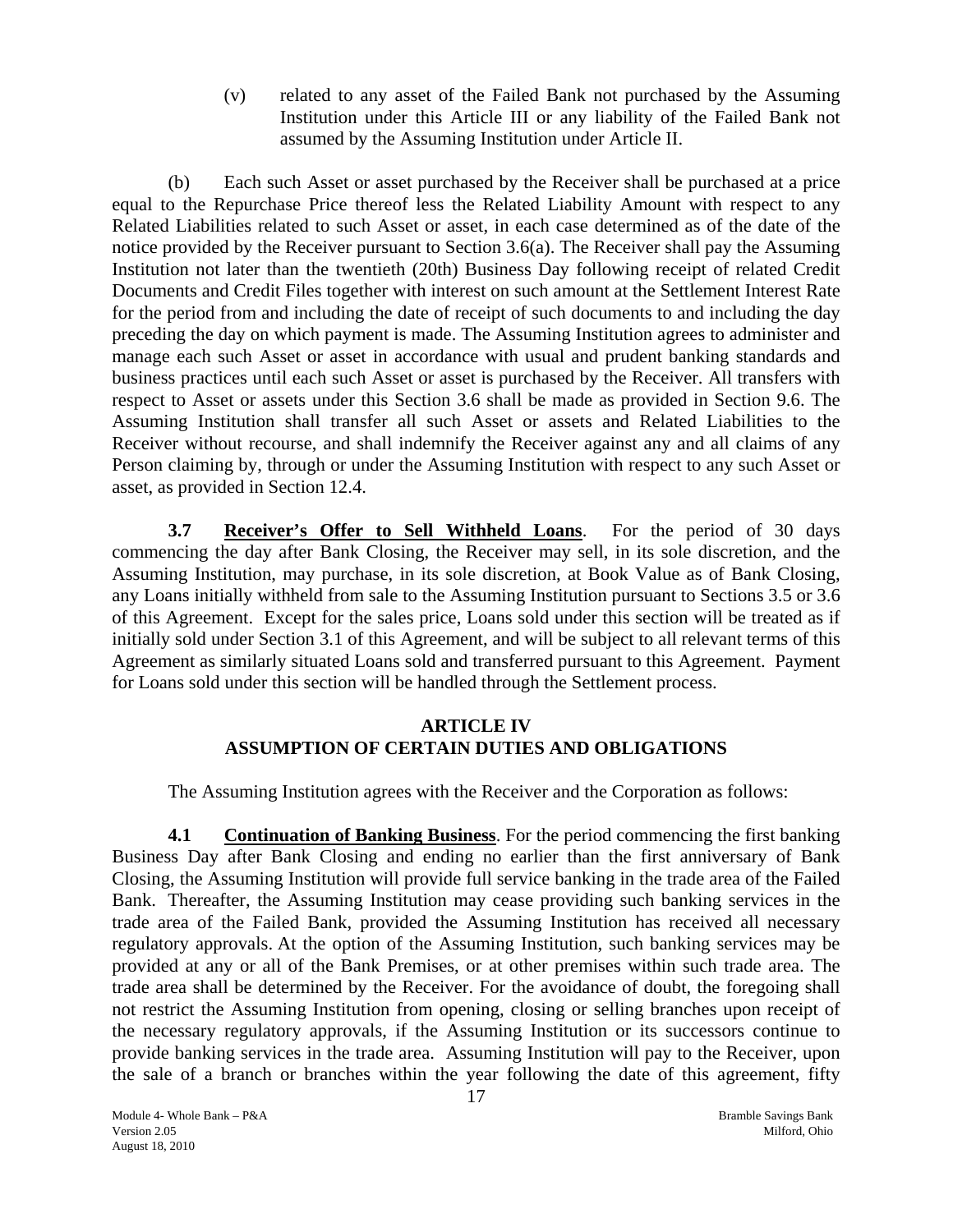<span id="page-21-0"></span>percent (50%) of any franchise premium in excess of the franchise premium paid by the Assuming Institution with respect to such branch or branches.

**4.2 Agreement with Respect to Credit Card Business**. The Assuming Institution agrees to honor and perform, from and after Bank Closing, all duties and obligations with respect to the Failed Bank's credit card business (including issuer or merchant acquirer) debit card business, stored value and gift card business, and/or processing related to credit cards, if any, and assumes all outstanding extensions of credit or balances with respect to these lines of business.

**4.3 Agreement with Respect to Safe Deposit Business**. The Assuming Institution assumes and agrees to discharge, from and after Bank Closing, in the usual course of conducting a banking business, the duties and obligations of the Failed Bank with respect to all Safe Deposit Boxes, if any, of the Failed Bank and to maintain all of the necessary facilities for the use of such boxes by the renters thereof during the period for which such boxes have been rented and the rent therefore paid to the Failed Bank, subject to the provisions of the rental agreements between the Failed Bank and the respective renters of such boxes; provided that the Assuming Institution may relocate the Safe Deposit Boxes of the Failed Bank to any office of the Assuming Institution located in the trade area of the Failed Bank. The Safe Deposit Boxes shall be located and maintained in the trade area of the Failed Bank for a minimum of one year from Bank Closing. The trade area shall be determined by the Receiver. Fees related to the safe deposit business earned prior to Bank Closing shall be for the benefit of the Receiver and fees earned after Bank Closing shall be for the benefit of the Assuming Institution.

**4.4 Agreement with Respect to Safekeeping Business**. The Receiver transfers, conveys and delivers to the Assuming Institution and the Assuming Institution accepts all securities and other items, if any, held by the Failed Bank in safekeeping for its customers as of Bank Closing. The Assuming Institution assumes and agrees to honor and discharge, from and after Bank Closing, the duties and obligations of the Failed Bank with respect to such securities and items held in safekeeping. The Assuming Institution shall be entitled to all rights and benefits heretofore accrued or hereafter accruing with respect thereto. The Assuming Institution shall provide to the Receiver written verification of all assets held by the Failed Bank for safekeeping within sixty (60) days after Bank Closing. The assets held for safekeeping by the Failed Bank shall be held and maintained by the Assuming Institution in the trade area of the Failed Bank for a minimum of one year from Bank Closing. At the option of the Assuming Institution, the safekeeping business may be provided at any or all of the Bank Premises, or at other premises within such trade area. The trade area shall be determined by the Receiver. Fees related to the safekeeping business earned prior to Bank Closing shall be for the benefit of the Receiver and fees earned after Bank Closing shall be for the benefit of the Assuming Institution.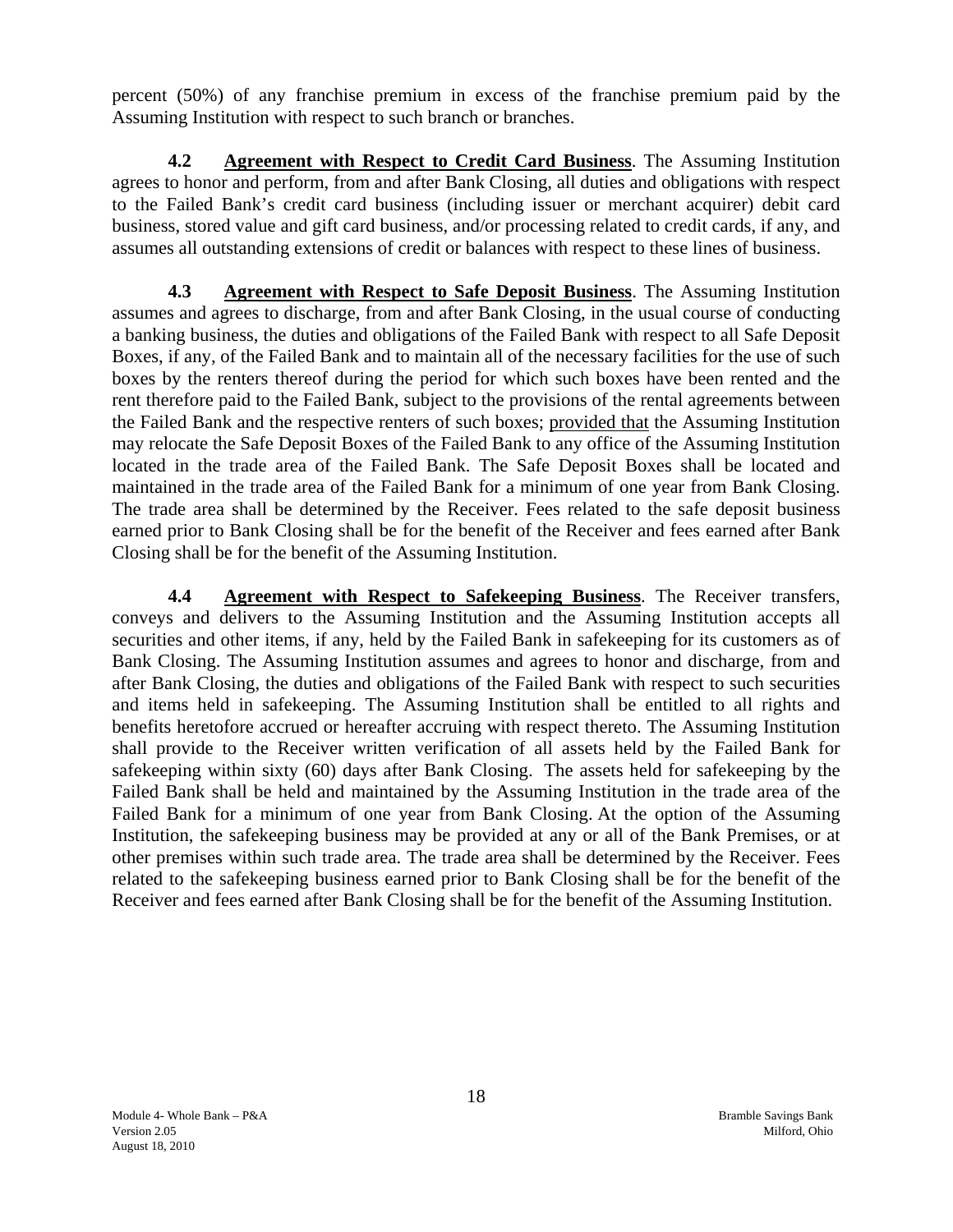## **4.5 Agreement with Respect to Trust Business**.

<span id="page-22-0"></span>(a) The Assuming Institution shall, without further transfer, substitution, act or deed, to the full extent permitted by law, succeed to the rights, obligations, properties, assets, investments, deposits, agreements, and trusts of the Failed Bank under trusts, executorships, administrations, guardianships, and agencies, and other fiduciary or representative capacities, all to the same extent as though the Assuming Institution had assumed the same from the Failed Bank prior to Bank Closing; provided that any liability based on the misfeasance, malfeasance or nonfeasance of the Failed Bank, its directors, officers, employees or agents with respect to the trust business is not assumed hereunder. Fees related to the trust business collected prior to Bank Closing shall be for the benefit of the Receiver and fees collected after Bank Closing shall be for the benefit of the Assuming Institution.

(b) The Assuming Institution shall, to the full extent permitted by law, succeed to, and be entitled to take and execute, the appointment to all executorships, trusteeships, guardianships and other fiduciary or representative capacities to which the Failed Bank is or may be named in wills, whenever probated, or to which the Failed Bank is or may be named or appointed by any other instrument.

(c) In the event additional proceedings of any kind are necessary to accomplish the transfer of such trust business, the Assuming Institution agrees that, at its own expense, it will take whatever action is necessary to accomplish such transfer. The Receiver agrees to use reasonable efforts to assist the Assuming Institution in accomplishing such transfer.

(d) The Assuming Institution shall provide to the Receiver written verification of the assets held in connection with the Failed Bank's trust business within sixty (60) days after Bank Closing.

# **4.6 Agreement with Respect to Bank Premises**.

(a) **Option to Purchase.** Subject to Section 3.5, the Receiver hereby grants to the Assuming Institution an exclusive option for the period of ninety (90) days commencing the day after Bank Closing to purchase any or all owned Bank Premises, including all Fixtures, Furniture and Equipment located on the Bank Premises. The Assuming Institution shall give written notice to the Receiver within the option period of its election to purchase or not to purchase any of the owned Bank Premises. Any purchase of such premises shall be effective as of the date of Bank Closing and such purchase shall be consummated as soon as practicable thereafter, and in no event later than the Settlement Date. If the Assuming Institution gives notice of its election not to purchase one or more of the owned Bank Premises within seven (7) days of Bank Closing, then, not withstanding any other provision of this Agreement to the contrary, the Assuming Institution shall not be liable for any of the costs or fees associated with appraisals for such Bank Premises and associated Fixtures, Furniture and Equipment.

(b) **Option to Lease.** The Receiver hereby grants to the Assuming Institution an exclusive option for the period of ninety (90) days commencing the day after Bank Closing to cause the Receiver to assign to the Assuming Institution any or all leases for leased Bank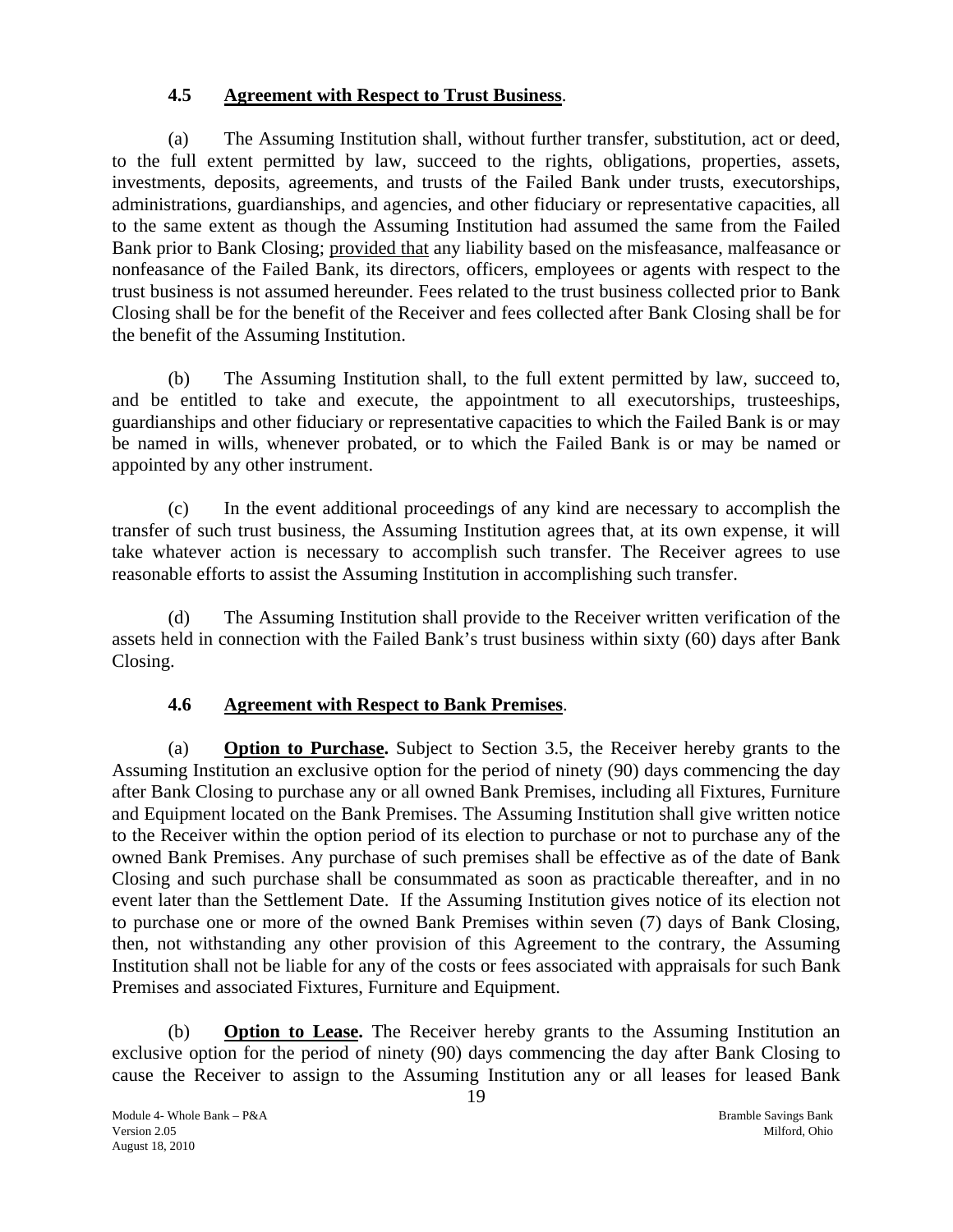Premises, if any, which have been continuously occupied by the Assuming Institution from Bank Closing to the date it elects to accept an assignment of the leases with respect thereto to the extent such leases can be assigned; provided that the exercise of this option with respect to any lease must be as to all premises or other property subject to the lease. If an assignment cannot be made of any such leases, the Receiver may, in its discretion, enter into subleases with the Assuming Institution containing the same terms and conditions provided under such existing leases for such leased Bank Premises or other property. The Assuming Institution shall give notice to the Receiver within the option period of its election to accept or not to accept an assignment of any or all leases (or enter into subleases or new leases in lieu thereof). The Assuming Institution agrees to assume all leases assigned (or enter into subleases or new leases in lieu thereof) pursuant to this Section 4.6. If the Assuming Institution gives notice of its election not to accept an assignment of a lease for one or more of the leased Bank Premises within seven (7) days of Bank Closing, then, not withstanding any other provision of this Agreement to the contrary, the Assuming Institution shall not be liable for any of the costs or fees associated with appraisals for the Fixtures, Furniture and Equipment located on such leased Bank Premises.

(c) **Facilitation.** The Receiver agrees to facilitate the assumption, assignment or sublease of leases or the negotiation of new leases by the Assuming Institution; provided that neither the Receiver nor the Corporation shall be obligated to engage in litigation, make payments to the Assuming Institution or to any third party in connection with facilitating any such assumption, assignment, sublease or negotiation or commit to any other obligations to third parties.

(d) **Occupancy.** The Assuming Institution shall give the Receiver fifteen (15) days' prior written notice of its intention to vacate prior to vacating any leased Bank Premises with respect to which the Assuming Institution has not exercised the option provided in Section 4.6(b). Any such notice shall be deemed to terminate the Assuming Institution's option with respect to such leased Bank Premises.

## (e) **Occupancy Costs.**

(i) The Assuming Institution agrees to pay to the Receiver, or to appropriate third parties at the direction of the Receiver, during and for the period of any occupancy by it of (x) owned Bank Premises the market rental value, as determined by the appraiser selected in accordance with the definition of Fair Market Value, and all operating costs, and (y) leased Bank Premises, all operating costs with respect thereto and to comply with all relevant terms of applicable leases entered into by the Failed Bank, including without limitation the timely payment of all rent. Operating costs include, without limitation all taxes, fees, charges, utilities, insurance and assessments, to the extent not included in the rental value or rent. If the Assuming Institution elects to purchase any owned Bank Premises in accordance with Section 4.6(a), the amount of any rent paid (and taxes paid to the Receiver which have not been paid to the taxing authority and for which the Assuming Institution assumes liability) by the Assuming Institution with respect thereto shall be applied as an offset against the purchase price thereof.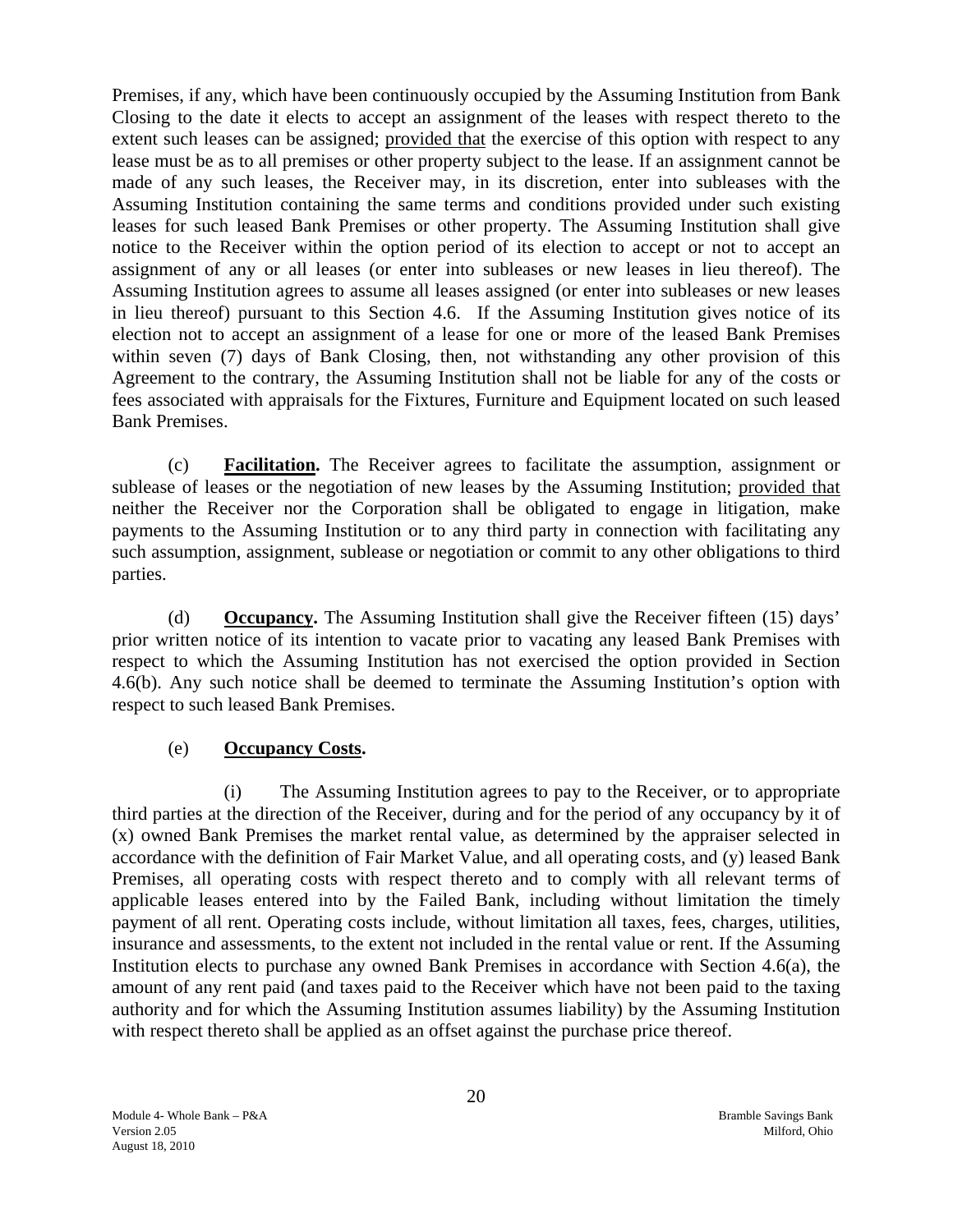(ii) The Assuming Institution agrees during the period of occupancy by it of owned or leased Bank Premises, to pay to the Receiver rent for the use of all owned or leased Furniture and Equipment and all owned or leased Fixtures located on such Bank Premises for the period of such occupancy. Rent for such property owned by the Failed Bank shall be the market rental value thereof, as determined by the Receiver within sixty (60) days after Bank Closing. Rent for such leased property shall be an amount equal to any and all rent and other amounts which the Receiver incurs or accrues as an obligation or is obligated to pay for such period of occupancy pursuant to all leases and contracts with respect to such property. If the Assuming Institution purchases any owned Furniture and Equipment or owned Fixtures in accordance with Section 4.6(f) or 4.6(h), the amount of any rents paid by the Assuming Institution with respect thereto shall be applied as an offset against the purchase price thereof.

(f) **Certain Requirements as to Furniture, Equipment and Fixtures.** If the Assuming Institution purchases owned Bank Premises or accepts an assignment of the lease (or enters into a sublease or a new lease in lieu thereof) for leased Bank Premises as provided in Section 4.6(a) or 4.6(b), or if the Assuming Institution does not exercise such option but within twelve (12) months following Bank Closing obtains the right to occupy such premises (whether by assignment, lease, sublease, purchase or otherwise), other than in accordance with Section 4.6(a) or (b), the Assuming Institution shall (i) effective as of the date of Bank Closing, purchase from the Receiver all Furniture and Equipment and Fixtures owned by the Failed Bank and located thereon as of Bank Closing, (ii) accept an assignment or a sublease of the leases or negotiate new leases for all Furniture and Equipment and Fixtures leased by the Failed Bank and located thereon, and (iii) if applicable, accept an assignment or a sublease of any ground lease or negotiate a new ground lease with respect to any land on which such Bank Premises are located; provided that the Receiver shall not have disposed of such Furniture and Equipment and Fixtures or repudiated the leases specified in clause (ii) or (iii).

## (g) **Vacating Premises.**

(i) If the Assuming Institution elects not to purchase any owned Bank Premises, the notice of such election in accordance with Section 4.6(a) shall specify the date upon which the Assuming Institution's occupancy of such premises shall terminate, which date shall not be later than ninety (90) days after the date of the Assuming Institution's notice not to exercise such option. The Assuming Institution shall promptly be responsible for relinquishing and releasing to the Receiver such premises and the Furniture and Equipment and Fixtures located thereon in the same condition as at Bank Closing and at the premises where it was inventoried at Bank Closing, normal wear and tear excepted. Any of the aforementioned which is missing will be charged to the Assuming Institution at the item's Fair Market Value as set out in accordance with this Agreement. By occupying any such premises after the expiration of such ninety (90)-day period, the Assuming Institution shall, at the Receiver's option, (x) be deemed to have agreed to purchase such Bank Premises, and to assume all leases, obligations and liabilities with respect to leased Furniture and Equipment and leased Fixtures located thereon and any ground lease with respect to the land on which such premises are located, and (y) be required to purchase all Furniture and Equipment and Fixtures owned by the Failed Bank and located on such premises as of Bank Closing.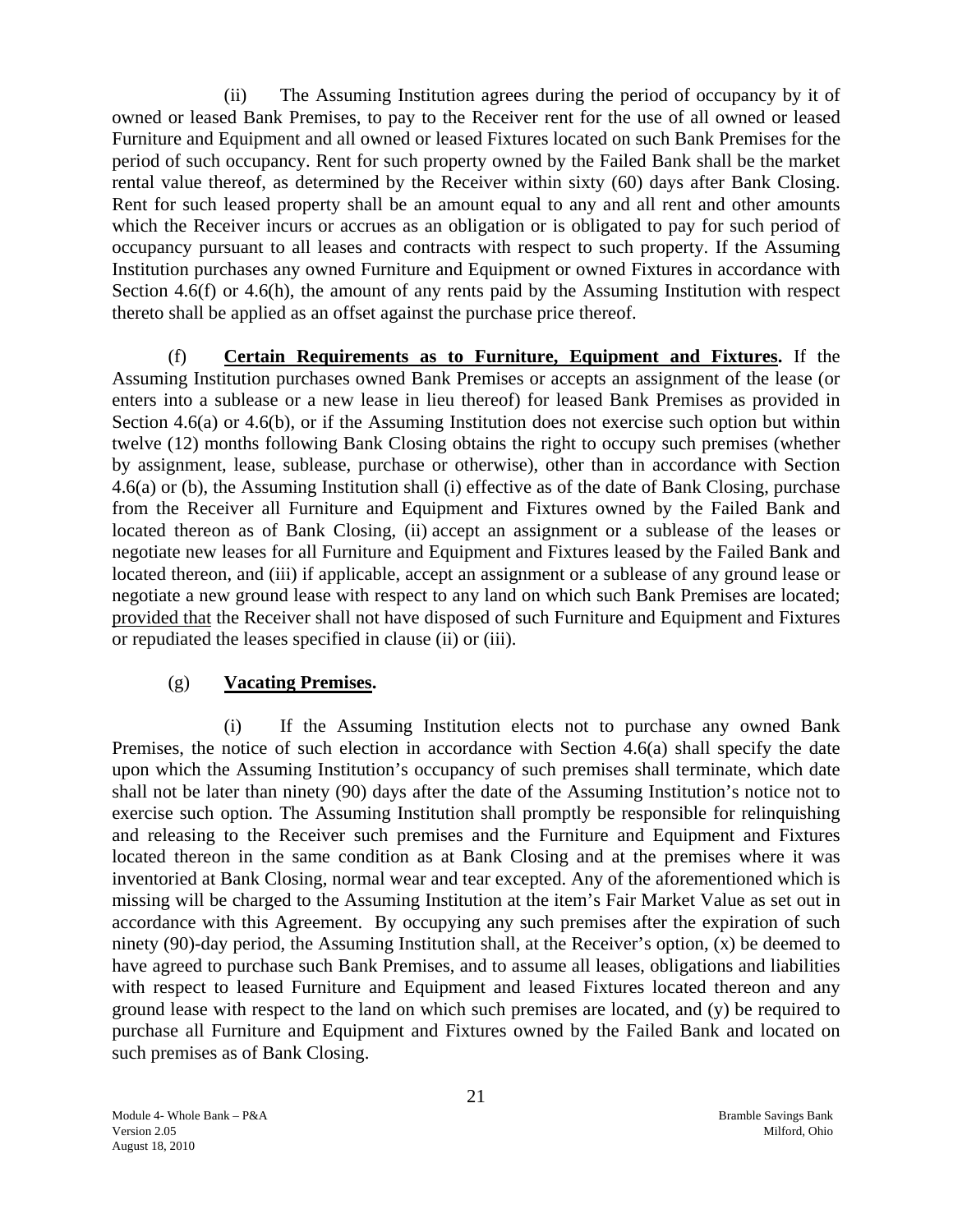(ii) If the Assuming Institution elects not to accept an assignment of the lease or sublease any leased Bank Premises, the notice of such election in accordance with Section 4.6(b) shall specify the date upon which the Assuming Institution's occupancy of such leased Bank Premises shall terminate, which date shall not be later than ninety (90) days after the date of the Assuming Institution's notice not to exercise such option. Upon vacating such premises, the Assuming Institution shall be liable for relinquishing and releasing to the Receiver such premises and the Fixtures and the Furniture and Equipment located thereon which existed at the time of Bank Closing, in the same condition as at Bank Closing, and at the premises where it was inventoried at Bank closing, normal wear and tear excepted. Any of the aforementioned which is missing will be charged to the Assuming Institution at the item's Fair Market Value as set out in accordance with this Agreement. By failing to provide notice of its intention to vacate such premises prior to the expiration of the option period specified in Section 4.6(b), or by occupying such premises after the one hundred eighty (180)-day period specified above in this paragraph (ii), the Assuming Institution shall, at the Receiver's option, (x) be deemed to have assumed all leases, obligations and liabilities with respect to such premises (including any ground lease with respect to the land on which premises are located), and leased Furniture and Equipment and leased Fixtures located thereon in accordance with this Section 4.6 (unless the Receiver previously repudiated any such lease), and (y) be required to purchase all Furniture and Equipment and Fixtures owned by the Failed Bank at Fair Market Value and located on such premises as of Bank Closing.

(h) **Furniture and Equipment and Certain Other Equipment.** The Receiver hereby grants to the Assuming Institution an option to purchase all Furniture and Equipment and/or all telecommunications, and check processing equipment owned by the Failed Bank and located at any owned or leased Bank Premises that the Assuming Institution elects to vacate or which it could have, but did not occupy, pursuant to this Section 4.6; provided that, the Assuming Institution shall give the Receiver notice of its election to purchase such property at the time it gives notice of its intention to vacate such Bank Premises or within ten (10) days after Bank Closing for Bank Premises it could have, but did not, occupy.

## (i) **Option to Put Bank Premises and Related Fixtures, Furniture and Equipment.**

(i) For a period of ninety (90) days following Bank Closing, the Assuming Institution shall be entitled to require the Receiver to purchase any Bank Premises that is owned, directly or indirectly, by an Acquired Subsidiary and the purchase price paid by the Receiver shall be the Fair Market Value of the Bank Premises.

(ii) If the Assuming Institution elects to require the Receiver to purchase any Bank Premises that is owned, directly or indirectly, by an Acquired Subsidiary, the Assuming Institution shall also have the option, exercisable within the same ninety (90) day time period, to require the Receiver to purchase any Fixtures, Furniture and Equipment that is owned, directly or indirectly, by an Acquired Subsidiary and which is located on such Bank Premises. The purchase price paid by the Receiver shall be the Fair Market Value of the Fixtures, Furniture and Equipment.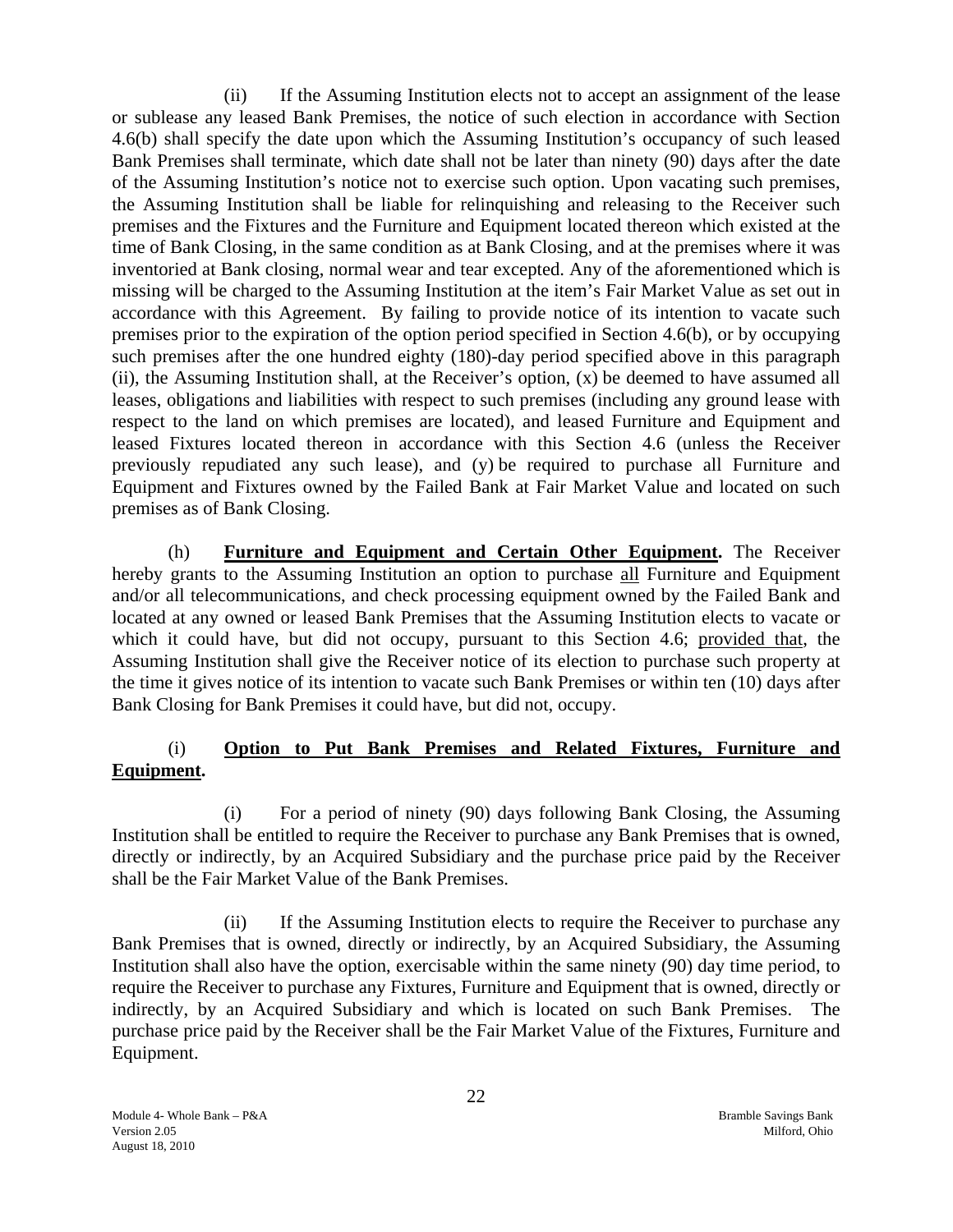<span id="page-26-0"></span>(iii) In the event the Assuming Institution elects to exercise its option under this subparagraph, the Assuming Institution shall pay to the Receiver occupancy costs in accordance with Section 4.6(e) and shall vacate the Bank Premises in accordance with Section  $4.6(g)(i)$ .

(iv) Regardless of whether the Assuming Institution exercises any of its option under this subparagraph, the purchase price for the Acquired Subsidiary shall be adjusted by the difference between the Fair Market Value of the Bank Premises and Fixtures, Furniture and Equipment and their respective Book Value as reflected of the books and records of the Acquired Subsidiary. Such adjustment shall be made in accordance with Article VIII of this Agreement.

# **4.7 Agreement with Respect to Data Processing Equipment and Leases**

(a) The Receiver hereby grants to the Assuming Institution an exclusive option for the period of ninety (90) days commencing the day after Bank Closing to: (i) accept an assignment from the Receiver of all leased Data Processing Equipment and (ii) purchase at Fair Market Value from the Receiver all owned Data Processing Equipment. The Assuming Institution's election under this option applies to both owned and leased Data Processing Equipment.

(b) The Assuming Institution shall (i) give written notice to the Receiver within the option period specified in Section 4.7(a) of its intent to accept or decline an assignment or sublease of all leased Data Processing Equipment and promptly accept an assignment or sublease of such Data Processing Equipment, (ii) give written notice to the appropriate lessor(s) that it has accepted an assignment or sublease of any such Data Processing Equipment that is subject to a lease, and (iii) give written notice to the Receiver within the option period specified in Section 4.7(a) of its intent to purchase all owned Data Processing Equipment and promptly pay the Receiver for the purchase of such Data Processing Equipment.

(c) The Receiver agrees to facilitate the assignment or sublease of Data Processing Leases or the negotiation of new leases or license agreements by the Assuming Institution; provided that neither the Receiver nor the Corporation shall be obligated to engage in litigation or make payments to the Assuming Institution or to any third party in connection with facilitating any such assumption, assignment, sublease or negotiation.

(d) The Assuming Institution agrees, during its period of use of any Data Processing Equipment, to pay to the Receiver or to appropriate third parties at the direction of the Receiver all operating costs with respect thereto and to comply with all relevant terms of any existing data processing leases entered into by the Failed Bank, including without limitation the timely payment of all rent, taxes, fees, charges, utilities, insurance and assessments.

(e) The Assuming Institution shall, not later than fifty (50) days after giving the notice provided in Section 4.7(b), (i) relinquish and release to the Receiver all Data Processing Equipment, in the same condition as at Bank Closing, normal wear and tear excepted, or (ii) accept an assignment or a sublease of any existing data processing lease or negotiate a new lease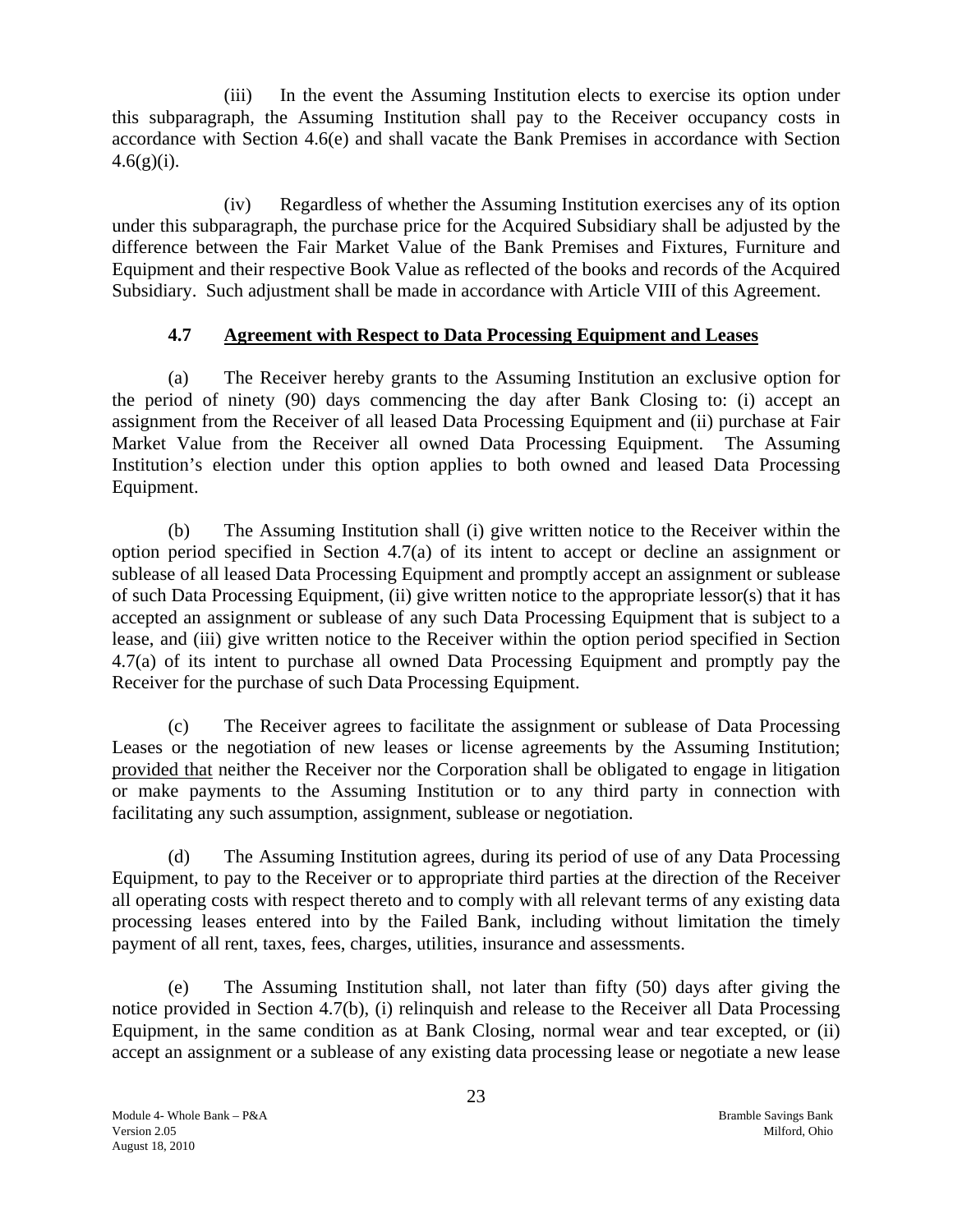<span id="page-27-0"></span>or license agreement under this Section 4.7 with respect to leased Data Processing Equipment, and (iii) accept ownership of all Data Processing Equipment purchased from the Receiver.

## **4.8 Agreement with Respect to Certain Existing Agreements**.

(a) Subject to the provisions of Section 4.8(b), with respect to agreements existing as of Bank Closing which provide for the rendering of services by or to the Failed Bank, within thirty (30) days after Bank Closing, the Assuming Institution shall give the Receiver written notice specifying whether it elects to assume or not to assume each such agreement. Except as may be otherwise provided in this Article IV, the Assuming Institution agrees to comply with the terms of each such agreement for a period commencing on the day after Bank Closing and ending on: (i) in the case of an agreement that provides for the rendering of services by the Failed Bank, the date which is ninety (90) days after Bank Closing, and (ii) in the case of an agreement that provides for the rendering of services to the Failed Bank, the date which is thirty (30) days after the Assuming Institution has given notice to the Receiver of its election not to assume such agreement; provided that the Receiver can reasonably make such service agreements available to the Assuming Institution. The Assuming Institution shall be deemed by the Receiver to have assumed agreements for which no notification is timely given. The Receiver agrees to assign, transfer, convey, and deliver to the Assuming Institution all right, title and interest of the Receiver, if any, in and to agreements the Assuming Institution assumes hereunder. In the event the Assuming Institution elects not to accept an assignment of any lease (or sublease) or negotiate a new lease for leased Bank Premises under Section 4.6 and does not otherwise occupy such premises, the provisions of this Section 4.8(a) shall not apply to service agreements related to such premises. The Assuming Institution agrees, during the period it has the use or benefit of any such agreement, promptly to pay to the Receiver or to appropriate third parties at the direction of the Receiver all operating costs with respect thereto and to comply with all relevant terms of such agreement.

(b) The provisions of Section 4.8(a) regarding the Assuming Institution's election to assume or not assume certain agreements shall not apply to (i) agreements pursuant to which the Failed Bank provides mortgage servicing for others or mortgage servicing is provided to the Failed Bank by others, (ii) agreements that are subject to Sections 4.1 through 4.7 and any insurance policy or bond referred to in Section 3.5(a) or other agreement specified in Section 3.5, and (iii) consulting, management or employment agreements, if any, between the Failed Bank and its employees or other Persons. Except as otherwise expressly set forth elsewhere in this Agreement, the Assuming Institution does not assume any liabilities or acquire any rights under any of the agreements described in this Section 4.8(b).

**4.9 Informational Tax Reporting**. The Assuming Institution agrees to perform all obligations of the Failed Bank with respect to Federal and State income tax informational reporting related to (i) the Assets and the Liabilities Assumed, (ii) deposit accounts that were closed and loans that were paid off or collateral obtained with respect thereto prior to Bank Closing, (iii) miscellaneous payments made to vendors of the Failed Bank, and (iv) any other asset or liability of the Failed Bank, including, without limitation, loans not purchased and Deposits not assumed by the Assuming Institution, as may be required by the Receiver.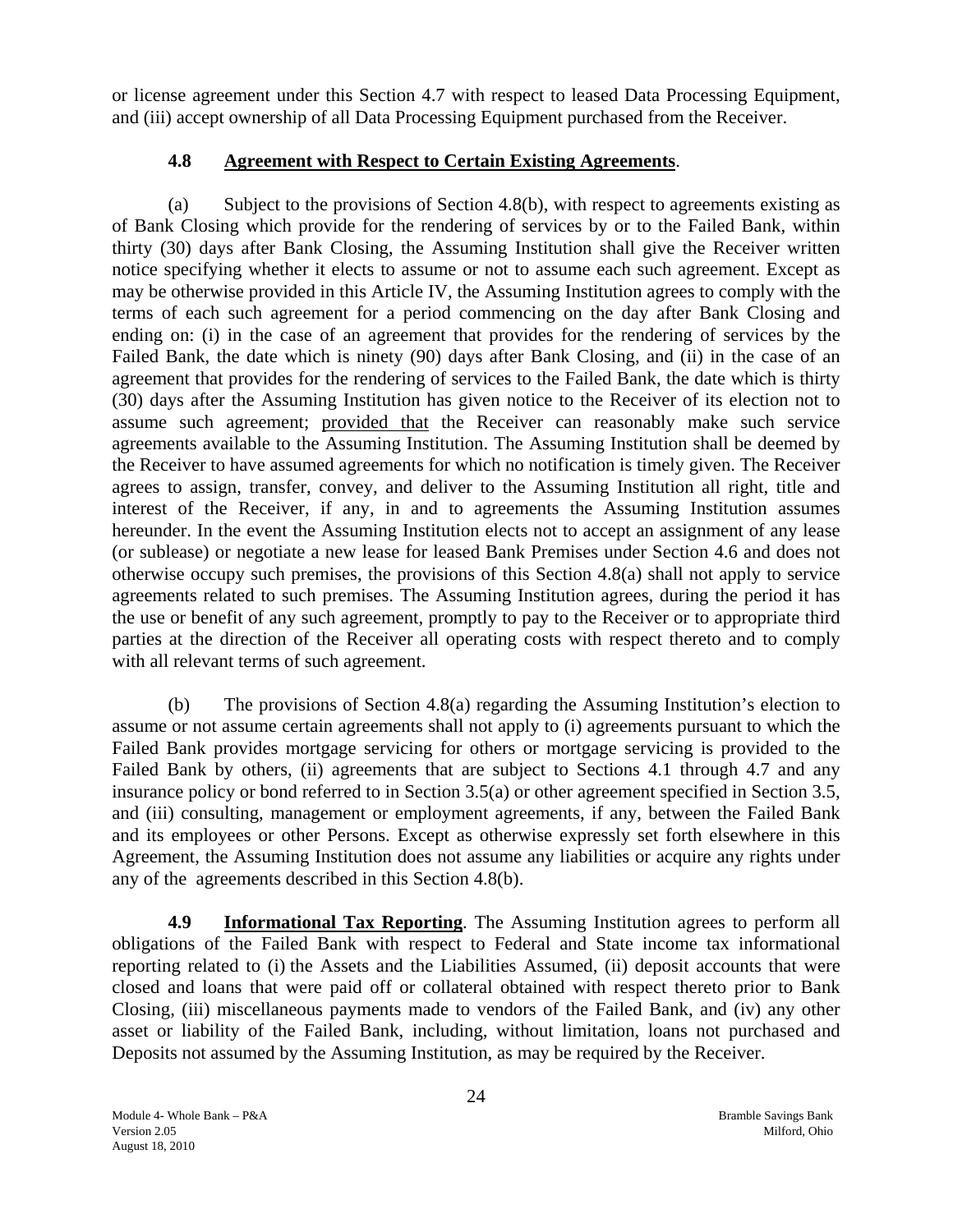<span id="page-28-0"></span> **4.10 Insurance**. The Assuming Institution agrees to obtain insurance coverage effective from and after Bank Closing, including public liability, fire and extended coverage insurance acceptable to the Receiver with respect to owned or leased Bank Premises that it occupies, and all owned or leased Furniture and Equipment and Fixtures and leased data processing equipment (including hardware and software) located thereon, in the event such insurance coverage is not already in force and effect with respect to the Assuming Institution as the insured as of Bank Closing. All such insurance shall, where appropriate (as determined by the Receiver), name the Receiver as an additional insured.

## **4.11 Office Space for Receiver and Corporation**.

(a) Office Space for Receiver and Corporation.

(i) For the period commencing on the day following Bank Closing and ending on the one hundred eightieth (180th) day following Bank Closing, the Assuming Institution will provide to the Receiver and the Corporation, without charge, adequate and suitable office space (including parking facilities and vault space), furniture, equipment (including photocopying and telecopying machines), email accounts, network access and technology resources (such as shared drive), and utilities (including local telephone service and fax machines) (collectively, "FDIC Office Space") at the Bank Premises occupied by the Assuming Institution for the Receiver use in the discharge of their respective functions with respect to the Failed Bank.

(ii) Upon written notice by the Receiver or the Corporation, for the period commencing on the one hundred eighty first (181st) day following Bank Closing and ending no later than the three hundred and sixty-fifth (365th) day following Bank Closing, the Assuming Institution will continue to provide to the Receiver and the Corporation FDIC Office Space at the Bank Premises. During the period from the 181st day following Bank Closing until the day the FDIC and the Corporation vacate FDIC Office Space, the Receiver and the Corporation will pay to the Assuming Institution their respective pro rata share (based on square footage occupied) of (A) the market rental value for the applicable owned Bank Premises or (B) actual rent paid for applicable leased Bank Premises.

(iii) If the Receiver or the Corporation determine that the space provided by the Assuming Institution is inadequate or unsuitable, the Receiver and the Corporation may relocate to other quarters having adequate and suitable FDIC Office Space and the costs of relocation and any rental and utility costs for the balance of the period of occupancy by the Receiver and the Corporation shall be borne by the Assuming Institution.

(b) Certain Payments on behalf of Receiver and Corporation. The Assuming Institution will pay such bills and invoices on behalf of the Receiver and the Corporation as the Receiver or the Corporation may direct for the period beginning on the date of Bank Closing and ending on Settlement Date. The Assuming Institution shall submit its requests for reimbursement of such expenditures pursuant to Article VIII of this Agreement.

#### **4.12 Agreement with Respect to Continuation of Group Health Plan Coverage for Former Employees of the Failed Bank.**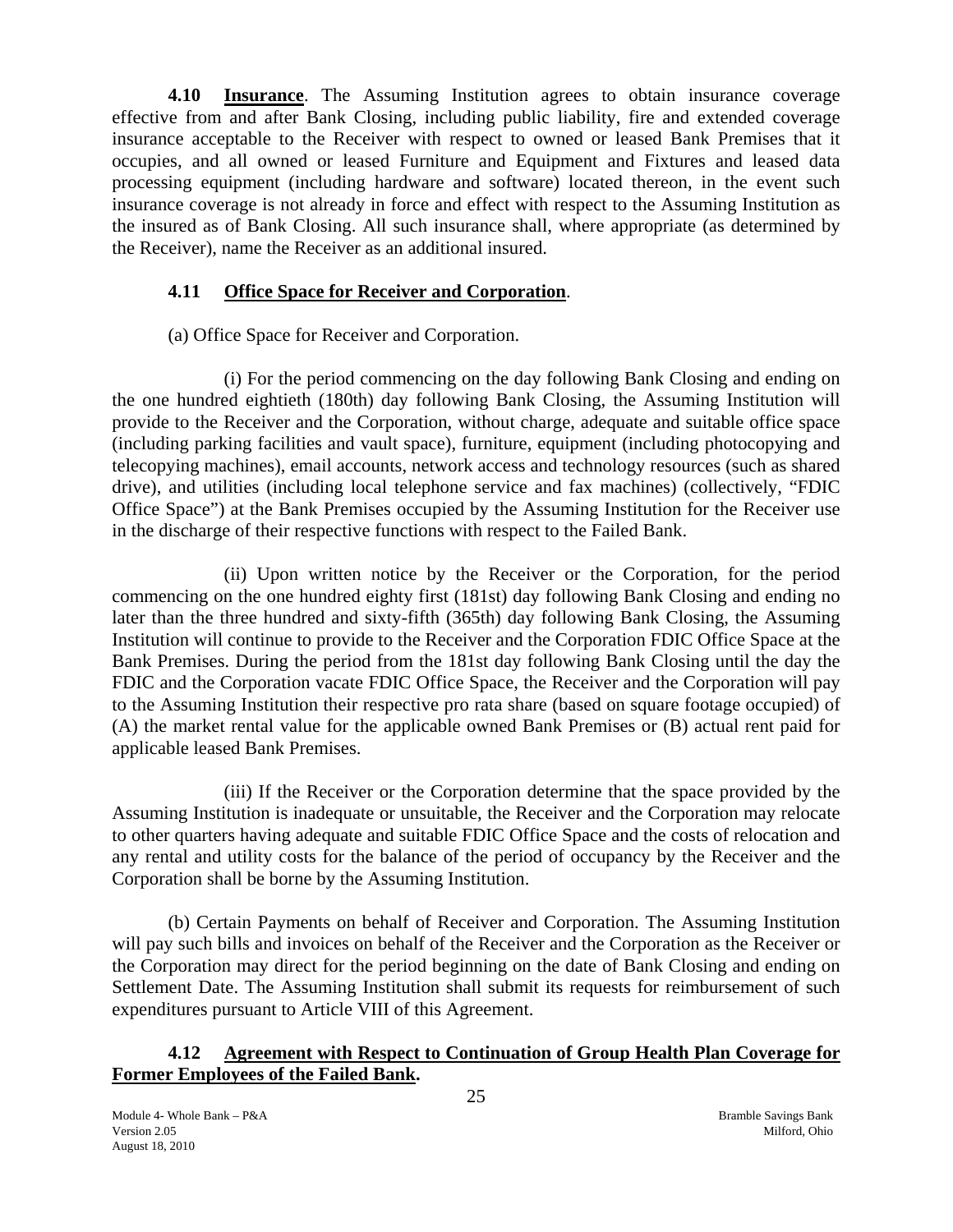(a) The Assuming Institution agrees to assist the Receiver, as provided in this Section 4.12, in offering individuals who were employees or former employees of the Failed Bank, or any of its Subsidiaries, and who, immediately prior to Bank Closing, were receiving, or were eligible to receive, health insurance coverage or health insurance continuation coverage from the Failed Bank ("Eligible Individuals"), the opportunity to obtain health insurance coverage in the Corporation's FIA Continuation Coverage Plan which provides for health insurance continuation coverage to such Eligible Individuals who are qualified beneficiaries of the Failed Bank as defined in Section 607 of the Employee Retirement Income Security Act of 1974, as amended (respectively, "qualified beneficiaries" and "ERISA"). The Assuming Institution shall consult with the Receiver and not later than five (5) Business Days after Bank Closing shall provide written notice to the Receiver of the number (if available), identity (if available) and addresses (if available) of the Eligible Individuals who are qualified beneficiaries of the Failed Bank and for whom a "qualifying event" (as defined in Section 603 of ERISA) has occurred and with respect to whom the Failed Bank's obligations under Part 6 of Subtitle B of Title I of ERISA have not been satisfied in full, and such other information as the Receiver may reasonably require. The Receiver shall cooperate with the Assuming Institution in order to permit it to prepare such notice and shall provide to the Assuming Institution such data in its possession as may be reasonably required for purposes of preparing such notice.

(b) The Assuming Institution shall take such further action to assist the Receiver in offering the Eligible Individuals who are qualified beneficiaries of the Failed Bank the opportunity to obtain health insurance coverage in the Corporation's FIA Continuation Coverage Plan as the Receiver may direct. All expenses incurred and paid by the Assuming Institution (i) in connection with the obligations of the Assuming Institution under this Section 4.12, and (ii) in providing health insurance continuation coverage to any Eligible Individuals who are hired by the Assuming Institution and such employees' qualified beneficiaries shall be borne by the Assuming Institution.

(c) No later than five (5) Business Days after Bank Closing, the Assuming Institution shall provide the Receiver with a list of all Failed Bank employees the Assuming Institution will not hire. Unless otherwise agreed, the Assuming Institution pays all salaries and payroll costs for all Failed Bank Employees until the list is provided to the Receiver. The Assuming Institution shall be responsible for all costs and expenses (i.e. salary, benefits, etc.) associated with all other employees not on that list from and after the date of delivery of the list to the Receiver. The Assuming Institution shall offer to the Failed Bank employees it retains employment benefits comparable to those the Assuming Institution offers its current employees.

(d) This Section 4.12 is for the sole and exclusive benefit of the parties to this Agreement, and for the benefit of no other Person (including any former employee of the Failed Bank or any Subsidiary thereof or qualified beneficiary of such former employee). Nothing in this Section 4.12 is intended by the parties, or shall be construed, to give any Person (including any former employee of the Failed Bank or any Subsidiary thereof or qualified beneficiary of such former employee) other than the Corporation, the Receiver and the Assuming Institution any legal or equitable right, remedy or claim under or with respect to the provisions of this Section.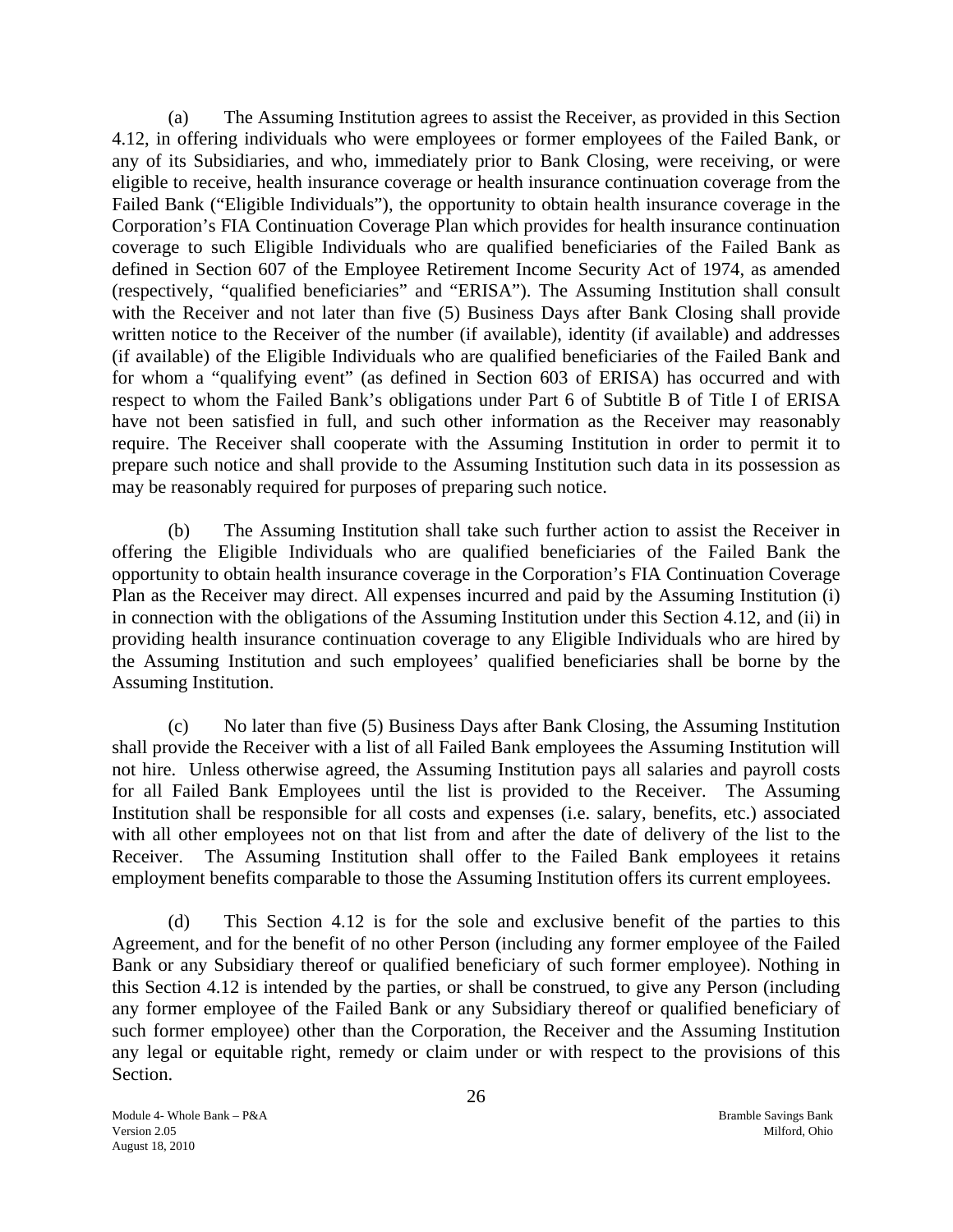<span id="page-30-0"></span>**4.13 Agreement with Respect to Interim Asset Servicing.** At any time after Bank Closing, the Receiver may establish on its books an asset pool(s) and may transfer to such asset pool(s) (by means of accounting entries on the books of the Receiver) all or any assets and liabilities of the Failed Bank which are not acquired by the Assuming Institution, including, without limitation, wholly unfunded Commitments and assets and liabilities which may be acquired, funded or originated by the Receiver subsequent to Bank Closing. The Receiver may remove assets (and liabilities) from or add assets (and liabilities) to such pool(s) at any time in its discretion. At the option of the Receiver, the Assuming Institution agrees to service, administer, and collect such pool assets in accordance with and for the term set forth in Exhibit 4.13 "Interim Asset Servicing Arrangement."

## **ARTICLE V DUTIES WITH RESPECT TO DEPOSITORS OF THE FAILED BANK**

**5.1 Payment of Checks, Drafts and Orders.** Subject to Section 9.5, the Assuming Institution agrees to pay all properly drawn checks, drafts and withdrawal orders of depositors of the Failed Bank presented for payment, whether drawn on the check or draft forms provided by the Failed Bank or by the Assuming Institution, to the extent that the Deposit balances to the credit of the respective makers or drawers assumed by the Assuming Institution under this Agreement are sufficient to permit the payment thereof, and in all other respects to discharge, in the usual course of conducting a banking business, the duties and obligations of the Failed Bank with respect to the Deposit balances due and owing to the depositors of the Failed Bank assumed by the Assuming Institution under this Agreement.

**5.2** Certain Agreements Related to Deposits. Subject to Section 2.2, the Assuming Institution agrees to honor the terms and conditions of any written escrow or mortgage servicing agreement or other similar agreement relating to a Deposit liability assumed by the Assuming Institution pursuant to this Agreement.

## **5.3 Notice to Depositors.**

(a) Within seven (7) days after Bank Closing, the Assuming Institution shall give notice by mail to each depositor of the Failed Bank of (i) the assumption of the Deposit liabilities of the Failed Bank, and (ii) the procedures to claim Deposits (the Receiver shall provide item (ii) to Assuming Institution). The Assuming Institution shall also publish notice of its assumption of the Deposit liabilities of the Failed Bank in a newspaper of general circulation in the county or counties in which the Failed Bank was located.

(b) Within seven (7) days after Bank Closing, the Assuming Institution shall give notices by mail to each depositor of the Failed Bank, as required under Section 2.2.

(c) If the Assuming Institution proposes to charge fees different from those fees formerly charged by the Failed Bank, the Assuming Institution shall include its fee schedule in its mailed notice.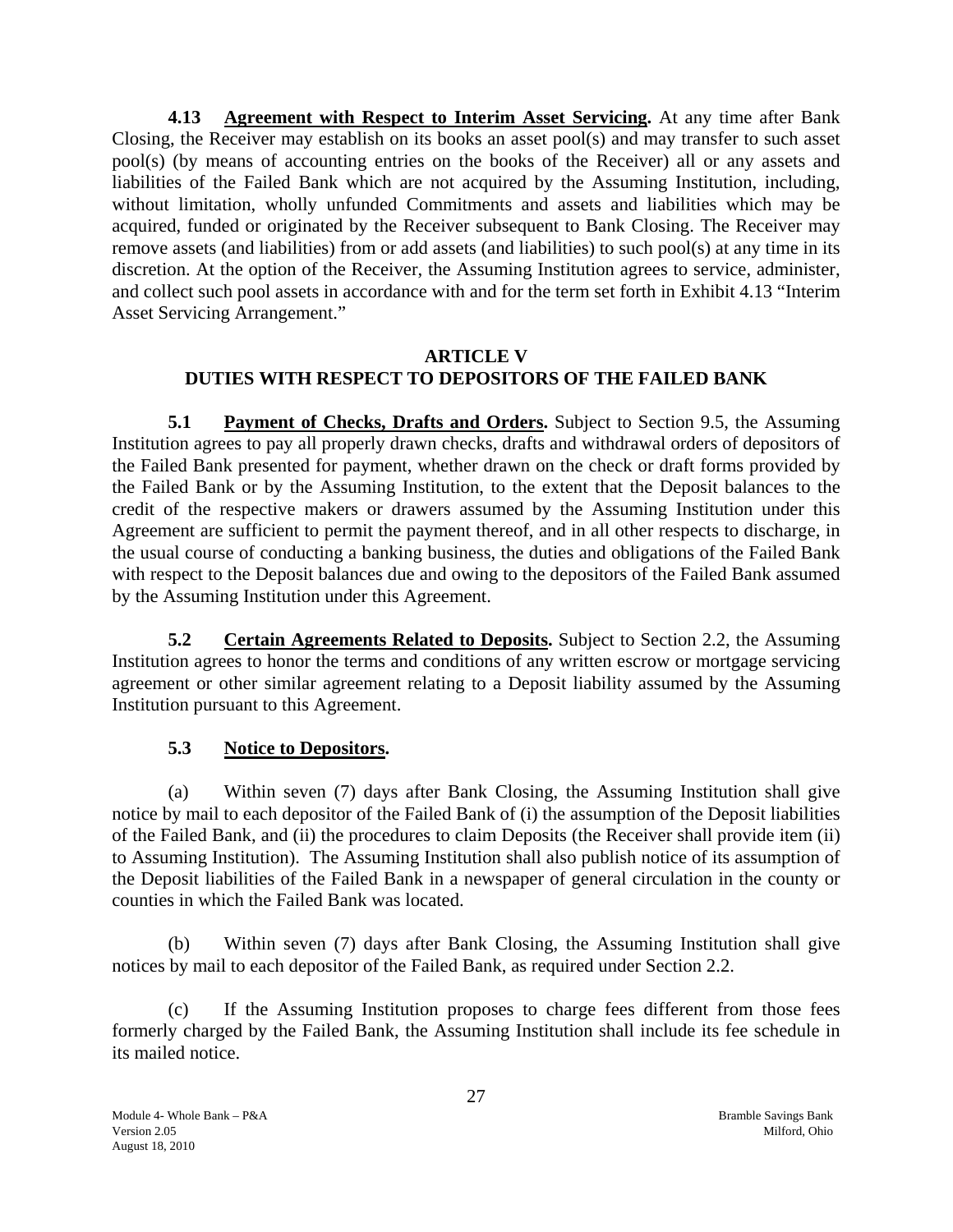<span id="page-31-0"></span>(d) The Assuming Institution shall obtain approval of all notices and publications required by this Section 5.3 from counsel for the Receiver prior to mailing or publication.

## **ARTICLE VI RECORDS**

 **6.1 Transfer of Records**. In accordance with Sections 2.1 and 3.1, the Receiver assigns, transfers, conveys and delivers to the Assuming Institution, whether located on Bank Premises occupied or not occupied by the Assuming Institution or at any other location, any and all Records of the Failed Bank, other than the following:

(a) Records pertaining to former employees of the Failed Bank who were no longer employed by the Failed Bank as of Bank Closing and Records pertaining to employees of the Failed Bank who were employed by the Failed Bank as of Bank Closing and for whom the Receiver is unable to obtain a waiver to release such Records to the Assuming Institution;

(b) Records pertaining to (i) any asset or liability of the Failed Bank retained by the Receiver, or (ii) any asset of the Failed Bank acquired by the Receiver pursuant to this Agreement; and

(c) Any other Records as determined by the Receiver.

**6.2 Delivery of Assigned Records**. The Receiver shall deliver to the Assuming Institution all Records described in Section 6.1 as soon as practicable on or after the date of this Agreement.

**6.3 Preservation of Records**. (a) The Assuming Institution agrees that it will preserve and maintain for the joint benefit of the Receiver, the Corporation and the Assuming Institution, all Records of which it has custody. The Assuming Institution shall have the primary responsibility to respond to subpoenas, discovery requests, and other similar official inquiries and customer requests for lien releases with respect to the Records of which it has custody. With respect to its obligations under this Section regarding Electronically Stored Information, the Assuming Institution will complete the Data Retention Catalog attached hereto as Schedule 6.3 and submit it to the Receiver for the Receiver's approval of the Assuming Institution's data retention plan.

(b) With regard to all Records of which it has custody which are ten (10) years old as of the date of the appointment of the Receiver, the Assuming Institution agrees to request written permission to destroy such records by submitting a written request to destroy, specifying precisely which records are included in the request, to DRR– Records Manager, CServiceFDICDAL@FDIC.gov; and

(c) With regard to all Records of which it has custody which have been maintained in the custody of the Assuming Institution after six (6) years from the date of the appointment of the Receiver, the Assuming Institution agrees to request written permission to destroy such records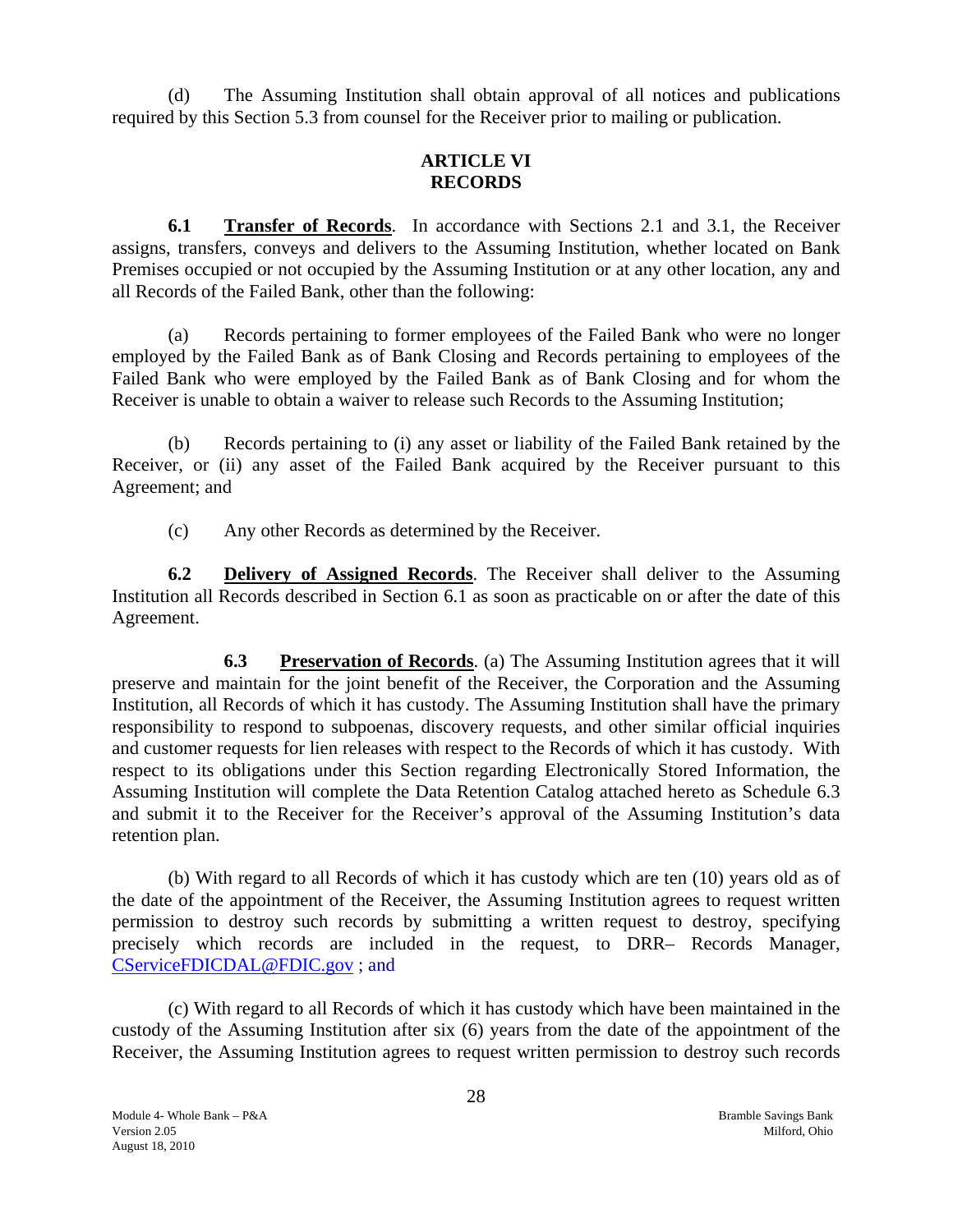<span id="page-32-0"></span>by submitting a written request to destroy, specifying precisely which records are included in the request, to DRR– Records Manager, CServiceFDICDAL@FDIC.gov .

 **6.4 Access to Records; Copies**. The Assuming Institution agrees to permit the Receiver and the Corporation access to all Records of which the Assuming Institution has custody, and to use, inspect, make extracts from or request copies of any such Records in the manner and to the extent requested, and to duplicate, in the discretion of the Receiver or the Corporation, any Record pertaining to Deposit account relationships; provided that in the event that the Failed Bank maintained one or more duplicate copies of such Records, the Assuming Institution hereby assigns, transfers, and conveys to the Corporation one such duplicate copy of each such Record without cost to the Corporation, and agrees to deliver to the Corporation all Records assigned and transferred to the Corporation under this Article VI as soon as practicable on or after the date of this Agreement. The party requesting a copy of any Record shall bear the cost (based on standard accepted industry charges to the extent applicable, as determined by the Receiver) for providing such duplicate Records. A copy of each Record requested shall be provided as soon as practicable by the party having custody thereof.

#### **ARTICLE VII BID; INITIAL PAYMENT**

The Assuming Institution has submitted to the Receiver an asset (discount) bid of (\$16,450,000) and a positive Deposit premium bid of 0%. The Deposit premium bid will be applied to the total of all Assumed Deposits. except brokered, CDARS, and any market place or similar subscription services Deposits. On the Payment Date, the Assuming Institution will pay to the Corporation, or the Corporation will pay to the Assuming Institution, as the case may be, the Initial Payment, together with interest on such amount (if the Payment Date is not the day following the day of Bank Closing) from and including the day following Bank Closing to and including the day preceding the Payment Date at the Settlement Interest Rate.

#### **ARTICLE VIII ADJUSTMENTS**

**8.1 Pro Forma Statement**. It is understood that the determination of the Initial Payment is based on the Receiver's best estimate of the Liabilities Assumed and the Assets at Bank Closing. The Receiver, as soon as practicable after Bank Closing, in accordance with the best information then available, shall provide to the Assuming Institution a pro forma statement reflecting any adjustments of such liabilities and assets as may be necessary. Such pro forma statement shall take into account, to the extent possible, (i) liabilities and assets of a nature similar to those contemplated by Section 2.1 or Section 3.1, respectively, which at Bank Closing were carried in the Failed Bank's suspense accounts, (ii) accruals as of Bank Closing for all income related to the assets and business of the Failed Bank acquired by the Assuming Institution hereunder, whether or not such accruals were reflected on the Accounting Records of the Failed Bank in the normal course of its operations, and (iii) adjustments to determine the Book Value of any investment in an Acquired Subsidiary and related accounts on the "bank only" (unconsolidated) balance sheet of the Failed Bank based on the equity method of accounting, whether or not the Failed Bank used the equity method of accounting for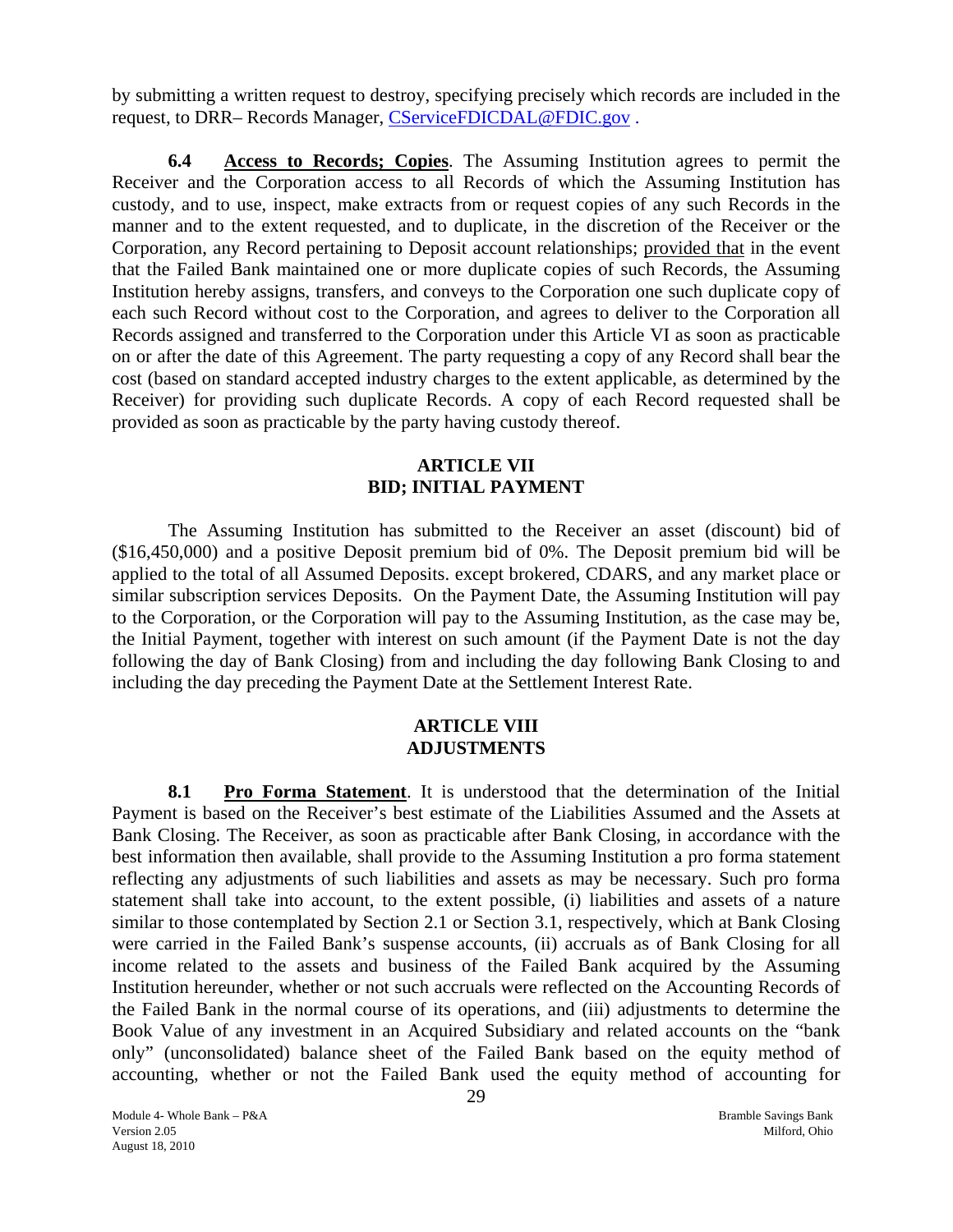<span id="page-33-0"></span>investments in subsidiaries, except that the resulting amount cannot be less than the Acquired Subsidiary's recorded equity as of Bank Closing as reflected on the Accounting Records of the Subsidiary. Any Loan purchased by the Assuming Institution pursuant to Section 3.1 which the Failed Bank charged off during the period beginning the day after the Bid Valuation Date to Bank Closing shall be deemed not to be charged off for the purposes of the pro forma statement, and the purchase price shall be determined pursuant to Section 3.2.

# **8.2 Correction of Errors and Omissions; Other Liabilities**.

(a) In the event any bookkeeping omissions or errors are discovered in preparing any pro forma statement or in completing the transfers and assumptions contemplated hereby, the parties hereto agree to correct such errors and omissions, it being understood that, as far as practicable, all adjustments will be made consistent with the judgments, methods, policies or accounting principles utilized by the Failed Bank in preparing and maintaining Accounting Records, except that adjustments made pursuant to this Section 8.2(a) are not intended to bring the Accounting Records of the Failed Bank into accordance with generally accepted accounting principles.

(b) If the Receiver discovers at any time subsequent to the date of this Agreement that any claim exists against the Failed Bank which is of such a nature that it would have been included in the liabilities assumed under Article II had the existence of such claim or the facts giving rise thereto been known as of Bank Closing, the Receiver may, in its discretion, at any time, require that such claim be assumed by the Assuming Institution in a manner consistent with the intent of this Agreement. The Receiver will make appropriate adjustments to the pro forma statement provided by the Receiver to the Assuming Institution pursuant to Section 8.1 as may be necessary.

**8.3 Payments**. The Receiver agrees to cause to be paid to the Assuming Institution, or the Assuming Institution agrees to pay to the Receiver, as the case may be, on the Settlement Date, a payment in an amount which reflects net adjustments (including any costs, expenses and fees associated with determinations of value as provided in this Agreement) made pursuant to Section 8.1 or Section 8.2, plus interest as provided in Section 8.4. The Receiver and the Assuming Institution agree to effect on the Settlement Date any further transfer of assets to or assumption of liabilities or claims by the Assuming Institution as may be necessary in accordance with Section 8.1 or Section 8.2.

**8.4 Interest**. Any amounts paid under Section 8.3 or Section 8.5, shall bear interest for the period from and including the day following Bank Closing to and including the day preceding the payment at the Settlement Interest Rate.

**8.5 Subsequent Adjustments.** In the event that the Assuming Institution or the Receiver discovers any errors or omissions as contemplated by Section 8.2 or any error with respect to the payment made under Section 8.3 after the Settlement Date, the Assuming Institution and the Receiver agree to promptly correct any such errors or omissions, make any payments and effect any transfers or assumptions as may be necessary to reflect any such correction plus interest as provided in Section 8.4.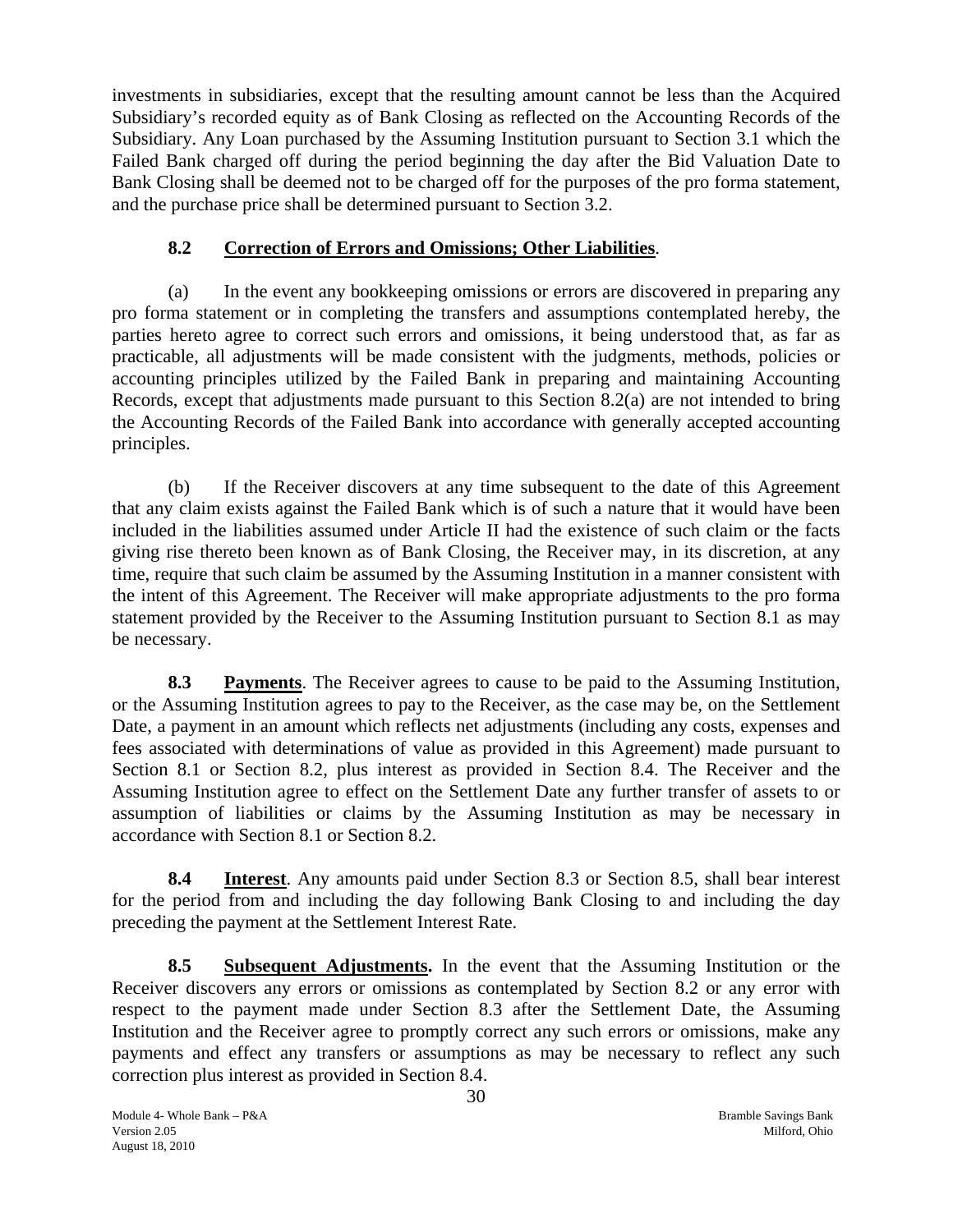#### **ARTICLE IX CONTINUING COOPERATION**

<span id="page-34-0"></span>**9.1 General Matters**. The parties hereto agree that they will, in good faith and with their best efforts, cooperate with each other to carry out the transactions contemplated by this Agreement and to effect the purposes hereof.

**9.2 Additional Title Documents**. The Receiver, the Corporation and the Assuming Institution each agree, at any time, and from time to time, upon the request of any party hereto, to execute and deliver such additional instruments and documents of conveyance as shall be reasonably necessary to vest in the appropriate party its full legal or equitable title in and to the property transferred pursuant to this Agreement or to be transferred in accordance herewith. The Assuming Institution shall prepare such instruments and documents of conveyance (in form and substance satisfactory to the Receiver) as shall be necessary to vest title to the Assets in the Assuming Institution. The Assuming Institution shall be responsible for recording such instruments and documents of conveyance at its own expense.

# **9.3 Claims and Suits**.

(a) The Receiver shall have the right, in its discretion, to (i) defend or settle any claim or suit against the Assuming Institution with respect to which the Receiver has indemnified the Assuming Institution in the same manner and to the same extent as provided in Article XII, and (ii) defend or settle any claim or suit against the Assuming Institution with respect to any Liability Assumed, which claim or suit may result in a loss to the Receiver arising out of or related to this Agreement, or which existed against the Failed Bank on or before Bank Closing. The exercise by the Receiver of any rights under this Section 9.3(a) shall not release the Assuming Institution with respect to any of its obligations under this Agreement.

(b) In the event any action at law or in equity shall be instituted by any Person against the Receiver and the Corporation as codefendants with respect to any asset of the Failed Bank retained or acquired pursuant to this Agreement by the Receiver, the Receiver agrees, at the request of the Corporation, to join with the Corporation in a petition to remove the action to the United States District Court for the proper district. The Receiver agrees to institute, with or without joinder of the Corporation as coplaintiff, any action with respect to any such retained or acquired asset or any matter connected therewith whenever notice requiring such action shall be given by the Corporation to the Receiver.

**9.4** Payment of Deposits. In the event any depositor does not accept the obligation of the Assuming Institution to pay any Deposit liability of the Failed Bank assumed by the Assuming Institution pursuant to this Agreement and asserts a claim against the Receiver for all or any portion of any such Deposit liability, the Assuming Institution agrees on demand to provide to the Receiver funds sufficient to pay such claim in an amount not in excess of the Deposit liability reflected on the books of the Assuming Institution at the time such claim is made. Upon payment by the Assuming Institution to the Receiver of such amount, the Assuming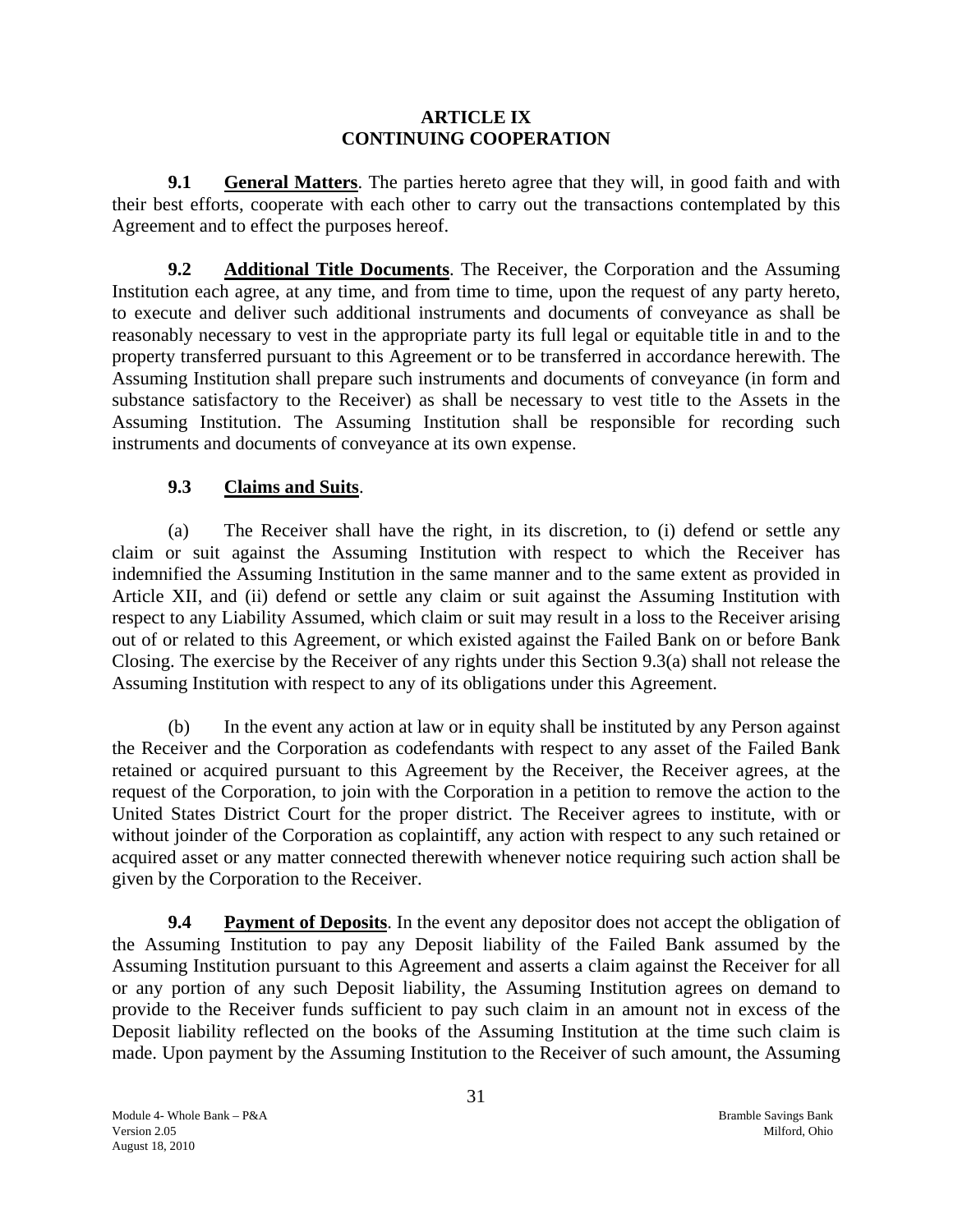<span id="page-35-0"></span>Institution shall be discharged from any further obligation under this Agreement to pay to any such depositor the amount of such Deposit liability paid to the Receiver.

**9.5 Withheld Payments**. At any time, the Receiver or the Corporation may, in its discretion, determine that all or any portion of any deposit balance assumed by the Assuming Institution pursuant to this Agreement does not constitute a "Deposit" (or otherwise, in its discretion, determine that it is the best interest of the Receiver or Corporation to withhold all or any portion of any deposit), and may direct the Assuming Institution to withhold payment of all or any portion of any such deposit balance. Upon such direction, the Assuming Institution agrees to hold such deposit and not to make any payment of such deposit balance to or on behalf of the depositor, or to itself, whether by way of transfer, set-off, or otherwise. The Assuming Institution agrees to maintain the "withheld payment" status of any such deposit balance until directed in writing by the Receiver or the Corporation as to its disposition. At the direction of the Receiver or the Corporation, the Assuming Institution shall return all or any portion of such deposit balance to the Receiver or the Corporation, as appropriate, and thereupon the Assuming Institution shall be discharged from any further liability to such depositor with respect to such returned deposit balance. If such deposit balance has been paid to the depositor prior to a demand for return by the Corporation or the Receiver, and payment of such deposit balance had not been previously withheld pursuant to this Section, the Assuming Institution shall not be obligated to return such deposit balance to the Receiver or the Corporation. The Assuming Institution shall be obligated to reimburse the Corporation or the Receiver, as the case may be, for the amount of any deposit balance or portion thereof paid by the Assuming Institution in contravention of any previous direction to withhold payment of such deposit balance or return such deposit balance the payment of which was withheld pursuant to this Section.

# **9.6 Proceedings with Respect to Certain Assets and Liabilities**.

(a) In connection with any investigation, proceeding or other matter with respect to any asset or liability of the Failed Bank retained by the Receiver, or any asset of the Failed Bank acquired by the Receiver pursuant to this Agreement, the Assuming Institution shall cooperate to the extent reasonably required by the Receiver.

(b) In addition to its obligations under Section 6.4, the Assuming Institution shall provide representatives of the Receiver access at reasonable times and locations without other limitation or qualification to (i) its directors, officers, employees and agents and those of the Subsidiaries acquired by the Assuming Institution, and (ii) its books and records, the books and records of such Subsidiaries and all Credit Files, and copies thereof. Copies of books, records and Credit Files shall be provided by the Assuming Institution as requested by the Receiver and the costs of duplication thereof shall be borne by the Receiver.

(c) Not later than ten (10) days after the Put Notice pursuant to Section 3.4 or the date of the notice of transfer of any Loan by the Assuming Institution to the Receiver pursuant to Section 3.6, the Assuming Institution shall deliver to the Receiver such documents with respect to such Loan as the Receiver may request, including without limitation the following: (i) all related Credit Documents (other than certificates, notices and other ancillary documents), (ii) a certificate setting forth the principal amount on the date of the transfer and the amount of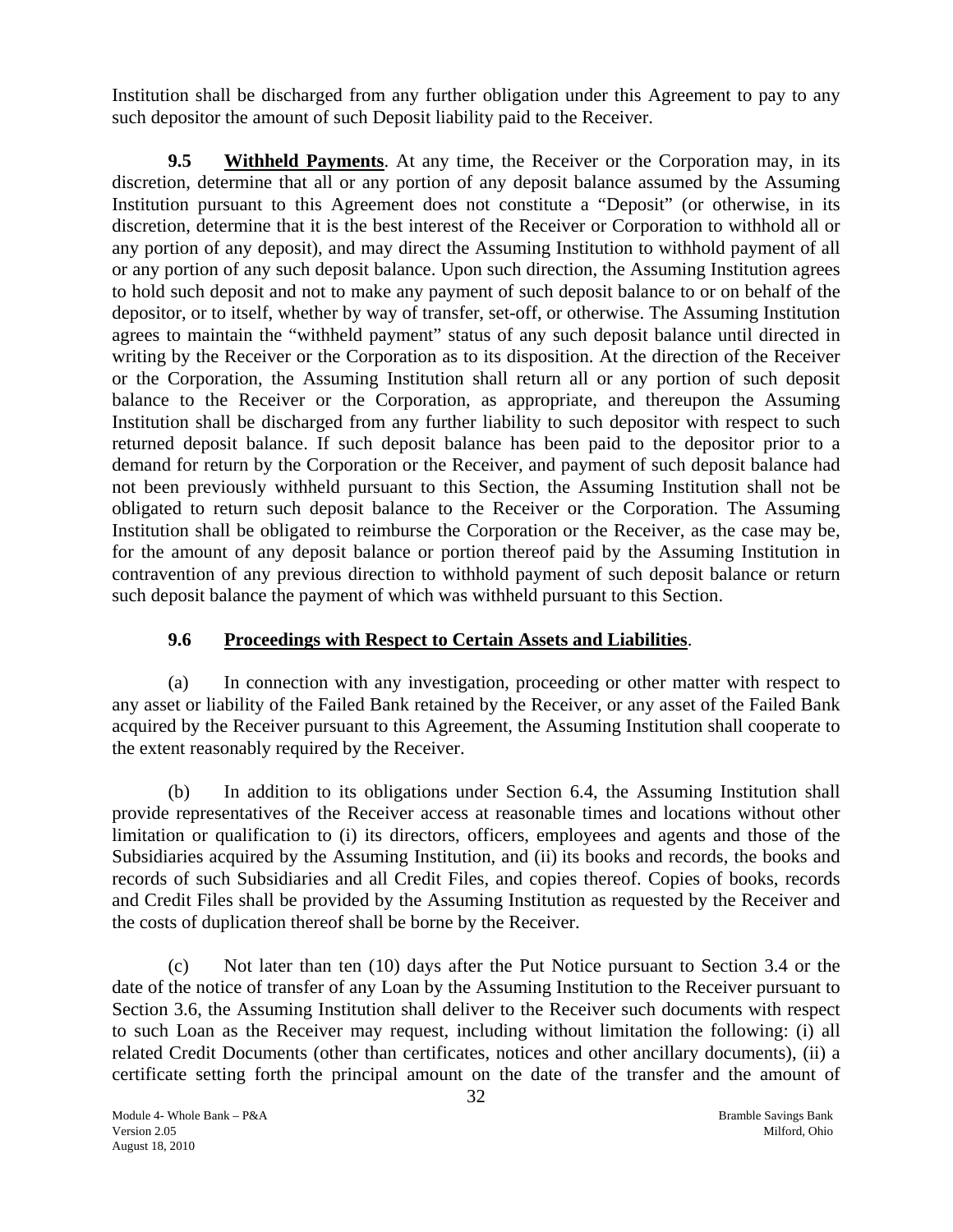<span id="page-36-0"></span>interest, fees and other charges then accrued and unpaid thereon, and any restrictions on transfer to which any such Loan is subject, and (iii) all Credit Files, and all documents, microfiche, microfilm and computer records (including but not limited to magnetic tape, disc storage, card forms and printed copy) maintained by, owned by, or in the possession of the Assuming Institution or any Affiliate of the Assuming Institution relating to the transferred Loan.

**9.7** Information. The Assuming Institution promptly shall provide to the Corporation such other information, including financial statements and computations, relating to the performance of the provisions of this Agreement as the Corporation or the Receiver may request from time to time, and, at the request of the Receiver, make available employees of the Failed Bank employed or retained by the Assuming Institution to assist in preparation of the pro forma statement pursuant to Section 8.1.

#### **ARTICLE X CONDITION PRECEDENT**

The obligations of the parties to this Agreement are subject to the Receiver and the Corporation having received at or before Bank Closing evidence reasonably satisfactory to each of any necessary approval, waiver, or other action by any governmental authority, the board of directors of the Assuming Institution, or other third party, with respect to this Agreement and the transactions contemplated hereby, the closing of the Failed Bank and the appointment of the Receiver, the chartering of the Assuming Institution, and any agreements, documents, matters or proceedings contemplated hereby or thereby.

#### **ARTICLE XI REPRESENTATIONS AND WARRANTIES OF THE ASSUMING INSTITUTION**

The Assuming Institution represents and warrants to the Corporation and the Receiver as follows:

(a) **Corporate Existence and Authority**. The Assuming Institution (i) is duly organized, validly existing and in good standing under the laws of its Chartering Authority and has full power and authority to own and operate its properties and to conduct its business as now conducted by it, and (ii) has full power and authority to execute and deliver this Agreement and to perform its obligations hereunder. The Assuming Institution has taken all necessary corporate action to authorize the execution, delivery and performance of this Agreement and the performance of the transactions contemplated hereby.

(b) **Third Party Consents**. No governmental authority or other third party consents (including but not limited to approvals, licenses, registrations or declarations) are required in connection with the execution, delivery or performance by the Assuming Institution of this Agreement, other than such consents as have been duly obtained and are in full force and effect.

(c) **Execution and Enforceability**. This Agreement has been duly executed and delivered by the Assuming Institution and when this Agreement has been duly authorized, executed and delivered by the Corporation and the Receiver, this Agreement will constitute the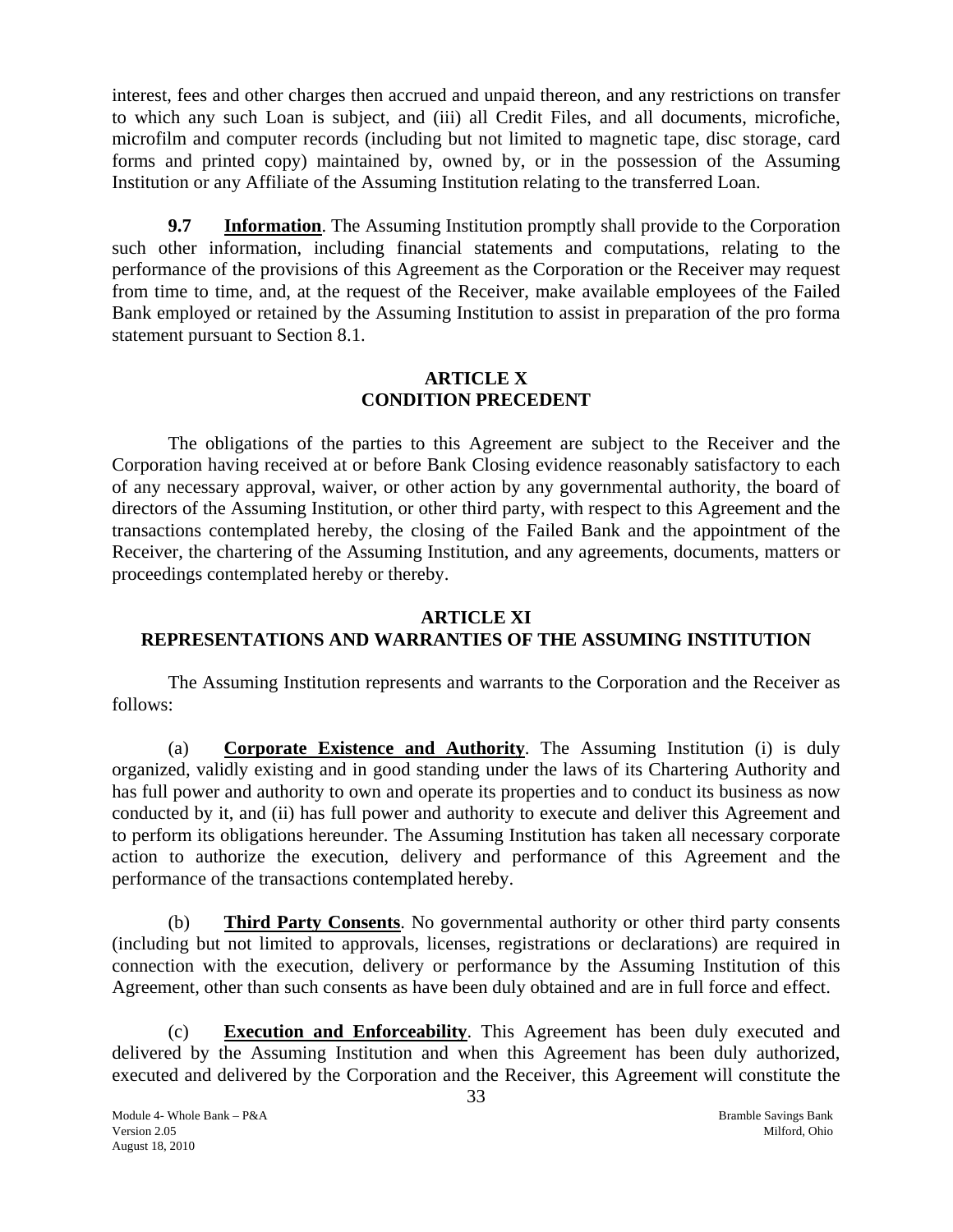legal, valid and binding obligation of the Assuming Institution, enforceable in accordance with its terms.

# (d) **Compliance with Law**.

(i) Neither the Assuming Institution nor any of its Subsidiaries is in violation of any statute, regulation, order, decision, judgment or decree of, or any restriction imposed by, the United States of America, any State, municipality or other political subdivision or any agency of any of the foregoing, or any court or other tribunal having jurisdiction over the Assuming Institution or any of its Subsidiaries or any assets of any such Person, or any foreign government or agency thereof having such jurisdiction, with respect to the conduct of the business of the Assuming Institution or of any of its Subsidiaries, or the ownership of the properties of the Assuming Institution or any of its Subsidiaries, which, either individually or in the aggregate with all other such violations, would materially and adversely affect the business, operations or condition (financial or otherwise) of the Assuming Institution or the ability of the Assuming Institution to perform, satisfy or observe any obligation or condition under this Agreement.

(ii) Neither the execution and delivery nor the performance by the Assuming Institution of this Agreement will result in any violation by the Assuming Institution of, or be in conflict with, any provision of any applicable law or regulation, or any order, writ or decree of any court or governmental authority.

(e) **Insured or Guaranteed Loans.** If any Loans being transferred pursuant to this Agreement are insured or guaranteed by any department or agency of any governmental unit, federal, state or local, Assuming Institution represents that Assuming Institution has been approved by such agency and is an approved lender or mortgagee, as appropriate, if such approval is required. Assuming Institution further assumes full responsibility for determining whether or not such insurance or guarantees are in full force and effect on the date of this Agreement and with respect to those Loans whose insurance or guaranty is in full force and effect on the date of this Agreement, Assuming Institution assumes full responsibility for doing all things necessary to insure such insurance or guarantees remain in full force and effect. Assuming Institution agrees to assume all of the obligations under the contract(s) of insurance or guaranty, agrees to cooperate with the Receiver where necessary to complete forms required by the insuring or guaranteeing department or agency to effect or complete the transfer to Assuming Institution.

(f) **Representations Remain True**. The Assuming Institution represents and warrants that it has executed and delivered to the Corporation a Purchaser Eligibility Certification and Confidentiality Agreement and that all information provided and representations made by or on behalf of the Assuming Institution in connection with this Agreement and the transactions contemplated hereby, including, but not limited to, the Purchaser Eligibility Certification and Confidentiality Agreement (which are affirmed and ratified hereby) are and remain true and correct in all material respects and do not fail to state any fact required to make the information contained therein not misleading.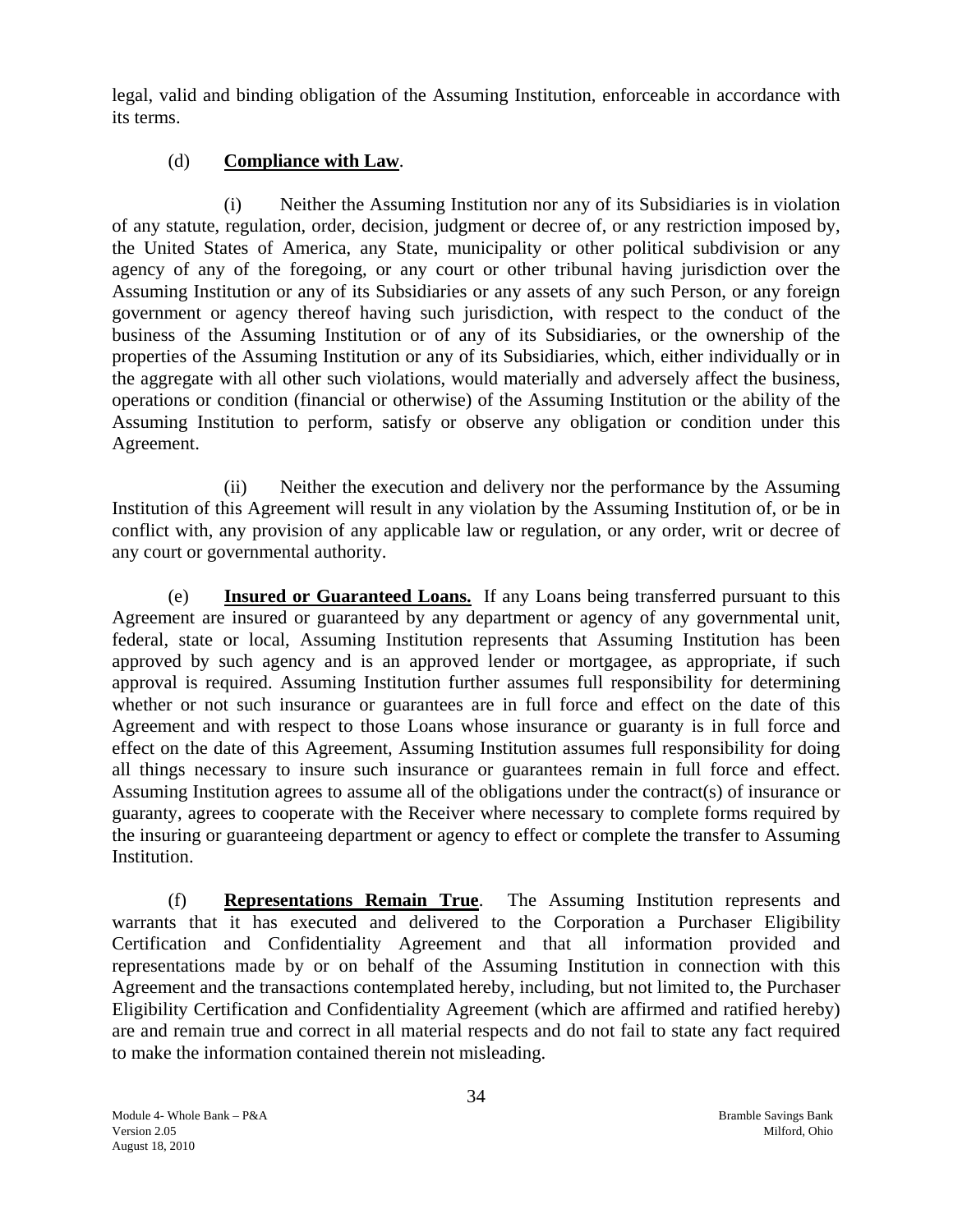## **ARTICLE XII INDEMNIFICATION**

<span id="page-38-0"></span>**12.1 Indemnification of Indemnitees**. From and after Bank Closing and subject to the limitations set forth in this Section and Section 12.6 and compliance by the Indemnitees with Section 12.2, the Receiver agrees to indemnify and hold harmless the Indemnitees against any and all costs, losses, liabilities, expenses (including attorneys' fees) incurred prior to the assumption of defense by the Receiver pursuant to paragraph (d) of Section 12.2, judgments, fines and amounts paid in settlement actually and reasonably incurred in connection with claims against any Indemnitee based on liabilities of the Failed Bank that are not assumed by the Assuming Institution pursuant to this Agreement or subsequent to the execution hereof by the Assuming Institution or any Subsidiary or Affiliate of the Assuming Institution for which indemnification is provided hereunder in (a) of this Section 12.1, subject to certain exclusions as provided in (b) of this Section 12.1:

(a)

(1) claims based on the rights of any shareholder or former shareholder as such of (x) the Failed Bank, or (y) any Subsidiary or Affiliate of the Failed Bank;

(2) claims based on the rights of any creditor as such of the Failed Bank, or any creditor as such of any director, officer, employee or agent of the Failed Bank, with respect to any indebtedness or other obligation of the Failed Bank arising prior to Bank Closing;

(3) claims based on the rights of any present or former director, officer, employee or agent as such of the Failed Bank or of any Subsidiary or Affiliate of the Failed Bank;

(4) claims based on any action or inaction prior to Bank Closing of the Failed Bank, its directors, officers, employees or agents as such, or any Subsidiary or Affiliate of the Failed Bank, or the directors, officers, employees or agents as such of such Subsidiary or Affiliate;

(5) claims based on any malfeasance, misfeasance or nonfeasance of the Failed Bank, its directors, officers, employees or agents with respect to the trust business of the Failed Bank, if any;

(6) claims based on any failure or alleged failure (not in violation of law) by the Assuming Institution to continue to perform any service or activity previously performed by the Failed Bank which the Assuming Institution is not required to perform pursuant to this Agreement or which arise under any contract to which the Failed Bank was a party which the Assuming Institution elected not to assume in accordance with this Agreement and which neither the Assuming Institution nor any Subsidiary or Affiliate of the Assuming Institution has assumed subsequent to the execution hereof;

(7) claims arising from any action or inaction of any Indemnitee, including for purposes of this Section 12.1(a)(7) the former officers or employees of the Failed Bank or of any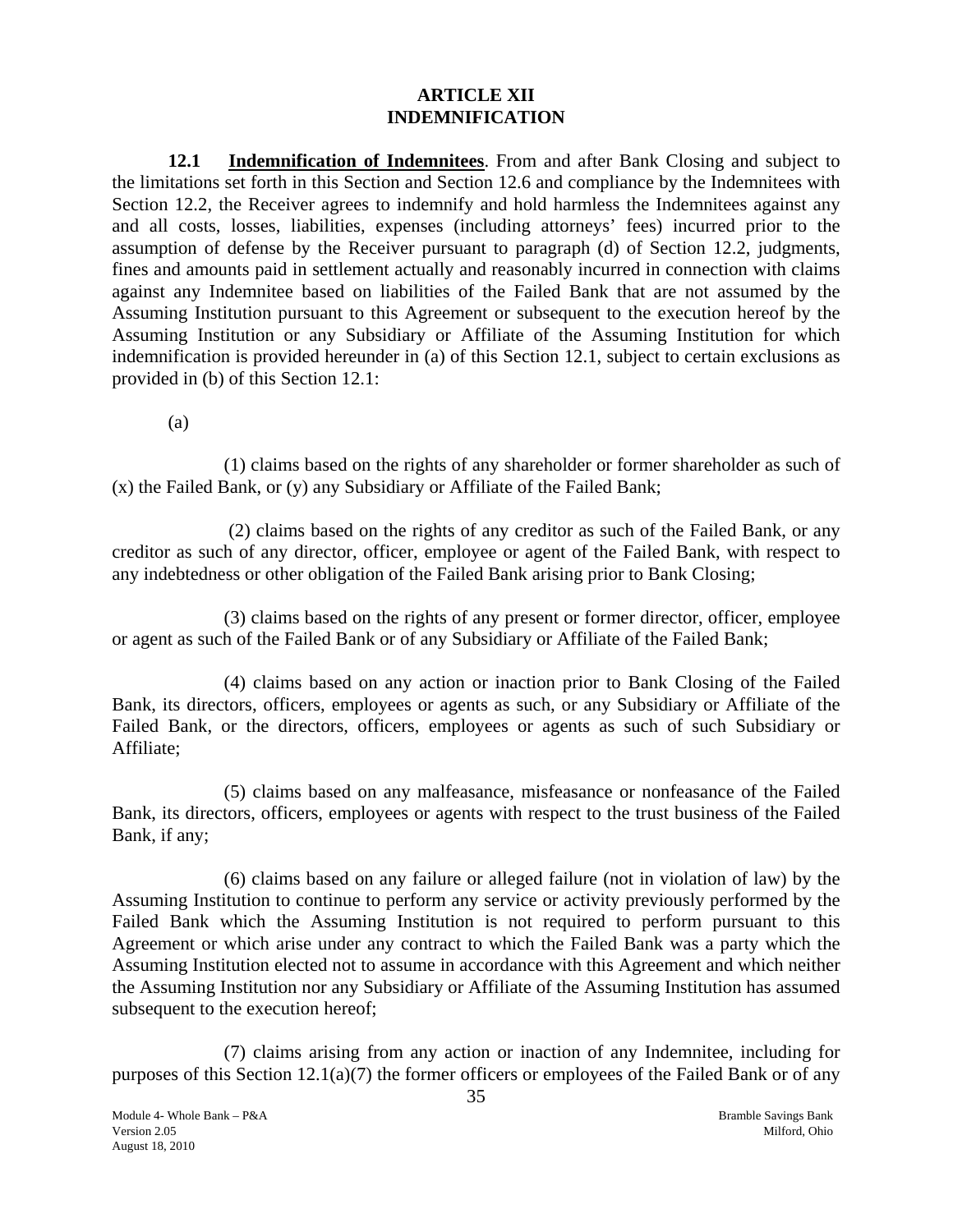Subsidiary or Affiliate of the Failed Bank that is taken upon the specific written direction of the Corporation or the Receiver, other than any action or inaction taken in a manner constituting bad faith, gross negligence or willful misconduct; and

(8) claims based on the rights of any depositor of the Failed Bank whose deposit has been accorded "withheld payment" status and/or returned to the Receiver or Corporation in accordance with Section 9.5 and/or has become an "unclaimed deposit" or has been returned to the Corporation or the Receiver in accordance with Section 2.3;

(b) provided that, with respect to this Agreement, except for paragraphs (7) and (8) of Section 12.1(a), no indemnification will be provided under this Agreement for any:

(1) judgment or fine against, or any amount paid in settlement (without the written approval of the Receiver) by, any Indemnitee in connection with any action that seeks damages against any Indemnitee (a "counterclaim") arising with respect to any Asset and based on any action or inaction of either the Failed Bank, its directors, officers, employees or agents as such prior to Bank Closing, unless any such judgment, fine or amount paid in settlement exceeds the greater of (i) the Repurchase Price of such Asset, or (ii) the monetary recovery sought on such Asset by the Assuming Institution in the cause of action from which the counterclaim arises; and in such event the Receiver will provide indemnification only in the amount of such excess; and no indemnification will be provided for any costs or expenses other than any costs or expenses (including attorneys' fees) which, in the determination of the Receiver, have been actually and reasonably incurred by such Indemnitee in connection with the defense of any such counterclaim; and it is expressly agreed that the Receiver reserves the right to intervene, in its discretion, on its behalf and/or on behalf of the Receiver, in the defense of any such counterclaim;

(2) claims with respect to any liability or obligation of the Failed Bank that is expressly assumed by the Assuming Institution pursuant to this Agreement or subsequent to the execution hereof by the Assuming Institution or any Subsidiary or Affiliate of the Assuming Institution;

(3) claims with respect to any liability of the Failed Bank to any present or former employee as such of the Failed Bank or of any Subsidiary or Affiliate of the Failed Bank, which liability is expressly assumed by the Assuming Institution pursuant to this Agreement or subsequent to the execution hereof by the Assuming Institution or any Subsidiary or Affiliate of the Assuming Institution;

(4) claims based on the failure of any Indemnitee to seek recovery of damages from the Receiver for any claims based upon any action or inaction of the Failed Bank, its directors, officers, employees or agents as fiduciary, agent or custodian prior to Bank Closing;

(5) claims based on any violation or alleged violation by any Indemnitee of the antitrust, branching, banking or bank holding company or securities laws of the United States of America or any State thereof;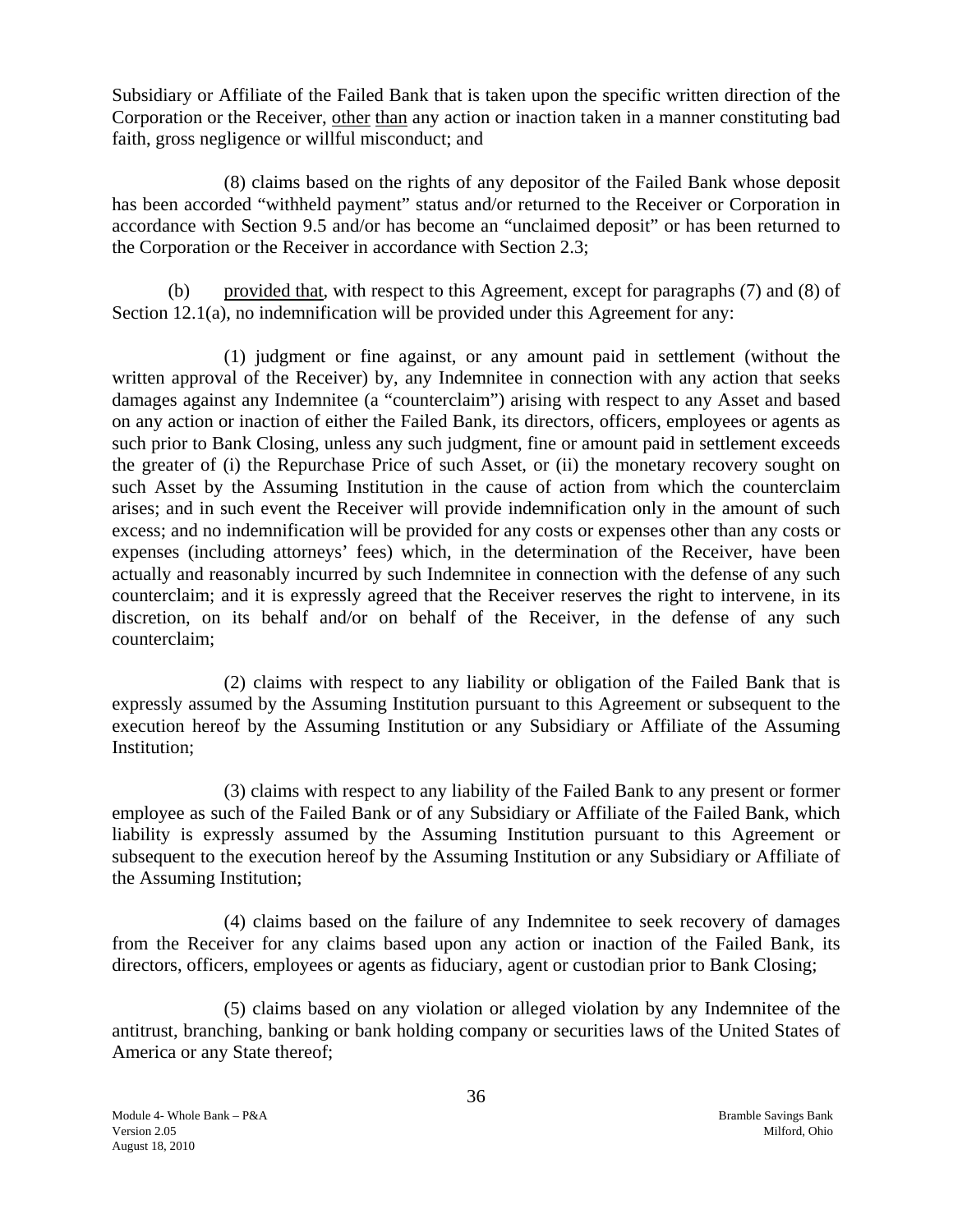<span id="page-40-0"></span>(6) claims based on the rights of any present or former creditor, customer, or supplier as such of the Assuming Institution or any Subsidiary or Affiliate of the Assuming Institution;

(7) claims based on the rights of any present or former shareholder as such of the Assuming Institution or any Subsidiary or Affiliate of the Assuming Institution regardless of whether any such present or former shareholder is also a present or former shareholder of the Failed Bank;

(8) claims, if the Receiver determines that the effect of providing such indemnification would be to (i) expand or alter the provisions of any warranty or disclaimer thereof provided in Section 3.3 or any other provision of this Agreement, or (ii) create any warranty not expressly provided under this Agreement;

(9) claims which could have been enforced against any Indemnitee had the Assuming Institution not entered into this Agreement;

(10) claims based on any liability for taxes or fees assessed with respect to the consummation of the transactions contemplated by this Agreement, including without limitation any subsequent transfer of any Assets or Liabilities Assumed to any Subsidiary or Affiliate of the Assuming Institution;

(11) except as expressly provided in this Article XII, claims based on any action or inaction of any Indemnitee, and nothing in this Agreement shall be construed to provide indemnification for (i) the Failed Bank, (ii) any Subsidiary or Affiliate of the Failed Bank, or (iii) any present or former director, officer, employee or agent of the Failed Bank or its Subsidiaries or Affiliates; provided that the Receiver, in its discretion, may provide indemnification hereunder for any present or former director, officer, employee or agent of the Failed Bank or its Subsidiaries or Affiliates who is also or becomes a director, officer, employee or agent of the Assuming Institution or its Subsidiaries or Affiliates;

(12) claims or actions which constitute a breach by the Assuming Institution of the representations and warranties contained in Article XI;

(13) claims arising out of or relating to the condition of or generated by an Asset arising from or relating to the presence, storage or release of any hazardous or toxic substance, or any pollutant or contaminant, or condition of such Asset which violate any applicable Federal, State or local law or regulation concerning environmental protection; and

(14) claims based on, related to or arising from any asset, including a loan, acquired or liability assumed by the Assuming Institution, other than pursuant to this Agreement.

**12.2 Conditions Precedent to Indemnification**. It shall be a condition precedent to the obligation of the Receiver to indemnify any Person pursuant to this Article XII that such Person shall, with respect to any claim made or threatened against such Person for which such Person is or may be entitled to indemnification hereunder: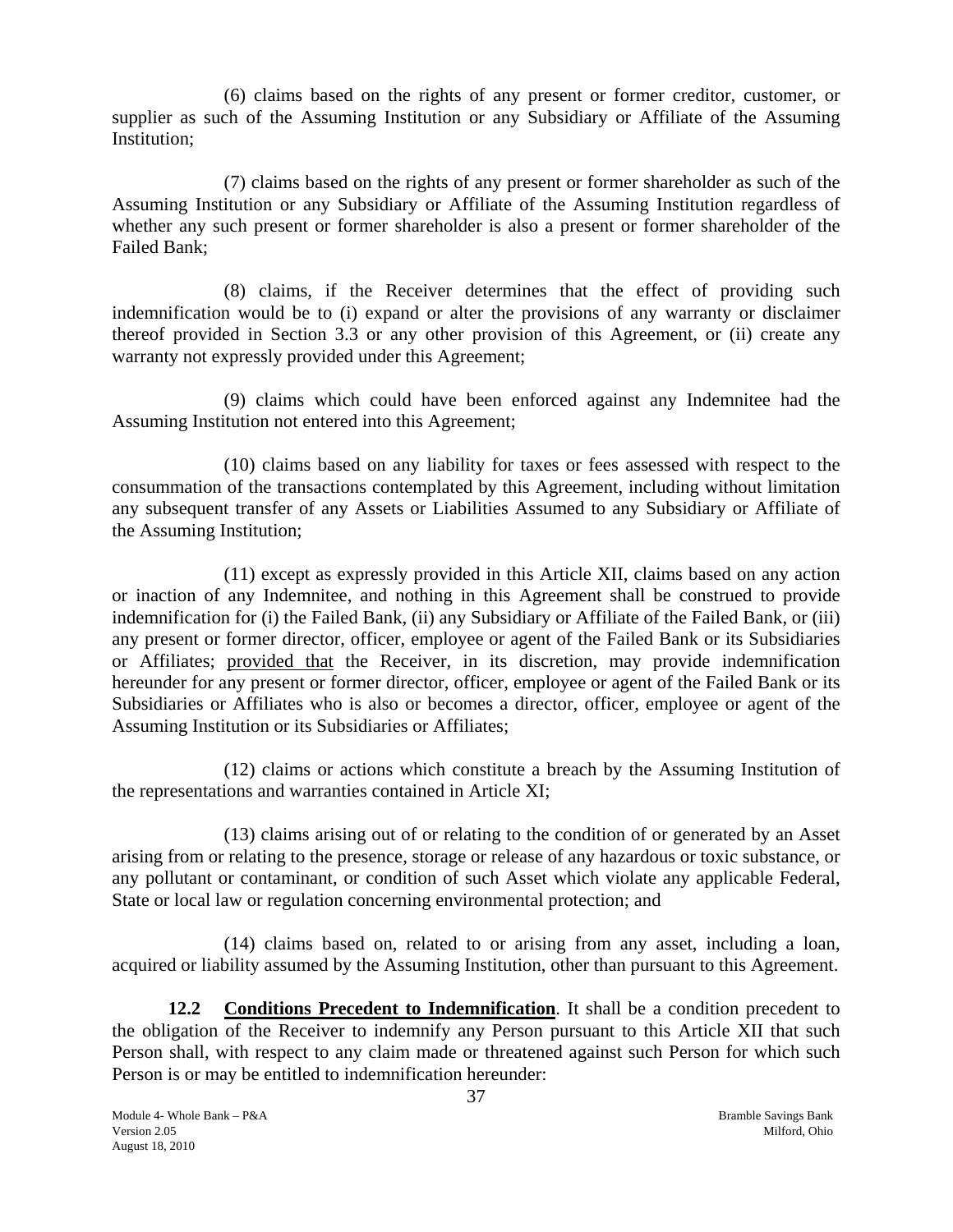<span id="page-41-0"></span>(a) give written notice to the Regional Counsel (Litigation Branch) of the Corporation in the manner and at the address provided in Section 13.7 of such claim as soon as practicable after such claim is made or threatened; provided that notice must be given on or before the date which is six (6) years from the date of this Agreement;

(b) provide to the Receiver such information and cooperation with respect to such claim as the Receiver may reasonably require;

(c) cooperate and take all steps, as the Receiver may reasonably require, to preserve and protect any defense to such claim;

(d) in the event suit is brought with respect to such claim, upon reasonable prior notice, afford to the Receiver the right, which the Receiver may exercise in its sole discretion, to conduct the investigation, control the defense and effect settlement of such claim, including without limitation the right to designate counsel and to control all negotiations, litigation, arbitration, settlements, compromises and appeals of any such claim, all of which shall be at the expense of the Receiver; provided that the Receiver shall have notified the Person claiming indemnification in writing that such claim is a claim with respect to which the Person claiming indemnification is entitled to indemnification under this Article XII;

(e) not incur any costs or expenses in connection with any response or suit with respect to such claim, unless such costs or expenses were incurred upon the written direction of the Receiver; provided that the Receiver shall not be obligated to reimburse the amount of any such costs or expenses unless such costs or expenses were incurred upon the written direction of the Receiver;

(f) not release or settle such claim or make any payment or admission with respect thereto, unless the Receiver consents in writing thereto, which consent shall not be unreasonably withheld; provided that the Receiver shall not be obligated to reimburse the amount of any such settlement or payment unless such settlement or payment was effected upon the written direction of the Receiver; and

(g) take reasonable action as the Receiver may request in writing as necessary to preserve, protect or enforce the rights of the indemnified Person against any Primary Indemnitor.

**12.3 No Additional Warranty**. Nothing in this Article XII shall be construed or deemed to (i) expand or otherwise alter any warranty or disclaimer thereof provided under Section 3.3 or any other provision of this Agreement with respect to, among other matters, the title, value, collectibility, genuineness, enforceability or condition of any (x) Asset, or (y) asset of the Failed Bank purchased by the Assuming Institution subsequent to the execution of this Agreement by the Assuming Institution or any Subsidiary or Affiliate of the Assuming Institution, or (ii) create any warranty not expressly provided under this Agreement with respect thereto.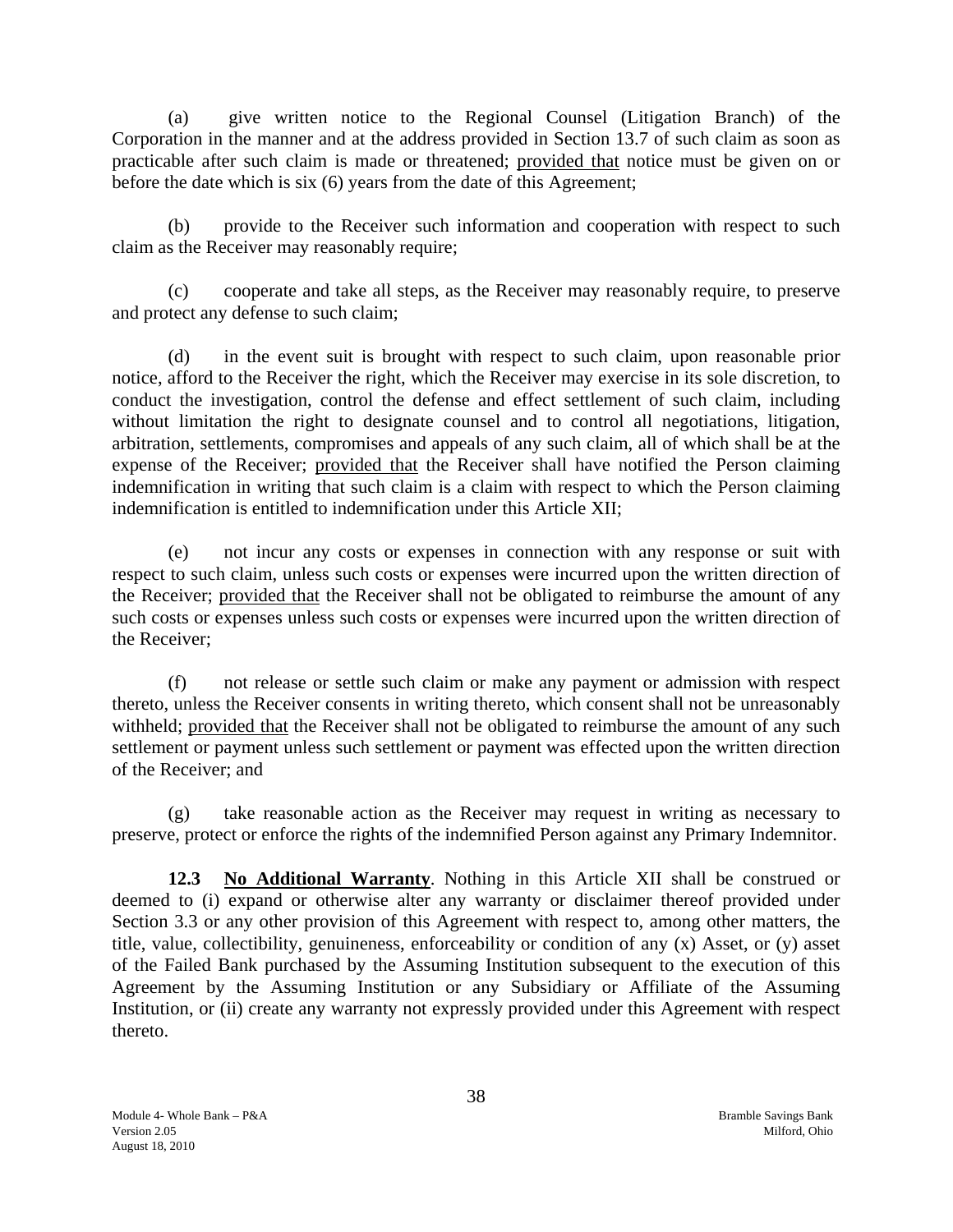<span id="page-42-0"></span>**12.4 Indemnification of Receiver and Corporation**. From and after Bank Closing, the Assuming Institution agrees to indemnify and hold harmless the Corporation and the Receiver and their respective directors, officers, employees and agents from and against any and all costs, losses, liabilities, expenses (including attorneys' fees), judgments, fines and amounts paid in settlement actually and reasonably incurred in connection with any of the following:

(a) claims based on any and all liabilities or obligations of the Failed Bank assumed by the Assuming Institution pursuant to this Agreement or subsequent to the execution hereof by the Assuming Institution or any Subsidiary or Affiliate of the Assuming Institution, whether or not any such liabilities subsequently are sold and/or transferred, other than any claim based upon any action or inaction of any Indemnitee as provided in paragraph (7) or (8) of Section 12.1(a); and

(b) claims based on any act or omission of any Indemnitee (including but not limited to claims of any Person claiming any right or title by or through the Assuming Institution with respect to Assets transferred to the Receiver pursuant to Section 3.4 or 3.6), other than any action or inaction of any Indemnitee as provided in paragraph (7) or (8) of Section 12.1(a); and

(c) claims based on any failure to preserve, maintain, or provide reasonable access to Records transferred to the Assuming Institution pursuant to Article VI.

**12.5 Obligations Supplemental**. The obligations of the Receiver, and the Corporation as guarantor in accordance with Section 12.7, to provide indemnification under this Article XII are to supplement any amount payable by any Primary Indemnitor to the Person indemnified under this Article XII. Consistent with that intent, the Receiver agrees only to make payments pursuant to such indemnification to the extent not payable by a Primary Indemnitor. If the aggregate amount of payments by the Receiver, or the Corporation as guarantor in accordance with Section 12.7, and all Primary Indemnitors with respect to any item of indemnification under this Article XII exceeds the amount payable with respect to such item, such Person being indemnified shall notify the Receiver thereof and, upon the request of the Receiver, shall promptly pay to the Receiver, or the Corporation as appropriate, the amount of the Receiver's (or Corporation's) payments to the extent of such excess.

**12.6 Criminal Claims**. Notwithstanding any provision of this Article XII to the contrary, in the event that any Person being indemnified under this Article XII shall become involved in any criminal action, suit or proceeding, whether judicial, administrative or investigative, the Receiver shall have no obligation hereunder to indemnify such Person for liability with respect to any criminal act or to the extent any costs or expenses are attributable to the defense against the allegation of any criminal act, unless (i) the Person is successful on the merits or otherwise in the defense against any such action, suit or proceeding, or (ii) such action, suit or proceeding is terminated without the imposition of liability on such Person.

**12.7 Limited Guaranty of the Corporation.** The Corporation hereby guarantees performance of the Receiver's obligation to indemnify the Assuming Institution as set forth in this Article XII. It is a condition to the Corporation's obligation hereunder that the Assuming Institution shall comply in all respects with the applicable provisions of this Article XII. The Corporation shall be liable hereunder only for such amounts, if any, as the Receiver is obligated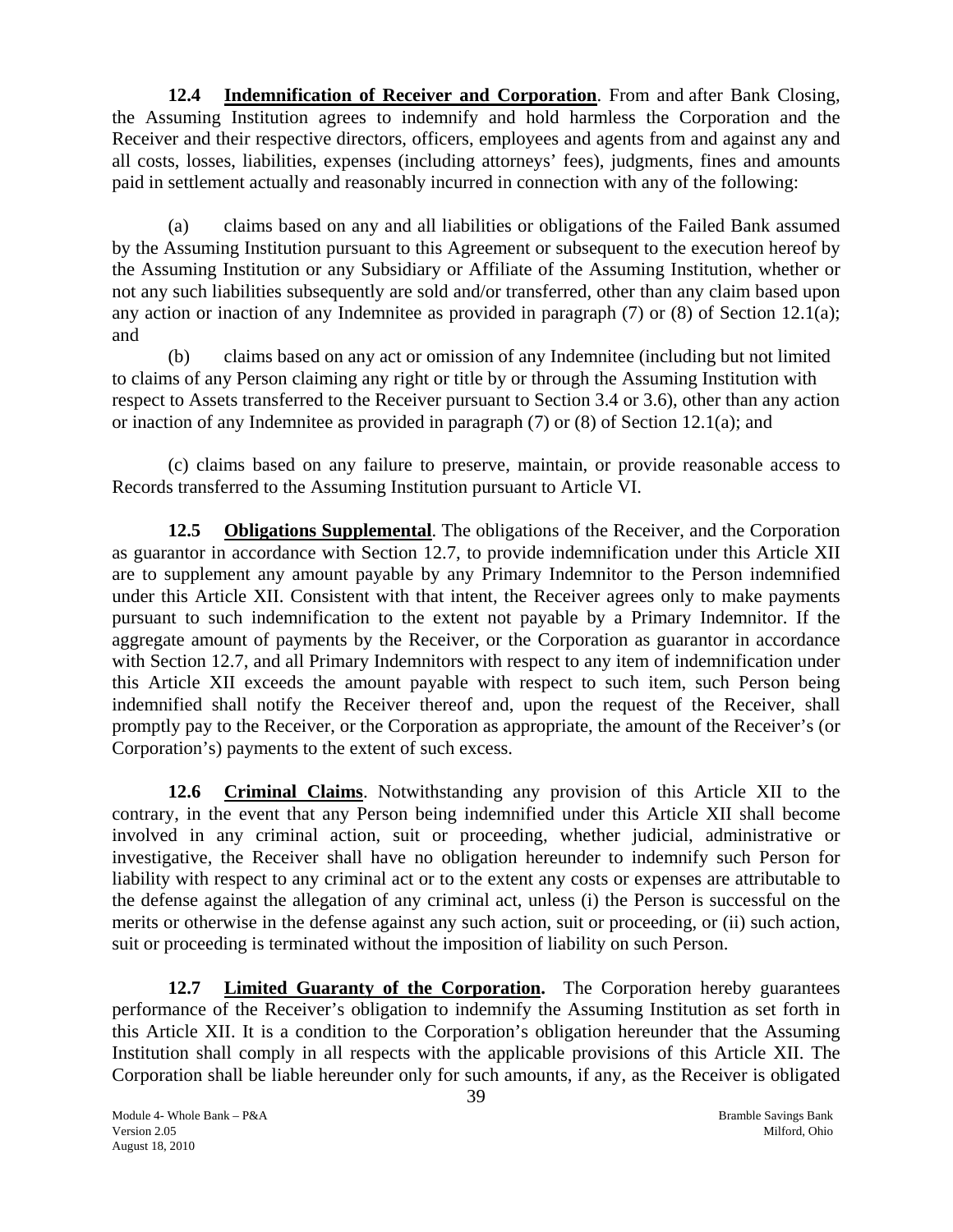<span id="page-43-0"></span>to pay under the terms of this Article XII but shall fail to pay. Except as otherwise provided above in this Section 12.7, nothing in this Article XII is intended or shall be construed to create any liability or obligation on the part of the Corporation, the United States of America or any department or agency thereof under or with respect to this Article XII, or any provision hereof, it being the intention of the parties hereto that the obligations undertaken by the Receiver under this Article XII are the sole and exclusive responsibility of the Receiver and no other Person or entity.

**12.8 Subrogation.** Upon payment by the Receiver, or the Corporation as guarantor in accordance with Section 12.7, to any Indemnitee for any claims indemnified by the Receiver under this Article XII, the Receiver, or the Corporation as appropriate, shall become subrogated to all rights of the Indemnitee against any other Person to the extent of such payment.

#### **ARTICLE XIII MISCELLANEOUS**

**13.1** Entire Agreement. This Agreement embodies the entire agreement of the parties hereto in relation to the subject matter herein and supersedes all prior understandings or agreements, oral or written, between the parties.

**13.2 Headings**. The headings and subheadings of the Table of Contents, Articles and Sections contained in this Agreement, except the terms identified for definition in Article I and elsewhere in this Agreement, are inserted for convenience only and shall not affect the meaning or interpretation of this Agreement or any provision hereof.

**13.3 Counterparts**. This Agreement may be executed in any number of counterparts and by the duly authorized representative of a different party hereto on separate counterparts, each of which when so executed shall be deemed to be an original and all of which when taken together shall constitute one and the same Agreement.

**13.4 GOVERNING LAW**. THIS AGREEMENT AND THE RIGHTS AND OBLIGATIONS HEREUNDER SHALL BE GOVERNED BY AND CONSTRUED IN ACCORDANCE WITH THE FEDERAL LAW OF THE UNITED STATES OF AMERICA, AND IN THE ABSENCE OF CONTROLLING FEDERAL LAW, IN ACCORDANCE WITH THE LAWS OF THE STATE IN WHICH THE MAIN OFFICE OF THE FAILED BANK IS LOCATED.

**13.5 Successors**. All terms and conditions of this Agreement shall be binding on the successors and assigns of the Receiver, the Corporation and the Assuming Institution. Except as otherwise specifically provided in this Agreement, nothing expressed or referred to in this Agreement is intended or shall be construed to give any Person other than the Receiver, the Corporation and the Assuming Institution any legal or equitable right, remedy or claim under or with respect to this Agreement or any provisions contained herein, it being the intention of the parties hereto that this Agreement, the obligations and statements of responsibilities hereunder,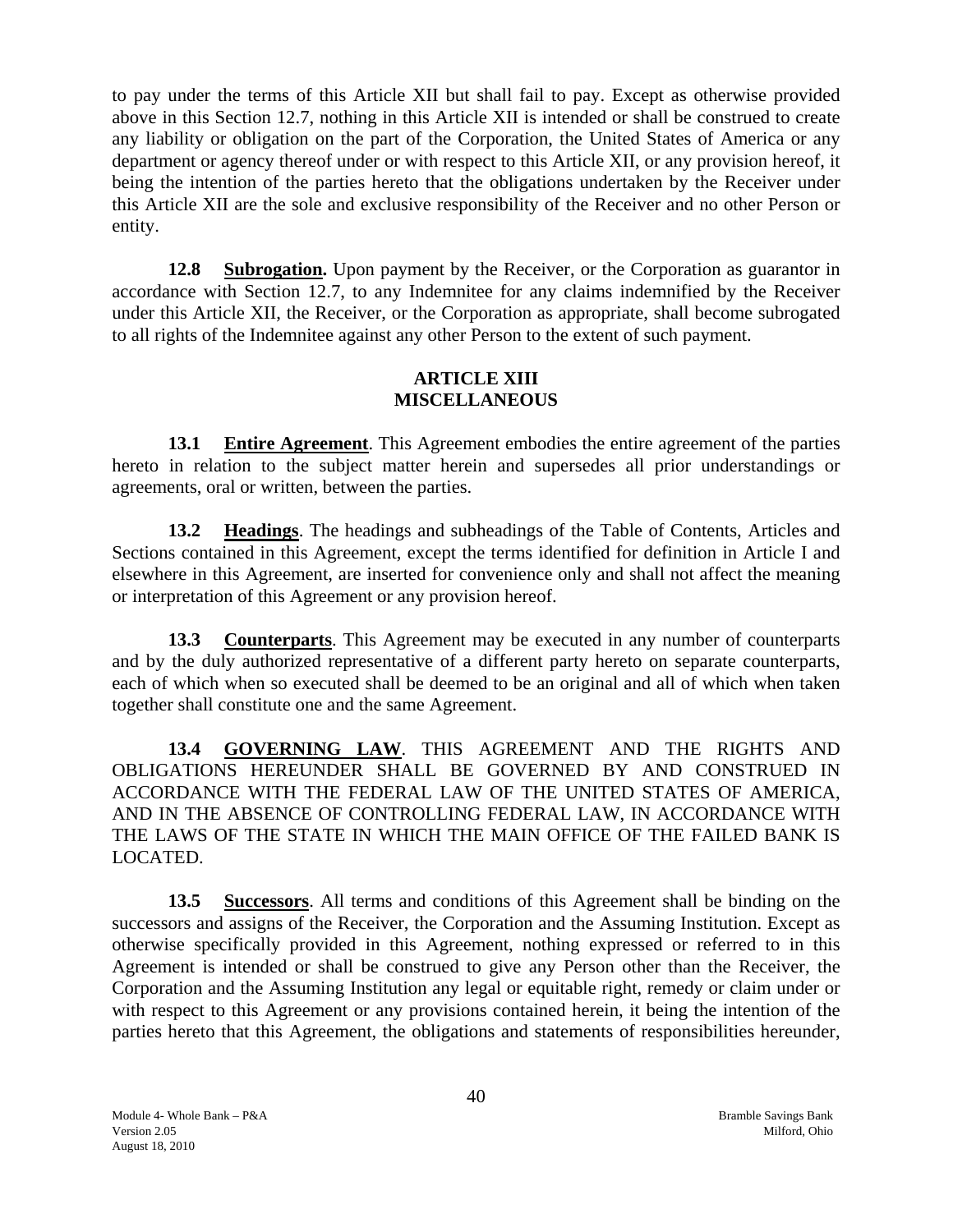<span id="page-44-0"></span>and all other conditions and provisions hereof are for the sole and exclusive benefit of the Receiver, the Corporation and the Assuming Institution and for the benefit of no other Person.

**13.6 Modification; Assignment**. No amendment or other modification, rescission, release, or assignment of any part of this Agreement shall be effective except pursuant to a written agreement subscribed by the duly authorized representatives of the parties hereto.

13.7 Notice. Any notice, request, demand, consent, approval or other communication to any party hereto shall be effective when received and shall be given in writing, and delivered in person against receipt therefore, or sent by certified mail, postage prepaid, courier service, telex, facsimile transmission or email to such party (with copies as indicated below) at its address set forth below or at such other address as it shall hereafter furnish in writing to the other parties. All such notices and other communications shall be deemed given on the date received by the addressee.

## **Assuming Institution**

Foundation Bank 25 Garfield Place Cincinnati, Ohio 45202 Attention: Joseph D. Hughes, President with a copy to: Squire, Sanders & Dempsey LLP 221 East Fourth Street, Suite 2900 Cincinnati, Ohio 45202 Attention: James J. Barresi

# **Receiver and Corporation**

Federal Deposit Insurance Corporation, Receiver of Bramble Savings Bank 200 North Martingale Road, Suite 200 Schaumburg, Illinois Attention: Settlement Agent

**In addition, with respect to notices under Article 4.6:**  with a copy to: Resolutions and Closings Manager, ORE Department

# **In addition, with respect to notice under Article XII:**

with a copy to: Regional Counsel (Litigation Branch) Federal Deposit Insurance Corporation, Receiver of Bramble Savings Bank 1601 Bryan Street, Suite 1700 Dallas, Texas 75201

**13.8 Manner of Payment**. All payments due under this Agreement shall be in lawful money of the United States of America in immediately available funds as each party hereto may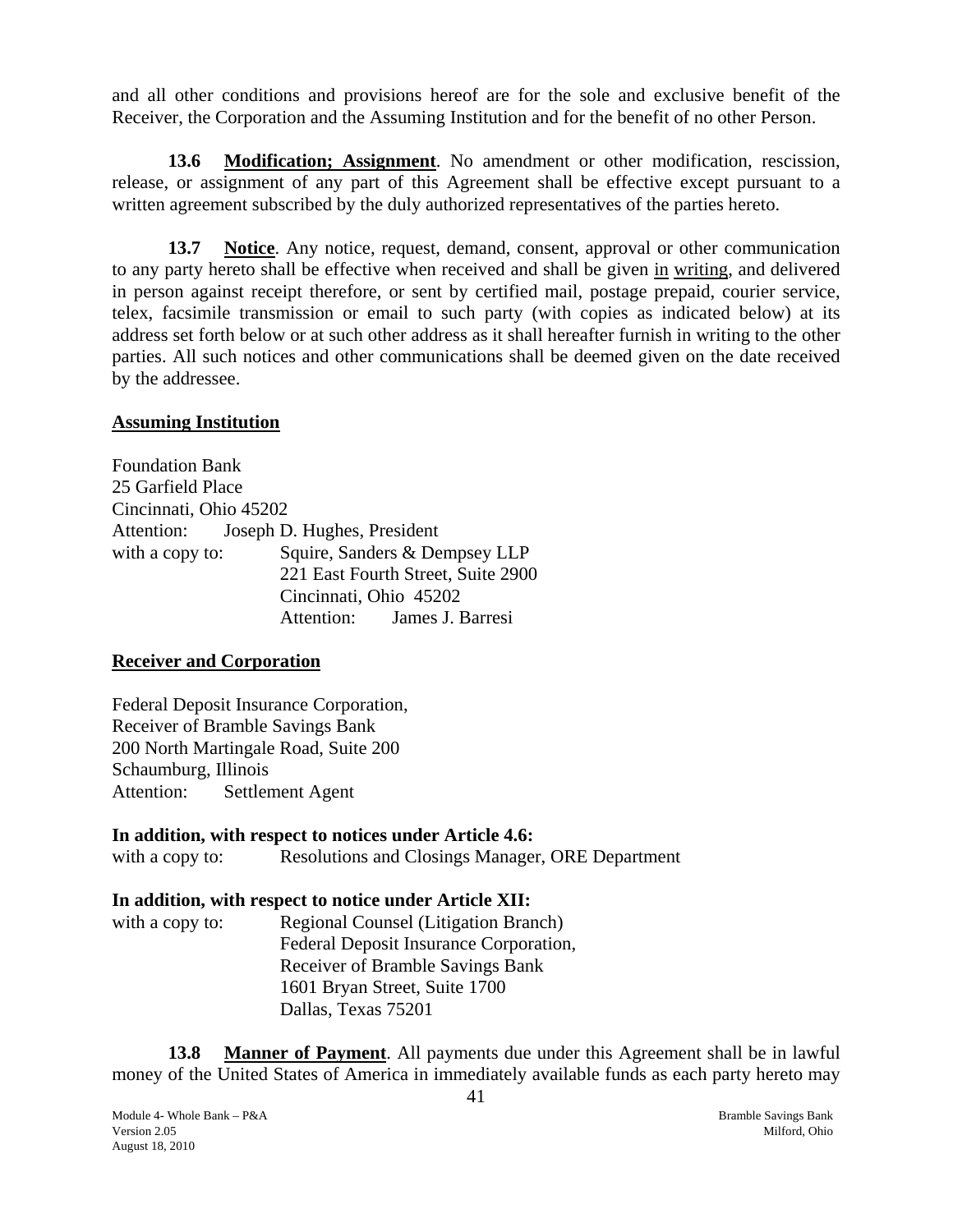<span id="page-45-0"></span>specify to the other parties; provided that in the event the Receiver or the Corporation is obligated to make any payment hereunder in the amount of \$25,000.00 or less, such payment may be made by check.

**13.9 Costs, Fees and Expenses**. Except as otherwise specifically provided herein, each party hereto agrees to pay all costs, fees and expenses which it has incurred in connection with or incidental to the matters contained in this Agreement, including without limitation any fees and disbursements to its accountants and counsel; provided that the Assuming Institution shall pay all fees, costs and expenses (other than attorneys' fees incurred by the Receiver) incurred in connection with the transfer to it of any Assets or Liabilities Assumed hereunder or in accordance herewith.

**13.10 Waiver**. Each of the Receiver, the Corporation and the Assuming Institution may waive its respective rights, powers or privileges under this Agreement; provided that such waiver shall be in writing; and further provided that no failure or delay on the part of the Receiver, the Corporation or the Assuming Institution to exercise any right, power or privilege under this Agreement shall operate as a waiver thereof, nor will any single or partial exercise of any right, power or privilege under this Agreement preclude any other or further exercise thereof or the exercise of any other right, power or privilege by the Receiver, the Corporation, or the Assuming Institution under this Agreement, nor will any such waiver operate or be construed as a future waiver of such right, power or privilege under this Agreement.

**13.11 Severability**. If any provision of this Agreement is declared invalid or unenforceable, then, to the extent possible, all of the remaining provisions of this Agreement shall remain in full force and effect and shall be binding upon the parties hereto.

**13.12 Term of Agreement**. This Agreement shall continue in full force and effect until the sixth (6th) anniversary of Bank Closing; provided that the provisions of Section 6.3 and 6.4 shall survive the expiration of the term of this Agreement; and provided further that the receivership of the Failed Bank may be terminated prior to the expiration of the term of this Agreement; and, in such event, the guaranty of the Corporation, as provided in and in accordance with the provisions of Section 12.7 shall be in effect for the remainder of the term. Expiration of the term of this Agreement shall not affect any claim or liability of any party with respect to any (i) amount which is owing at the time of such expiration, regardless of when such amount becomes payable, and (ii) breach of this Agreement occurring prior to such expiration, regardless of when such breach is discovered.

**13.13 Survival of Covenants, Etc.** The covenants, representations, and warranties in this Agreement shall survive the execution of this Agreement and the consummation of the transactions contemplated hereunder.

## *[Signature Page Follows]*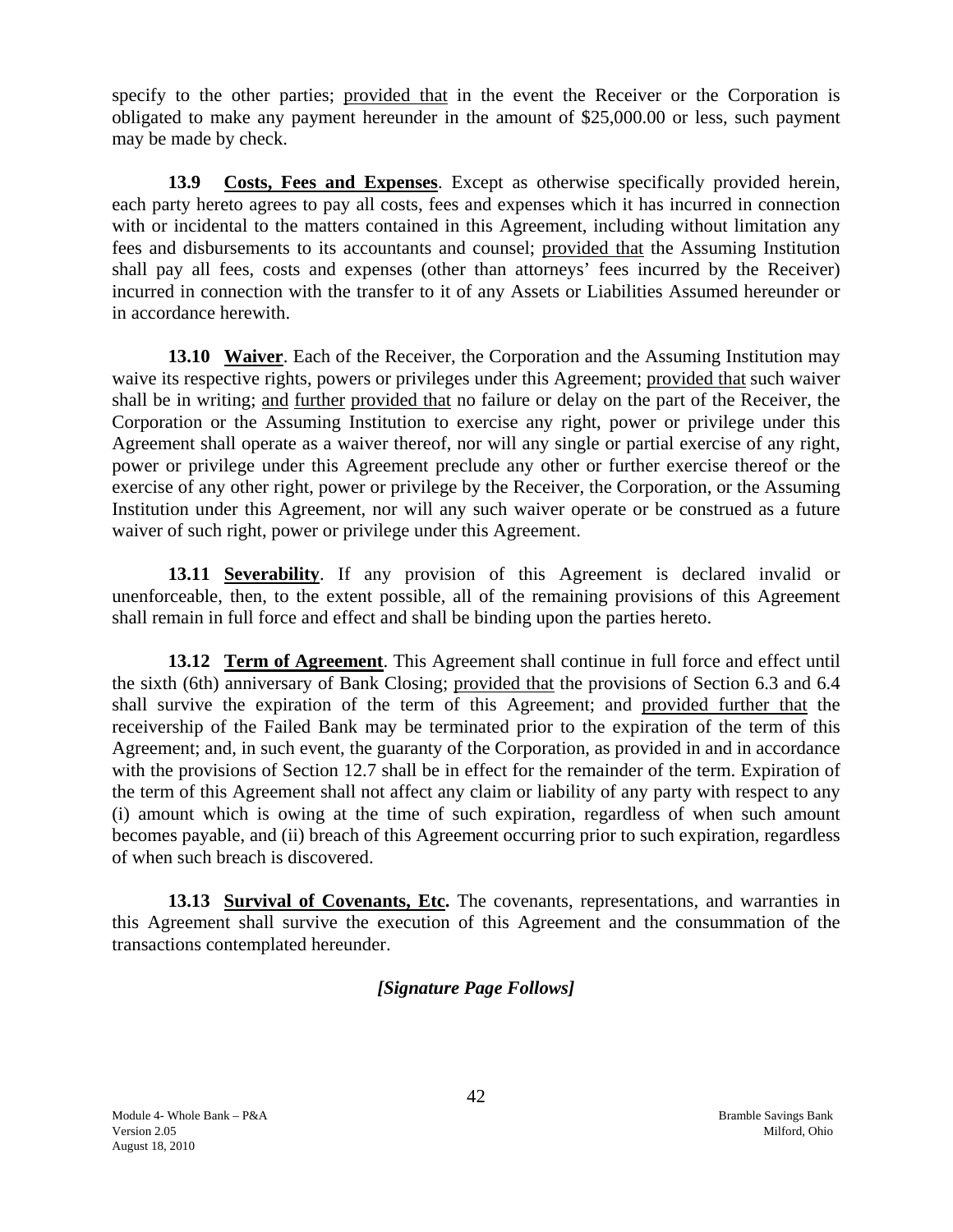IN WITNESS WHEREOF, the parties hereto have caused this Agreement to be executed by their duly authorized representatives as of the date first above written.



| BY:<br>NAME:<br>TITLE: | Redacted<br>Roger D. Johnson<br>Receiver-in-Charge |                                                                      |
|------------------------|----------------------------------------------------|----------------------------------------------------------------------|
|                        |                                                    |                                                                      |
| BY:<br>NAME:<br>TITLE: | Redacted<br>Roger D. Johnson<br>Attorney-in-Fact   |                                                                      |
| BY:<br>NAME:<br>TITLE: | losebl D. Hughes<br><b>President</b>               |                                                                      |
|                        |                                                    | FEDERAL DEPOSIT INSURANCE CORPORATION<br><b>BRAMBLE SAVINGS BANK</b> |

 $\frac{2\pi}{\sqrt{3}}$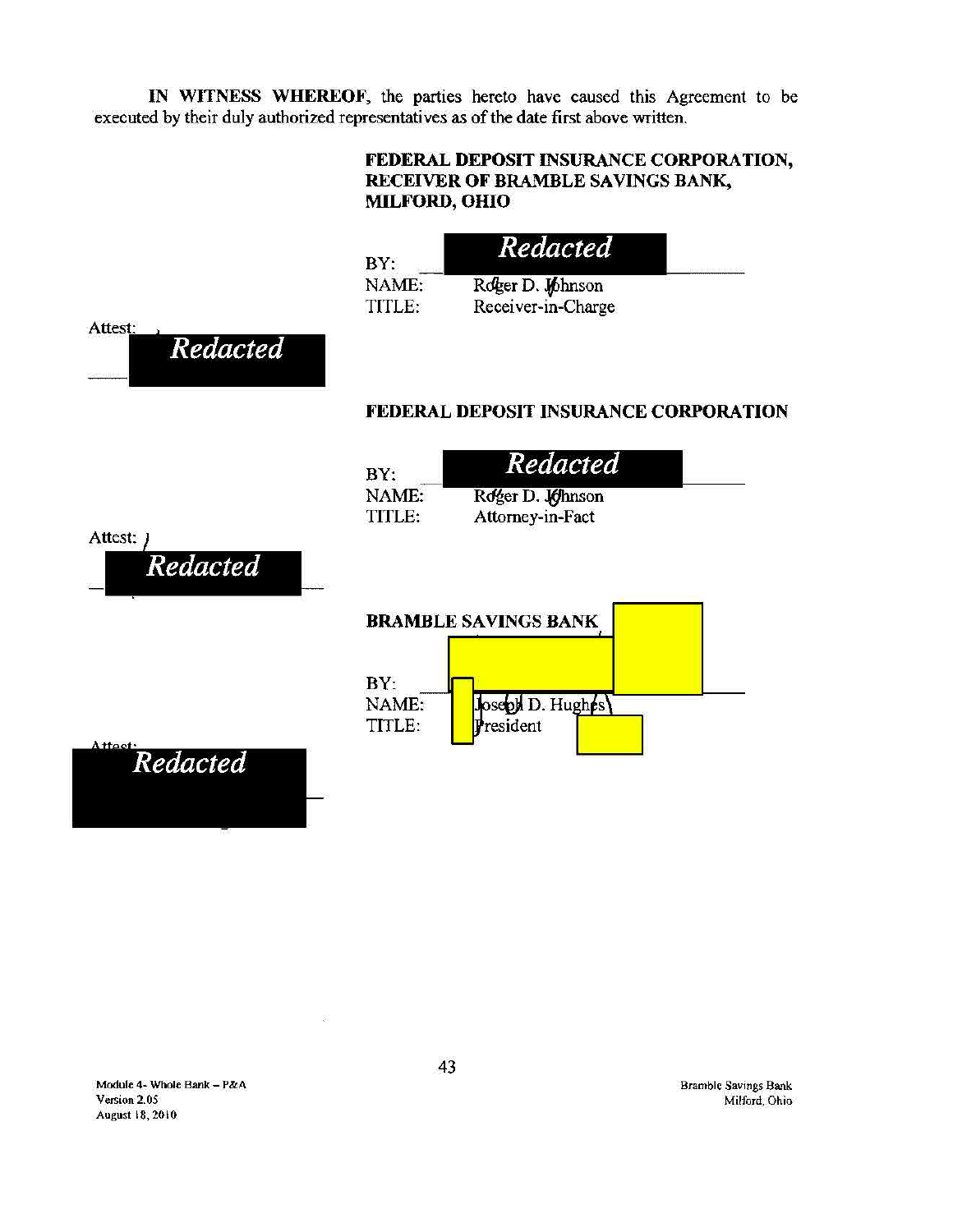#### SCHEDULE 2.1(a) EXCLUDED DEPOSIT LIABILITY ACCOUNTS

Bramble Savings Bank has deposits associated with the Depository Organization ("DO") Cede & Co as Nominee for DTC. The DO accounts do not pass to the Assuming Institution and are excluded from the transaction as described in Section 2.1 of the Agreement. The DO Detail Report below identifies the DO accounts as of the Bid Valuation Date. This schedule will be updated post closing with data as of Bank Closing.

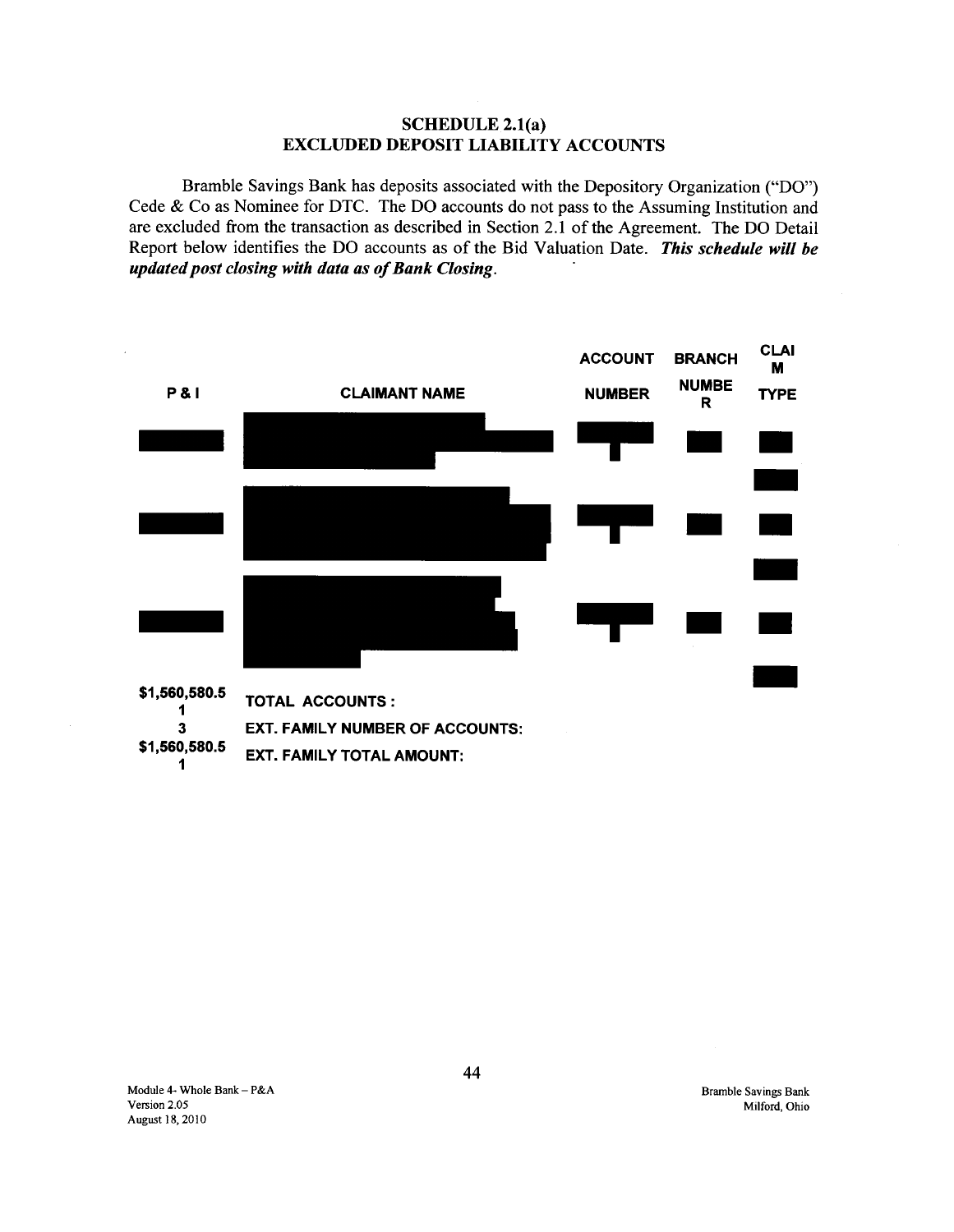## **SCHEDULE 3.2 PURCHASE PRICE OF ASSETS or assets**

| (a) | cash and receivables from depository<br>institutions, including cash items in the<br>process of collection, plus<br>interest thereon: | <b>Book Value</b>               |
|-----|---------------------------------------------------------------------------------------------------------------------------------------|---------------------------------|
| (b) | securities (other than the capital stock of<br>Acquired Subsidiaries and FHLB stock),<br>plus interest thereon:                       | As provided in Section 3.2(b)   |
| (c) | federal<br>funds<br>sold<br>and<br>repurchase<br>agreements, if<br>any, including interest<br>thereon:                                | <b>Book Value</b>               |
| (d) | Loans:                                                                                                                                | <b>Book Value</b>               |
| (e) | <b>Other Real Estate</b>                                                                                                              |                                 |
| (f) | credit card business, if any:                                                                                                         | <b>Book Value</b>               |
| (g) | Safe Deposit Boxes and related business,<br>safekeeping business and trust business, if<br>any:                                       | <b>Book Value</b>               |
| (h) | boats, motor vehicles, aircraft, trailers, fire<br>arms, and repossessed collateral                                                   | <b>Book Value</b>               |
| (i) | Records and other documents:                                                                                                          | <b>Book Value</b>               |
| (j) | capital stock of any Acquired Subsidiaries<br>and FHLB stock:                                                                         | <b>Book Value</b>               |
| (k) | amounts owed to the Failed Bank by any<br><b>Acquired Subsidiary:</b>                                                                 | <b>Book Value</b>               |
| (1) | assets securing Deposits of public money,<br>to the extent not otherwise purchased<br>hereunder:                                      | <b>Book Value</b>               |
| (m) | Overdrafts of customers:                                                                                                              | <b>Book Value</b>               |
| (n) | rights, if any, with respect to Qualified<br><b>Financial Contracts.</b>                                                              | As provided in Section $3.2(c)$ |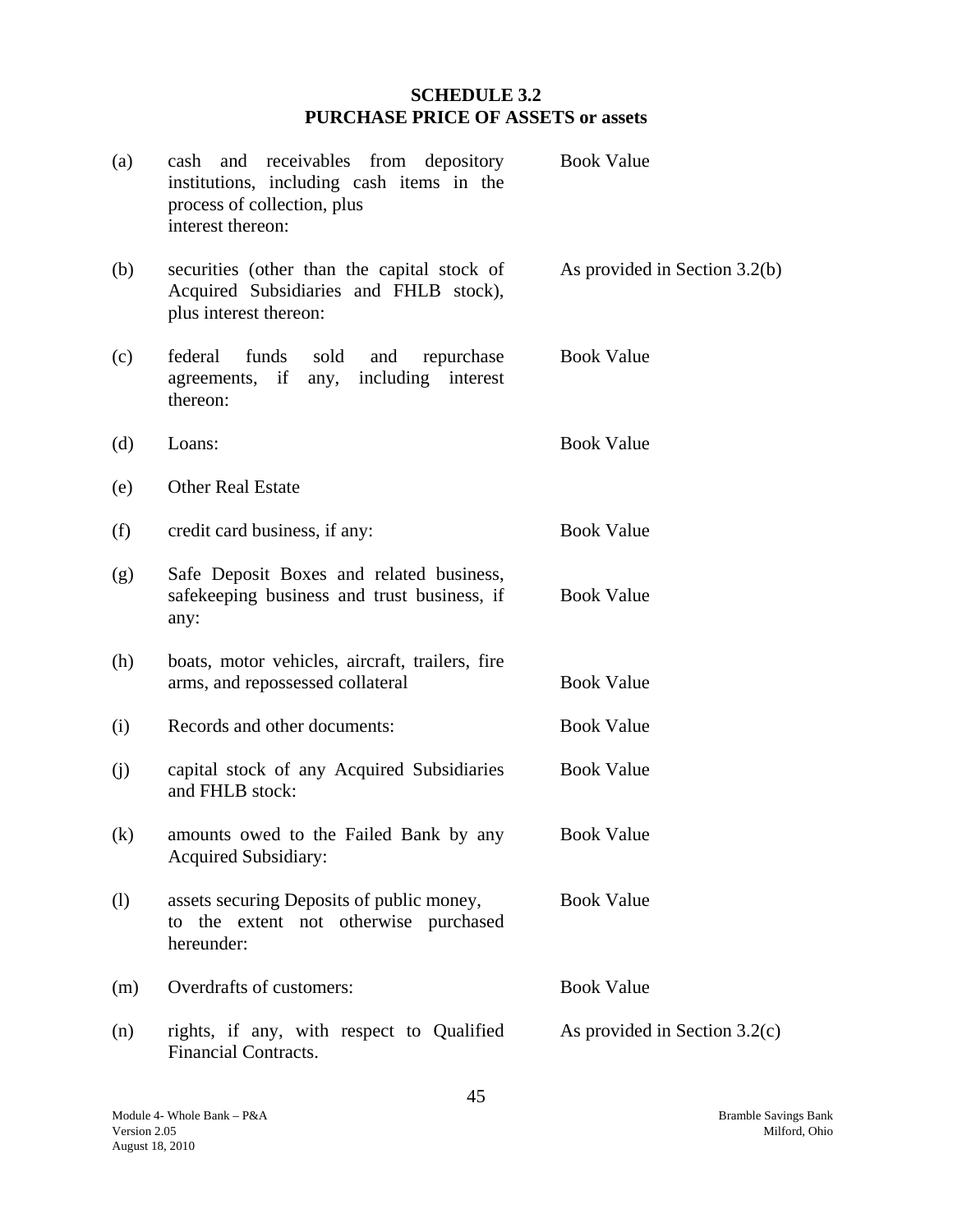| (0) | rights of the Failed Bank to provide<br>mortgage servicing for others and to have  | <b>Book Value</b> |
|-----|------------------------------------------------------------------------------------|-------------------|
|     | mortgage servicing provided to the Failed<br>Bank by others and related contracts. |                   |
| (p) | <b>Personal Computers</b>                                                          | Fair Market Value |

# **assets subject to an option to purchase:**

| (a) | <b>Bank Premises:</b>    | Fair Market Value        |
|-----|--------------------------|--------------------------|
| (b) | Furniture and Equipment: | Fair Market Value        |
| (c) | Fixtures:                | Fair Market Value        |
| (d) | Other Equipment:         | <b>Fair Market Value</b> |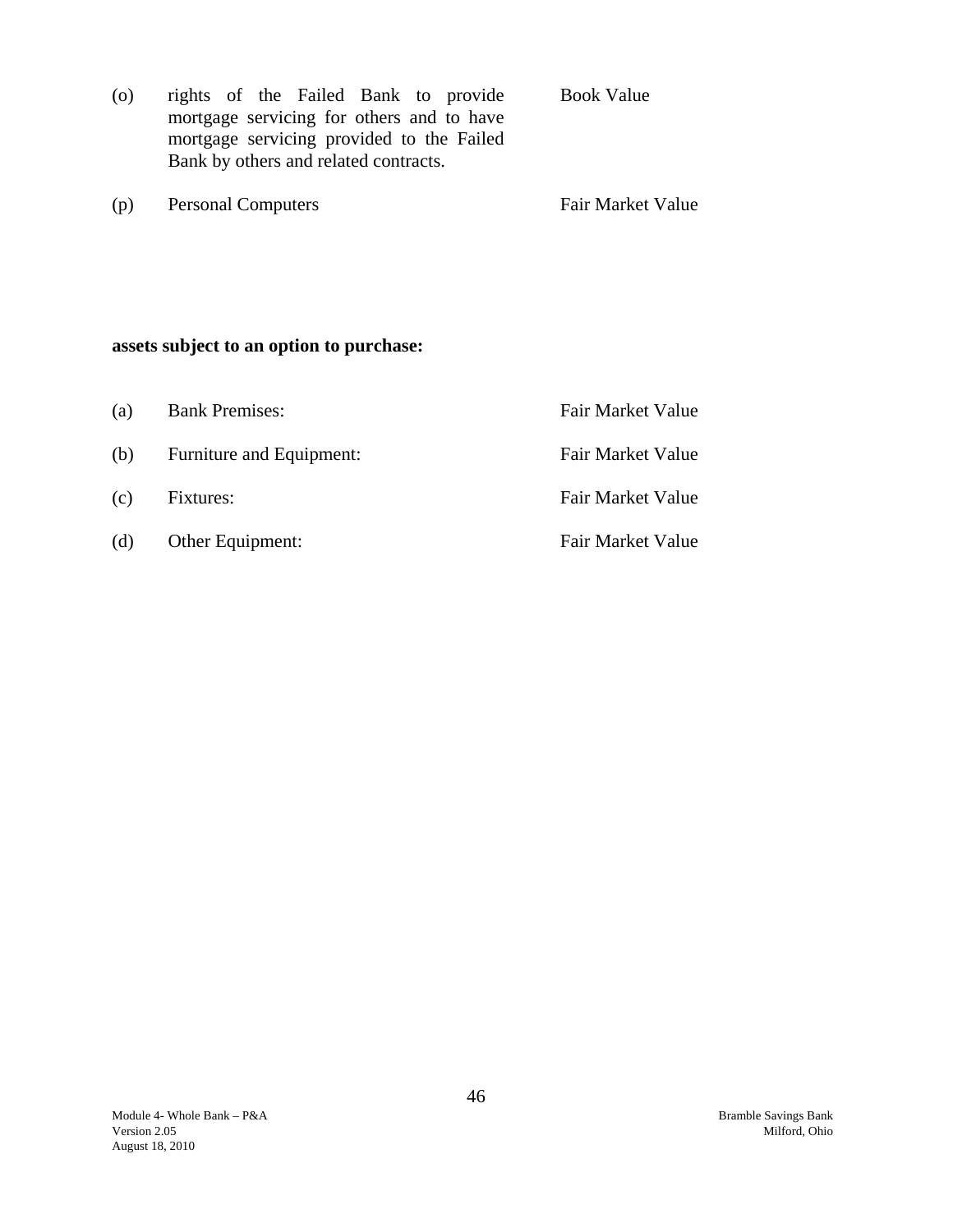# **SCHEDULE 3.5(l) EXCLUDED SECURITIES**

<span id="page-50-0"></span>None.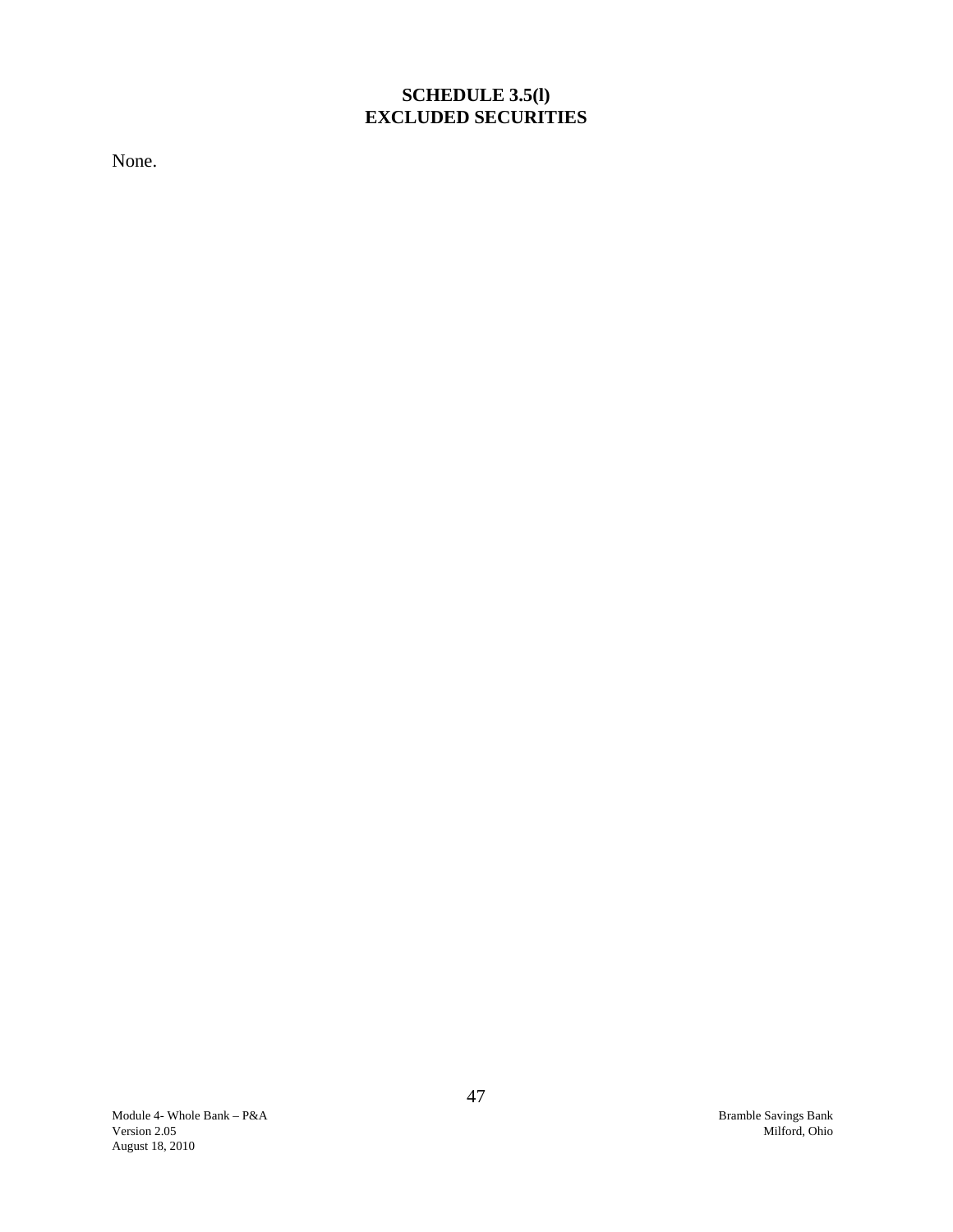

FDIC\_Acquirer\_Data\_Retention\_Catalog\_v20

<span id="page-51-0"></span>**SCHEDULE 6.3 DATA RETENTION CATALOG**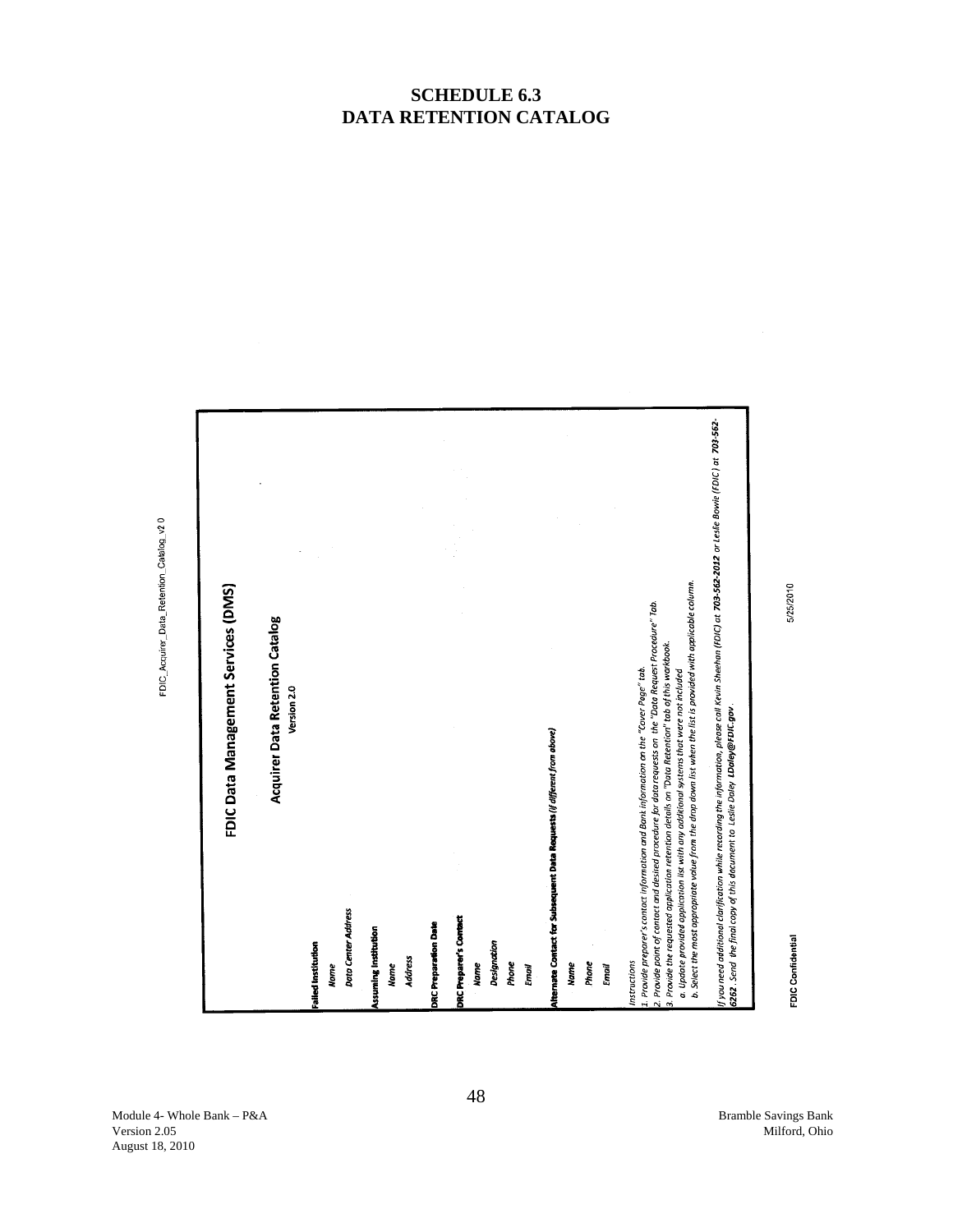

Module 4- Whole Bank –  $P&A$ <br>Version 2.05 August 18, 2010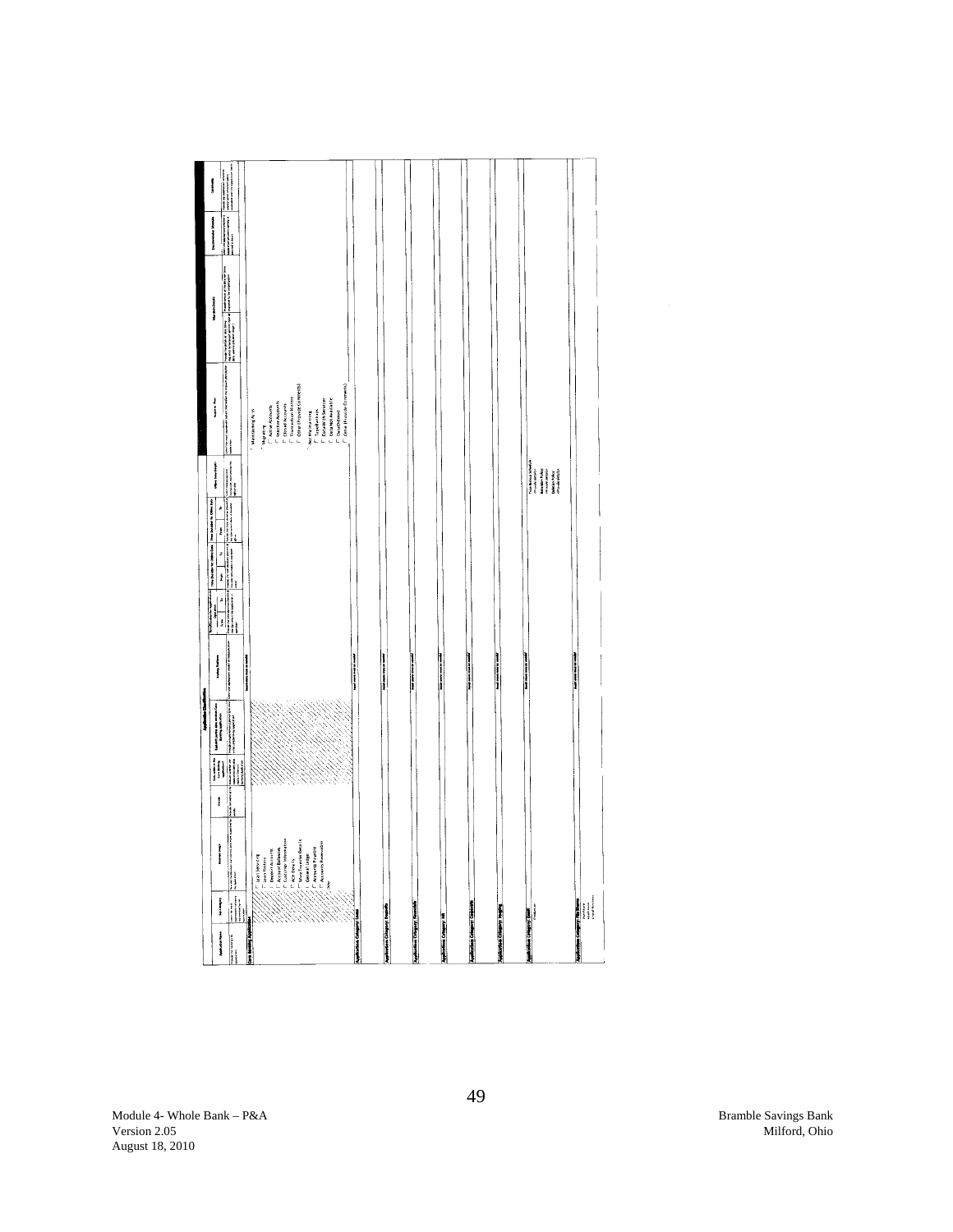#### **SCHEDULE 7 ACCOUNTS EXCLUDED FROM CALCULATION OF DEPOSIT FRANCHISE BID PREMIUM**

The accounts identified below will pass to the Assuming Institution (unless otherwise noted). When calculating the premium to be paid on Assumed Deposits in a Purchase and Assumption transaction, the FDIC will exclude the following categories of deposit accounts:

| <b>Category</b> | <b>Description</b>                                  | <b>Amount</b> |
|-----------------|-----------------------------------------------------|---------------|
|                 | Non-DO Brokered Deposits                            | \$1,419,572   |
|                 | <b>CDARS</b>                                        | \$0           |
|                 | <b>Market Place Deposits</b>                        | \$1,580,000   |
|                 | Total deposits excluded from Calculation of premium | .999.572      |
|                 |                                                     |               |

#### **Category Description**

#### **I Brokered Deposits**

Brokered deposit accounts are accounts for which the "depositor of record" is an agent, nominee, or custodian who deposits funds for a principal or principals to whom "pass-through" deposit insurance coverage may be extended. The FDIC separates brokered deposit accounts into 2 categories: 1) Depository Organization ("DO") Brokered Deposits and 2) Non-Depository Organization ("Non-DO") Brokered Deposits. This distinction is made by the FDIC to facilitate our role as Receiver and Insurer. These terms will not appear on other "brokered deposit" reports generated by the Failed Bank

 *This list will be updated post closing with balances as of Bank Closing.* Non-DO Brokered Deposits pass to the Assuming Institution, but are excluded from Assumed Deposits when the deposit premium is calculated. Please see the Non-DO Broker Deposit Detail below for a listing of these accounts.

DO Brokered Deposits (Cede & Co as Nominee for DTC) are typically excluded from Assumed Deposits in the Purchase and Assumption transaction. A list of these accounts is provided on Schedule 2.1(a) to this Agreement. If, however, the terms of a particular transaction are altered and the DO Brokered Deposits pass to the Assuming Institution, they will not be included in Assumed Deposits for purposes of calculating the deposit premium.

#### **II CDARS**

CDARS deposits pass to the Assuming Institution, but are excluded from Assumed Deposits when the deposit premium is calculated.

Bramble Savings Bank did not participate in the CDARS program as of the date of the deposit download. If CDARS deposits are taken between the date of the deposit download and Bank Closing, they will be identified post-closing and made part of this Schedule 7 to the Agreement.

#### **III Market Place Deposits**

"Market Place Deposits" are deposits that may have been solicited via a money desk, internet subscription service (for example, Qwickrate), or similar programs.

This schedule provides a snapshot of account categories and balances as of the Bid Valuation Date, which is the date of the deposit download. The deposit franchise bid premium will be calculated using account categories and balances as of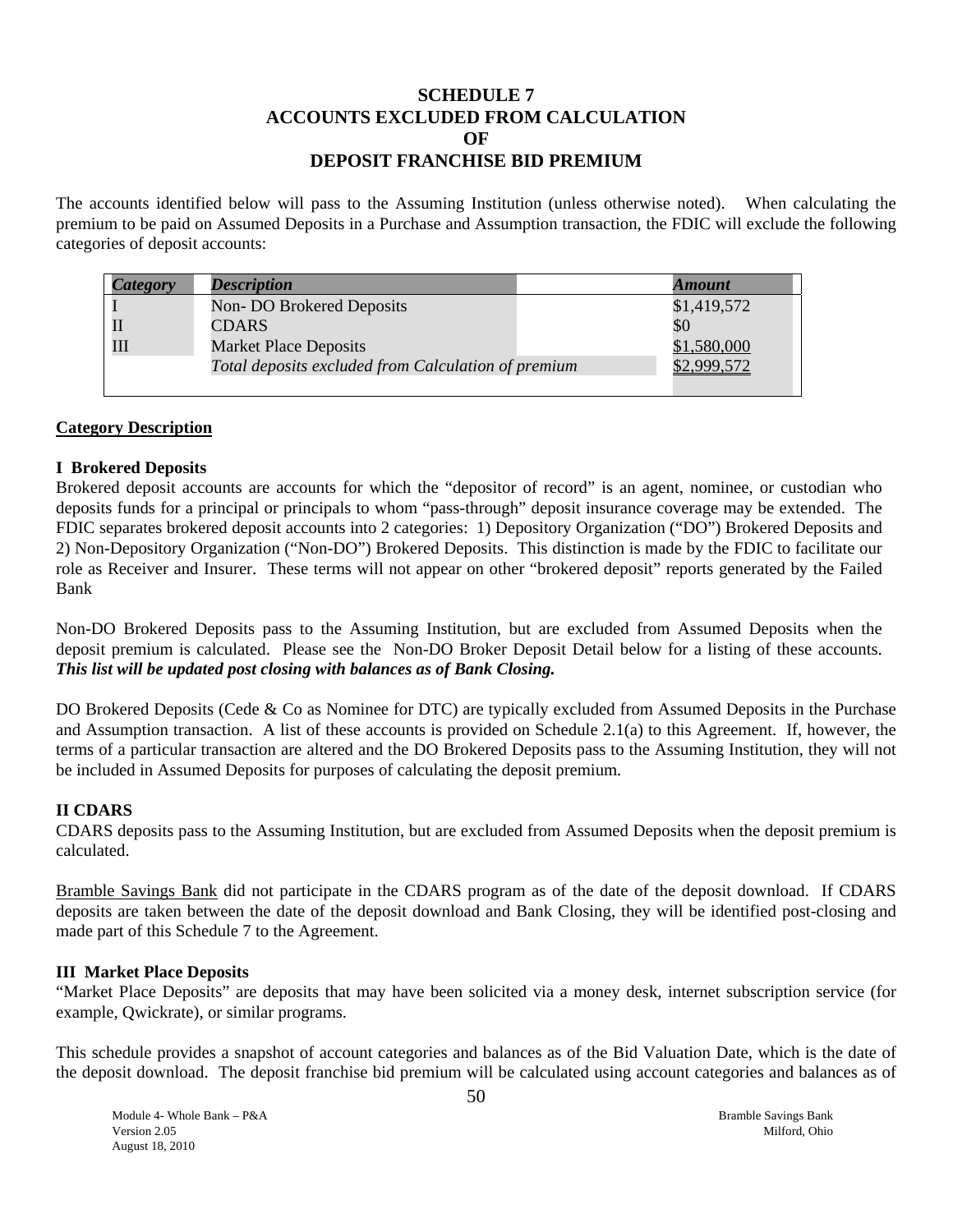Bank Closing that are reflected in the general ledger or subsystem described above. The final numbers for this Schedule 7 will be provided post-closing.

#### Non-DO Brokered Deposits



## Market Place Deposits

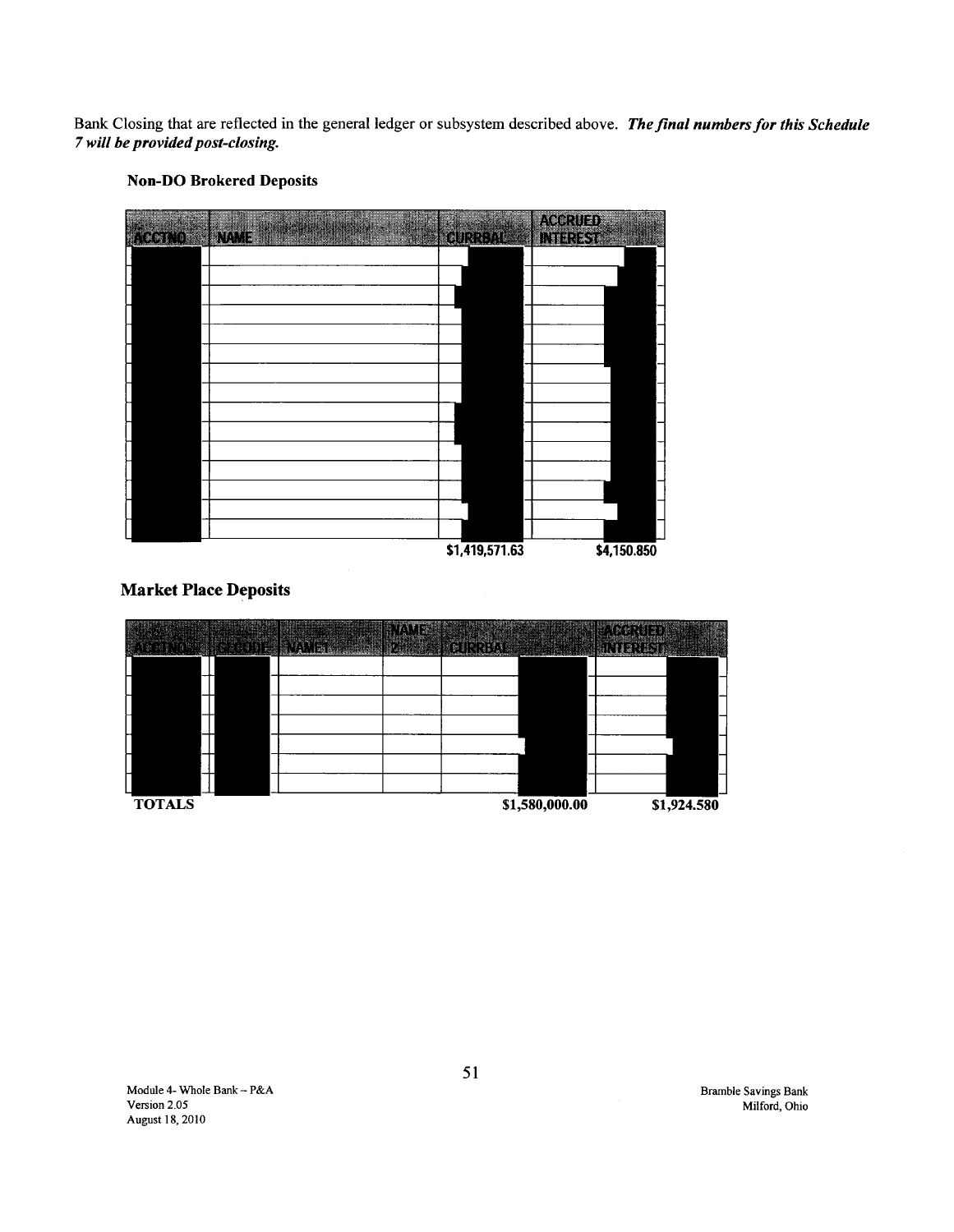## **EXHIBIT 2.3A FINAL NOTICE LETTER**

#### <span id="page-55-0"></span>**FINAL LEGAL NOTICE**

Claiming Requirements for Deposits Under 12 U.S.C. 1822(e)

**[Date]** 

**[Name of Unclaimed Depositor] [Address of Unclaimed Depositor] [Anytown, USA]** 

Subject: **[XXXXX – Name of Bank City, State]** – In Receivership

Dear **[Sir/Madam]:** 

As you may know, on **[Date: Closing Date]**, the **[Name of Bank ("The Bank")]** was closed and the Federal Deposit Insurance Corporation ("FDIC") transferred **[The Bank's]** accounts to **[Name of Acquiring Institution].** 

According to federal law under 12 U.S.C., 1822(e), on **[Date: eighteen months from the Closing Date]**, **[Name of Acquiring Institution]** must transfer the funds in your account(s) back to the FDIC if you have not claimed your account(s) with **[Name of Acquiring Institution].** Based on the records recently supplied to us by **[Name of Acquiring Institution]**, your account(s) currently fall into this category.

 **Institution].** There are several ways that you can claim your account(s) at **[Name of Acquiring Institution]**. It is only necessary for you to take any one of the following actions in order for your This letter is your formal Legal Notice that you have until **[Date: eighteen months from the Closing Date]**, to claim or arrange to continue your account(s) with **[Name of Acquiring**  account(s) at **[Name of Acquiring Institution]** to be deemed claimed. In addition, if you have more than one account, your claim to one account will automatically claim all accounts:

1. Write to **[Name of Acquiring Institution]** and notify them that you wish to keep your account(s) active with them. Please be sure to include the name of the account(s), the account number(s), the signature of an authorized signer on the account(s), name, and address. **[Name of Acquiring Institution]** address is:

#### **[123 Main Street Anytown, USA]**

- 2. Execute a new signature card on your account(s), enter into a new deposit agreement with **[Name of Acquiring Institution],** change the ownership on your account(s), or renegotiate the terms of your certificate of deposit account(s) (if any).
- 3. Provide **[Name of Acquiring Institution]** with a change of address form.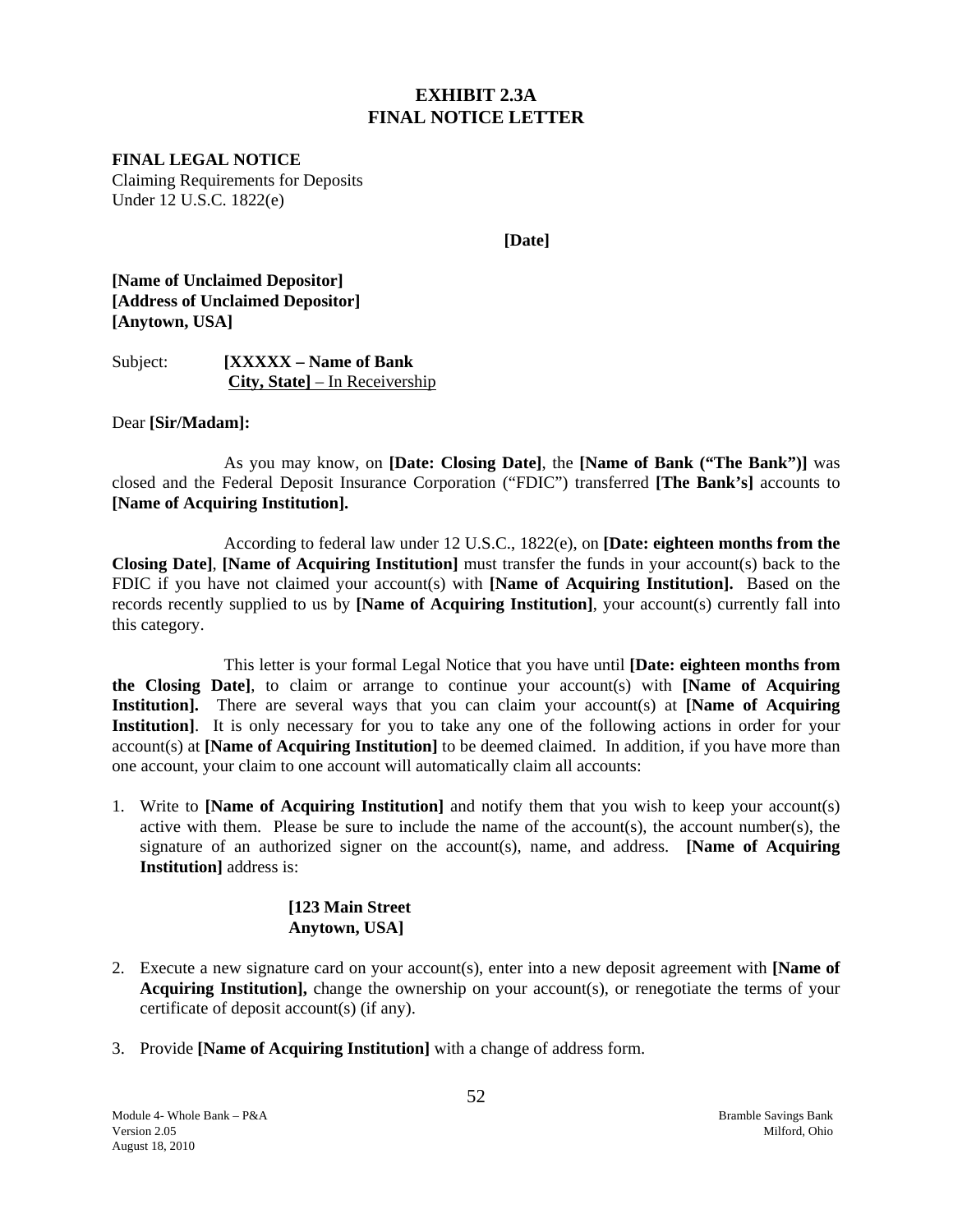4. Make a deposit to or withdrawal from your account(s). This includes writing a check on any account or having an automatic direct deposit credited to or an automatic withdrawal debited from an account.

If you do not want to continue your account(s) with **[Name of Acquiring Institution]** for any reason, you can withdraw your funds and close your account(s). Withdrawing funds from one or more of your account(s) satisfies the federal law claiming requirement. If you have time deposits, such as certificates of deposit, **[Name of Acquiring Institution]** can advise you how to withdraw them without being charged an interest penalty for early withdrawal.

 However, if the State refuses to take custody of your deposits, you will be able to claim them from the If you do not claim ownership of your account(s) at **[Name of Acquiring Institution by Date: eighteen months from the Closing Date]** federal law requires **[Name of Acquiring Institution]**  to return your deposits to the FDIC, which will deliver them as unclaimed property to the State indicated in your address in the Failed Bank's records. If your address is outside of the United States, the FDIC will deliver the deposits to the State in which the Failed Bank had its main office. 12 U.S.C. § 1822(e). If the State accepts custody of your deposits, you will have 10 years from the date of delivery to claim your deposits from the State. After 10 years you will be permanently barred from claiming your deposits. FDIC until the receivership is terminated. If you have not claimed your insured deposits before the receivership is terminated, and a receivership may be terminated at any time, all of your rights in those deposits will be barred.

If you have any questions or concerns about these items, please contact **[Bank Employee]** at **[Name of Acquiring Institution]** by phone at **[(XXX) XXX-XXXX].** 

Sincerely,

**[Name of Claims Specialist] [Title]**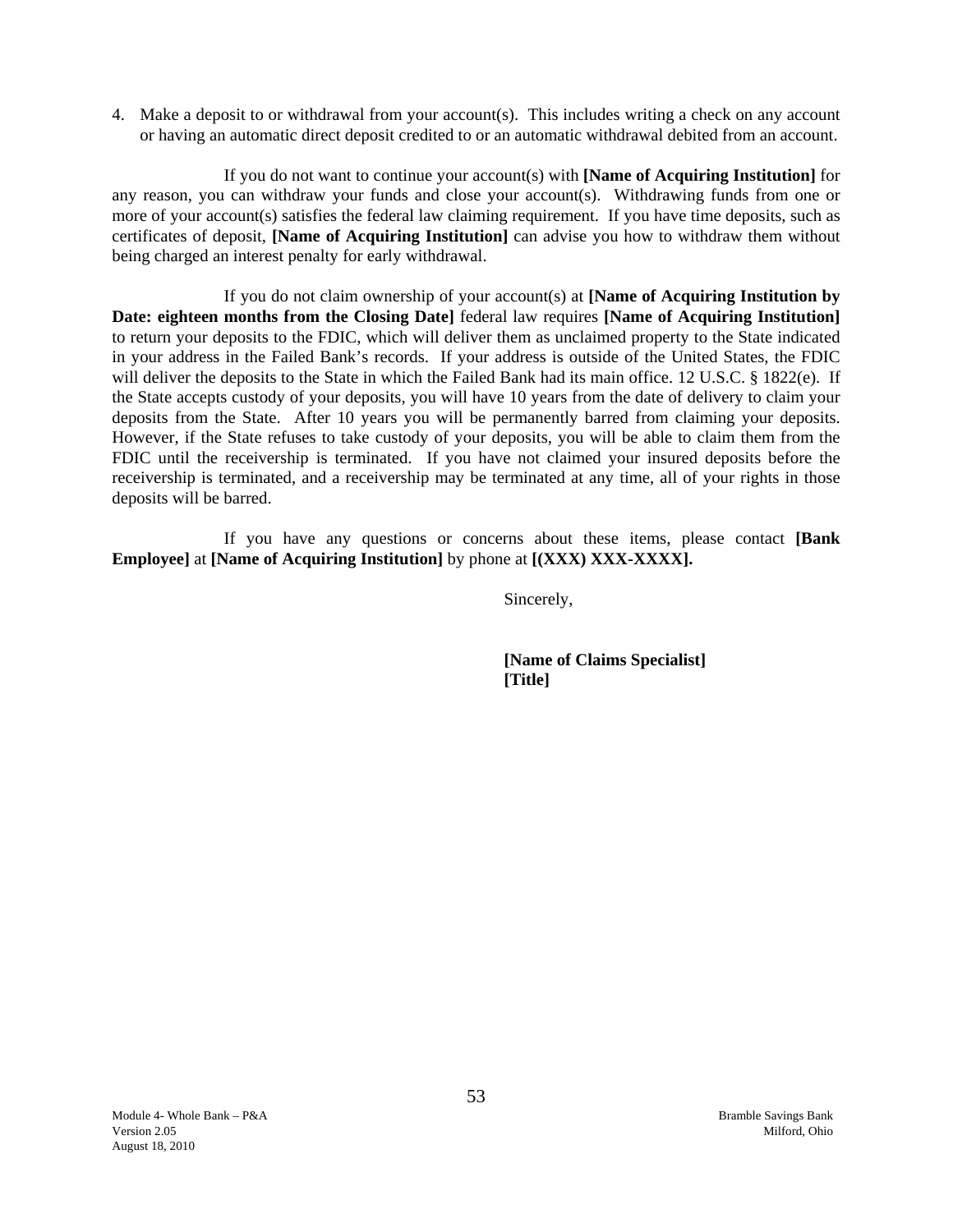#### **EXHIBIT 2.3B AFFIDAVIT OF MAILING**

#### <span id="page-57-0"></span>**AFFIDAVIT OF MAILING**

#### *STATE OF*

#### *COUNTY OF*

I am employed as a **[Title of Office]** by the **[Name of Acquiring Institution]**.

This will attest that on **[Date of mailing]**, I caused a true and correct copy of the Final Legal Notice, attached hereto, to owners of unclaimed deposits of **[Name of Failed Bank]**, City, State, to be prepared for deposit in the mail of the United States of America on behalf of the Federal Deposit Insurance Corporation. A list of depositors to whom the notice was mailed is attached. This notice was mailed to the depositor's last address as reflected on the books and records of the **[Name of Failed Bank]** as of the date of failure.

> **[Name] [Title of Office] [Name of Acquiring Institution]**

**Subscribed and sworn to before me this \_\_\_\_\_\_\_day of [Month, Year].** 

**\_\_\_\_\_\_\_\_\_\_\_\_\_\_\_\_\_\_\_\_\_\_ \_\_\_\_\_\_\_\_\_\_\_\_\_\_\_\_\_\_\_\_\_\_\_\_\_\_\_\_\_\_\_\_** 

 $\overline{\phantom{a}}$  ,  $\overline{\phantom{a}}$  ,  $\overline{\phantom{a}}$  ,  $\overline{\phantom{a}}$  ,  $\overline{\phantom{a}}$  ,  $\overline{\phantom{a}}$  ,  $\overline{\phantom{a}}$  ,  $\overline{\phantom{a}}$  ,  $\overline{\phantom{a}}$  ,  $\overline{\phantom{a}}$  ,  $\overline{\phantom{a}}$  ,  $\overline{\phantom{a}}$  ,  $\overline{\phantom{a}}$  ,  $\overline{\phantom{a}}$  ,  $\overline{\phantom{a}}$  ,  $\overline{\phantom{a}}$ 

**My commission expires:** 

 **[Name], Notary Public**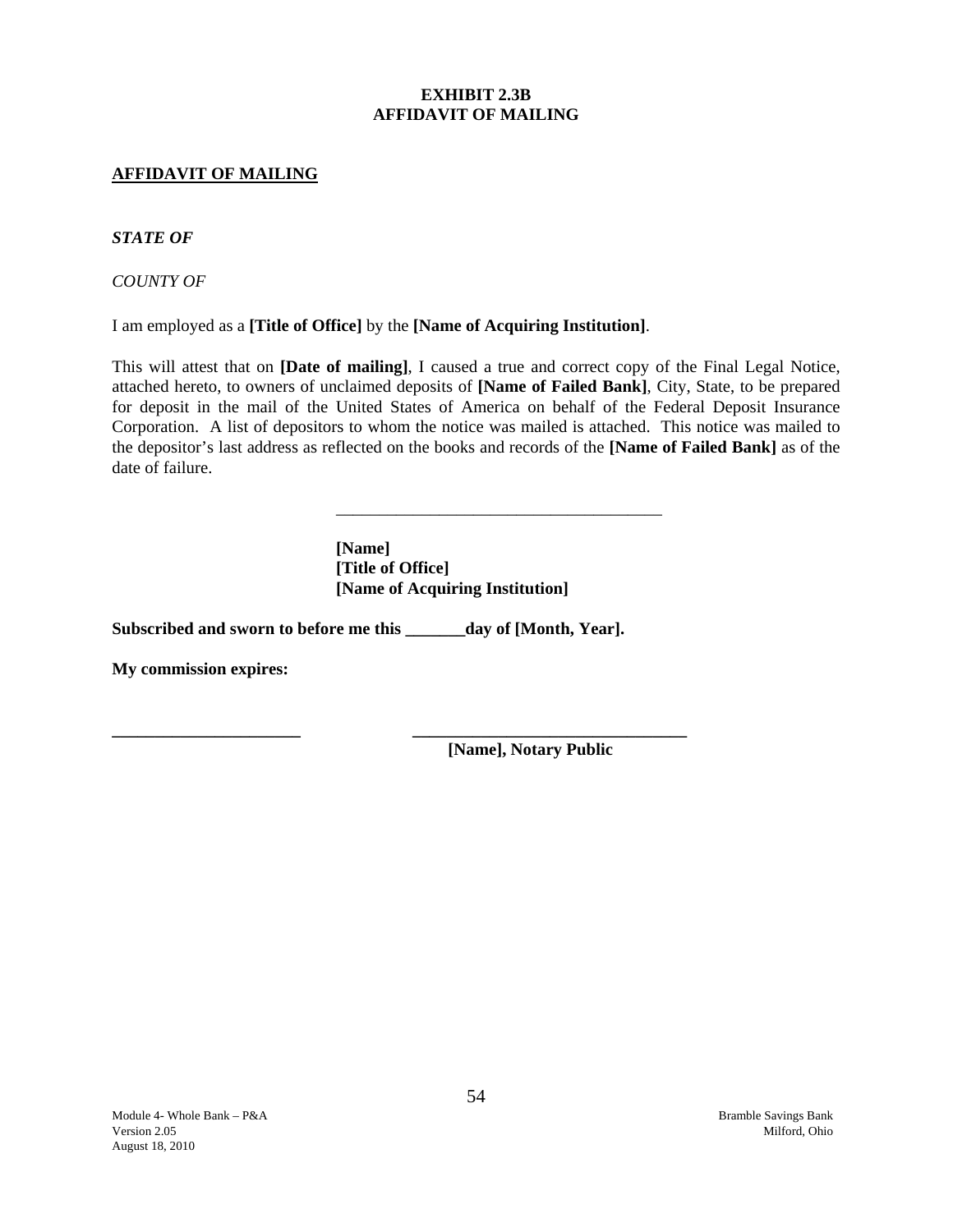## **EXHIBIT 3.2(c) VALUATION OF CERTAIN QUALIFIED FINANCIAL CONTRACTS**

#### <span id="page-58-0"></span>**A**. **Scope**

Interest Rate Contracts - All interest rate swaps, forward rate agreements, interest rate futures, caps, collars and floors, whether purchased or written.

Option Contracts - All put and call option contracts, whether purchased or written, on marketable securities, financial futures, foreign currencies, foreign exchange or foreign exchange futures contracts.

Foreign Exchange Contracts - All contracts for future purchase or sale of foreign currencies, foreign currency or cross currency swap contracts, or foreign exchange futures contracts.

#### **B. Exclusions**

All financial contracts used to hedge assets and liabilities that are acquired by the Assuming Institution but are not subject to adjustment from Book Value.

#### **C. Adjustment**

The difference between the Book Value and market value as of Bank Closing.

#### **D. Methodology**

- 1. The price at which the Assuming Institution sells or disposes of Qualified Financial Contracts will be deemed to be the fair market value of such contracts, if such sale or disposition occurs at prevailing market rates within a predefined timetable as agreed upon by the Assuming Institution and the Receiver.
- 2. In valuing all other Qualified Financial Contracts, the following principles will apply:
	- (i) All known cash flows under swaps or forward exchange contracts shall be present valued to the swap zero coupon interest rate curve.
	- (ii) All valuations shall employ prices and interest rates based on the actual frequency of rate reset or payment.
	- (iii) Each tranche of amortizing contracts shall be separately valued. The total value of such amortizing contract shall be the sum of the values of its component tranches.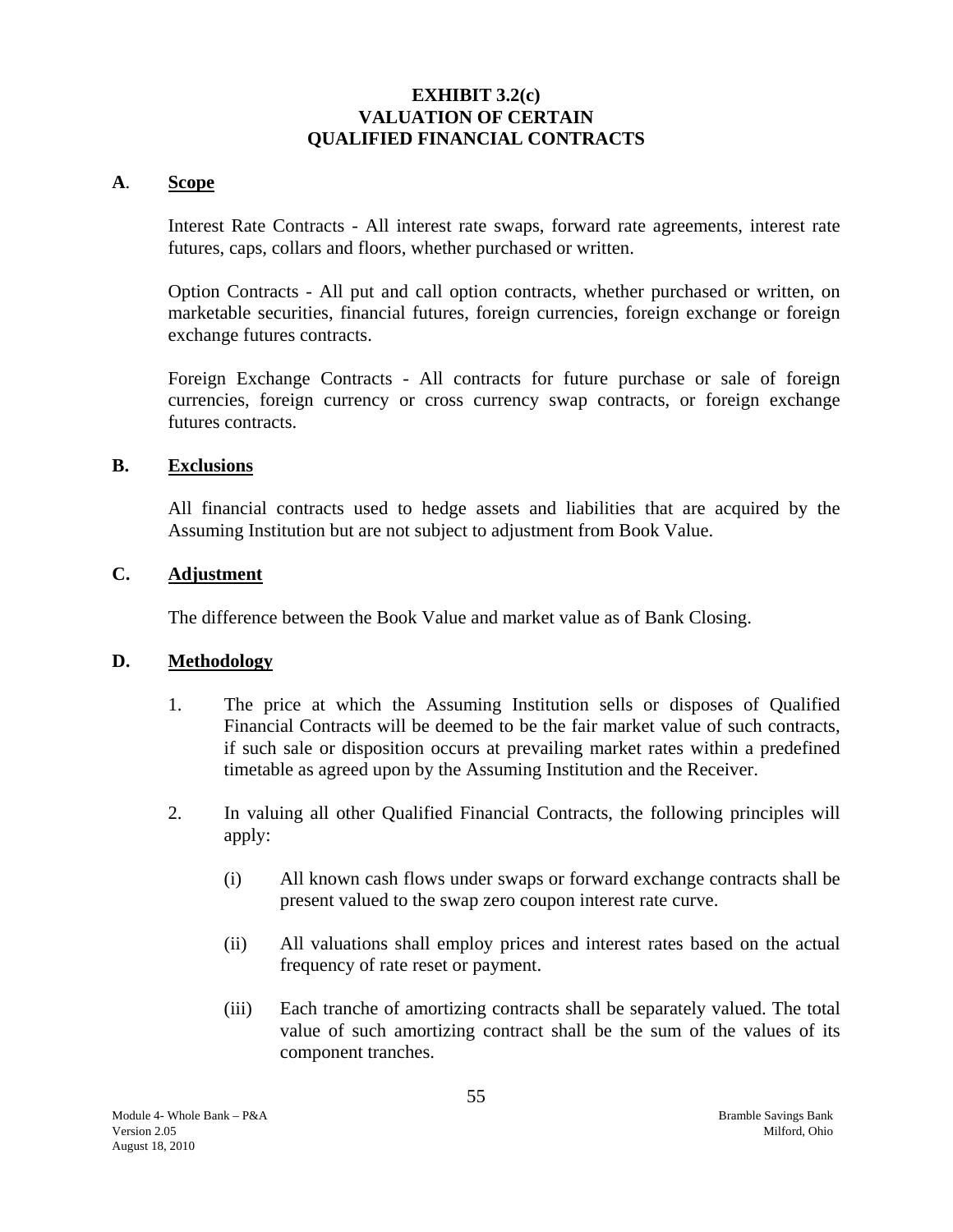- (iv) For regularly traded contracts, valuations shall be at the midpoint of the bid and ask prices quoted by customary sources (e.g., The Wall Street Journal, Telerate, Reuters or other similar source) or regularly traded exchanges.
- (v) For all other Qualified Financial Contracts where published market quotes are unavailable, the adjusted price shall be the average of the bid and ask price quotes from three (3) securities dealers acceptable to the Receiver and Assuming Institution as of Bank Closing. If quotes from securities dealers cannot be obtained, an appraiser acceptable to the Receiver and the Assuming Institution will perform a valuation based on modeling, correlation analysis, interpolation or other techniques, as appropriate.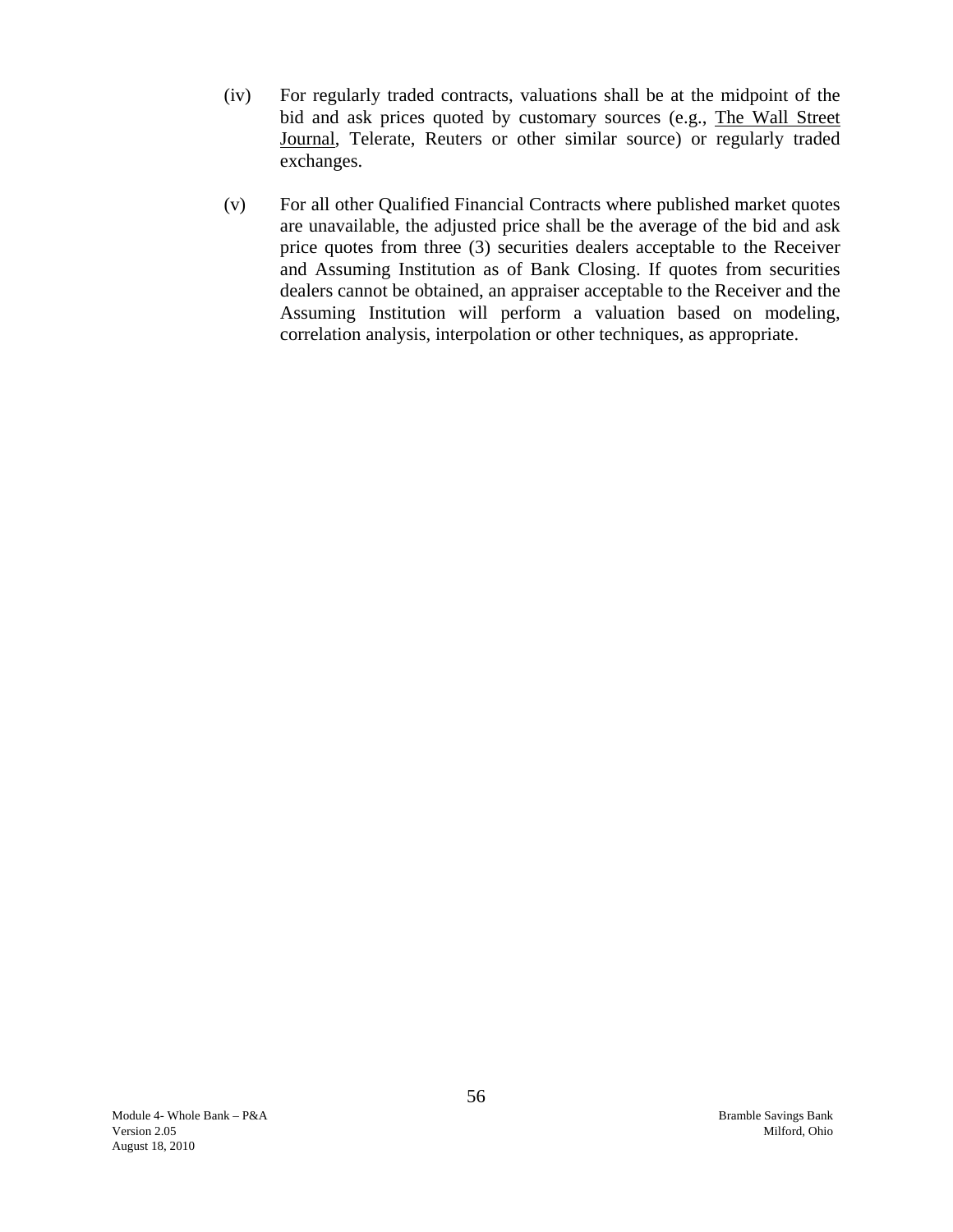#### **EXHIBIT 4.13 INTERIM ASSET SERVICING ARRANGEMENT**

(a) With respect to each asset or liability designated from time to time by the Receiver to be serviced by the Assuming Institution pursuant to this Arrangement, including any assets or liabilities sold or conveyed by the Receiver to any party other than the Assuming Institution (any such party, a "Successor Owner") but with respect to which the Receiver has an obligation to service or provide servicing support (such assets and liabilities, the "Pool Assets"), during the term of this Arrangement the Assuming Institution shall, with respect to the Pool Assets:

record;

- (i) promptly post and apply payments received to the applicable system of
- (ii) reverse and return insufficient funds checks;

(iii) pay (A) participation payments to participants in Loans, as and when received; (B) tax and insurance bills, as they come due, out of escrow funds maintained for such purposes; and (C) unfunded commitments and protective advances out of escrow funds created for that purpose;

(iv) process funding draws under Loans and protective advances in connection with collateral and acquired property, in each case, as and to the extent authorized and funded by the Receiver;

(v) maintain in use all data processing equipment and systems and other systems of record on which any activity with respect to any Pool Assets are or, prior to Bank Closing were recorded, and maintain all historical data on any such systems as of Bank Closing and may not, without the express written consent of the Receiver (which consent must be sought at least 60 days prior to taking any action), deconvert, remove, transfer or otherwise discontinue use of any of the Failed Bank's systems of record with respect to any Pool Asset;

(vi) maintain accurate records reflecting (A) payments received by the Assuming Institution, (B) information received by the Assuming Institution concerning changes in the address or identity of any obligor, and (C) other servicing actions taken by the Assuming Institution, including checks returned for insufficient funds;

(vii) send (A) billing statements to Obligors on Pool Assets (to the extent that such statements were sent by the Failed Bank or as are requested by the Receiver) and (B) notices to Obligors who are in default on Loans (in the same manner as the Failed Bank or as are requested by the Receiver);

(viii) employ a sufficient number of qualified employees to provide the services required to be provided by the Assuming Institution pursuant to this Arrangement (with the number and qualifications of such employees not to be less than the number and qualifications of employees employed by the Failed Bank to perform such functions as of Bank Closing);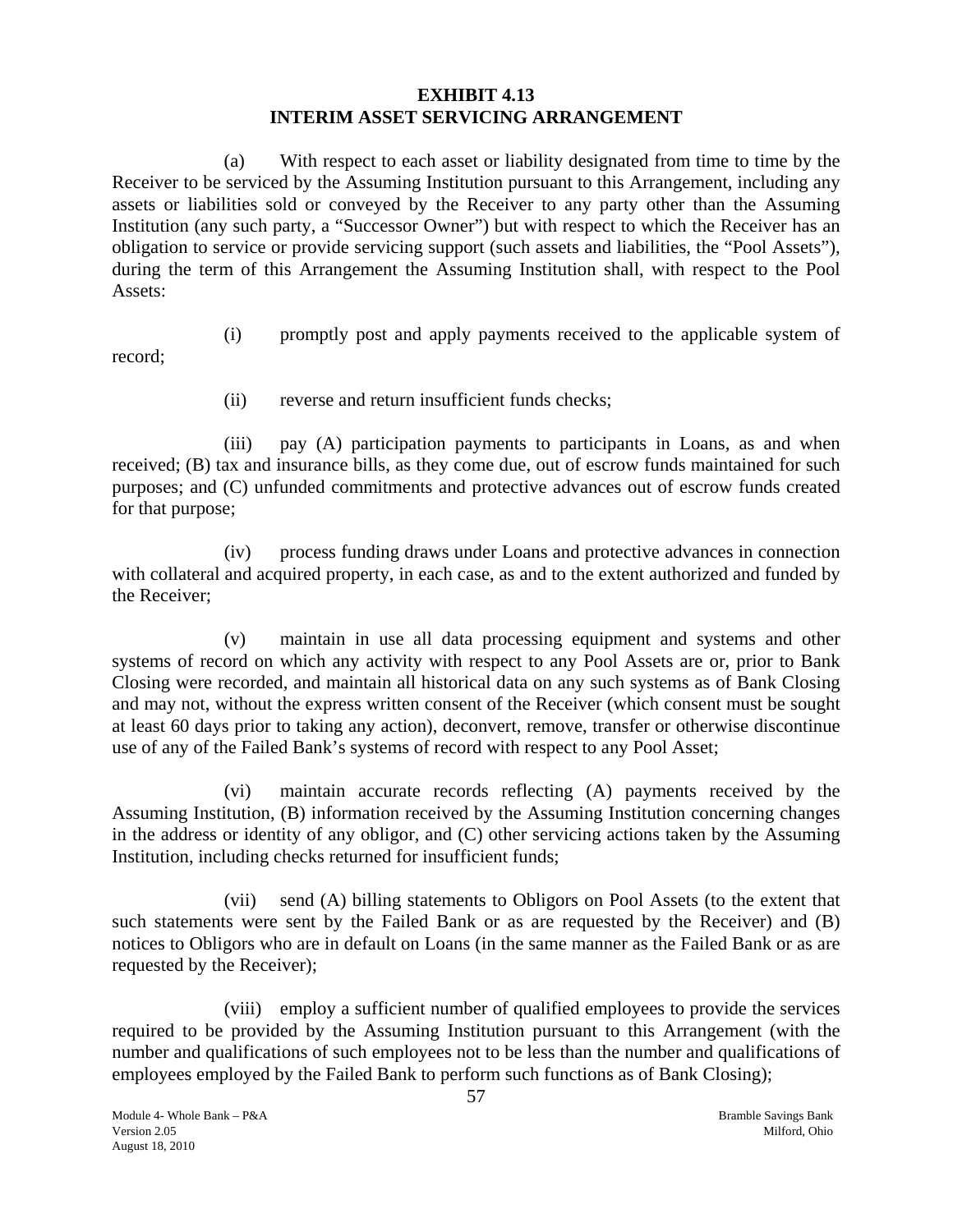(ix) any Credit Files and any servicing files in the possession or on the premises of the Assuming Institution shall be held in trust by the Assuming Institution for the Receiver or the Successor Owner (as applicable) and shall be segregated from the other books and records of the Assuming Institution and be appropriately marked to clearly reflect the ownership interest of the Receiver or the Successor Owner (as applicable);

(x) send to the Receiver (indicating closed bank name and number), Attn: Interim Servicing Manager, at the email address provided in Section 13.7 of the Agreement, or to such other person at such address as the Receiver may designate, via overnight delivery: (A) on a weekly basis, weekly reports, including, without limitation, reports reflecting collections, trial balances, and (B) any other reports, copies or information as may be requested from time to time by the Receiver, including, if requested, copies of (1) checks or other remittances received, (2) insufficient funds checks returned, (3) checks or other remittances for payment to participants or for taxes, insurance, funding advances and protective advances, (4) pay-off requests, and (5) notices to defaulted Obligors;

(xi) remit on a weekly basis to the Receiver (indicating closed bank name and number), Attn: DRR Cashier Unit, Business Operations Support Branch, at the address in (vii), via wire transfer to the account designated by the Receiver, or to such other person at such other address and/or account as the Receiver may designate, all payments received;

(xii) prepare and timely file all information reports with appropriate tax authorities, and, if requested by the Receiver, prepare and file tax returns and remit taxes due on or before the due date; and

(xiii) provide and furnish such other services, operations or functions, including, without limitation, with regard to any business, enterprise or agreement which is a Pool Asset, as may be requested by the Receiver;

 Owner at the Assuming Institution, each of which may be interest bearing, titled in the name of separate and apart from any of the Assuming Institution's own funds and general assets; and (xiv) establish a custodial account for the Receiver and for each Successor Assuming Institution, in trust for the Receiver or the Successor Owner (as applicable), in each case as the owner, and segregate and hold all funds collected and received with respect to the Pool Assets

(xv) no later than the end of the second Business Day following receipt thereof, deposit into the applicable custodial account and retain therein all funds collected and received with respect to the Pool Assets.

Notwithstanding anything to the contrary in this Exhibit, the Assuming Institution shall not be required to initiate litigation or other collection proceedings against any Obligor or any collateral with respect to any defaulted Loan. The Assuming Institution shall promptly notify the Receiver, at the address provided above in subparagraph  $(a)(x)$ , of any claims or legal actions regarding any Pool Asset.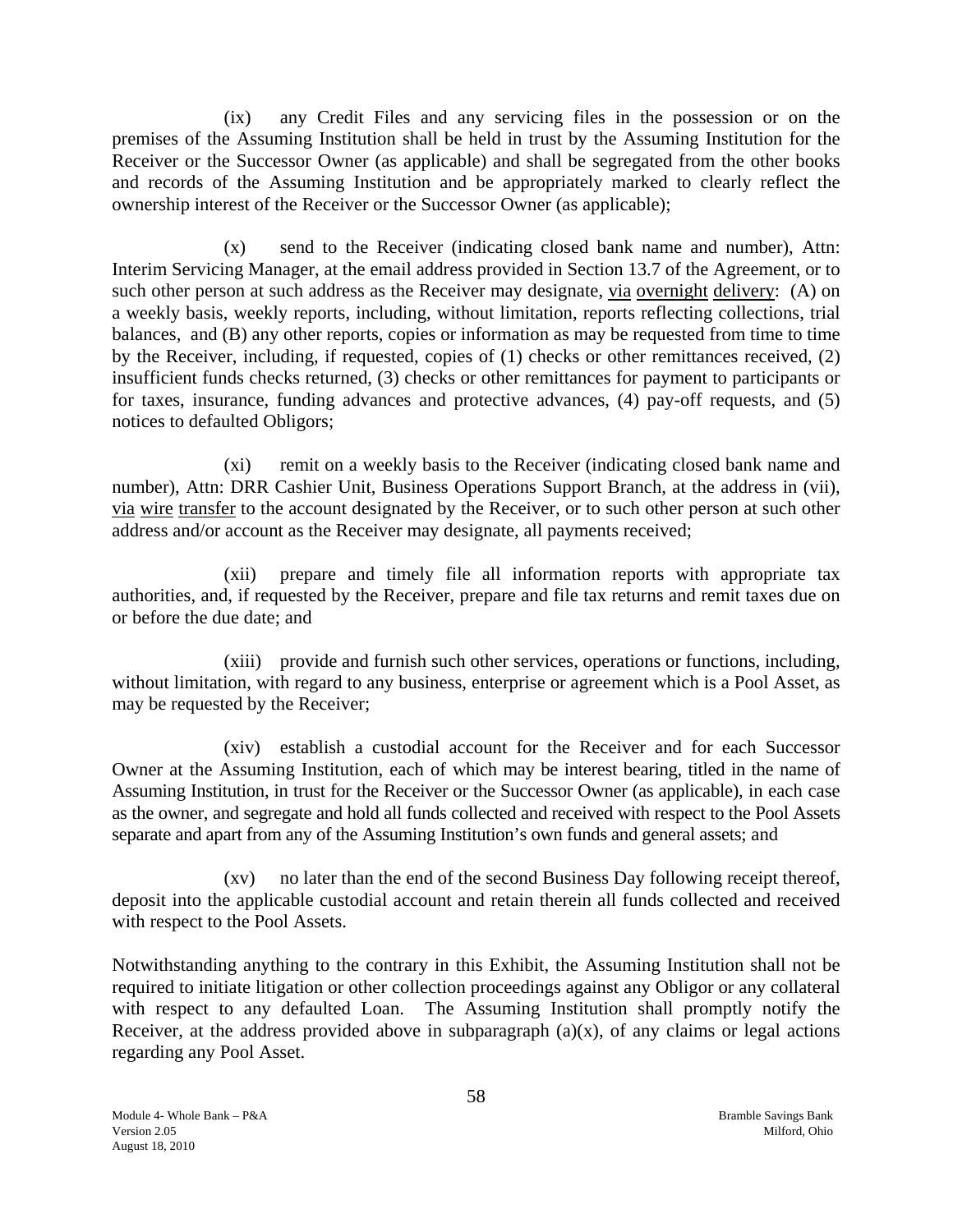(b) In consideration for the provision of the services provided pursuant to this Arrangement, the Receiver agrees to reimburse the Assuming Institution for actual, reasonable and necessary expenses incurred in connection with the performance of its duties pursuant to this Arrangement, including expenses of photocopying, postage and express mail, and data processing and employee services (based upon the number of hours spent performing servicing duties).

(c) The Assuming Institution shall provide the services described herein for a term of up to three hundred sixty-five (365) days after Bank Closing. The Receiver may terminate the Arrangement at any time upon not less than sixty (60) days notice to the Assuming Institution without any liability or cost to the Receiver other than the fees and expenses due to the Assuming Institution as of the termination date pursuant to paragraph (b) above.

(d) At any time during the term of this Arrangement, the Receiver may, upon not less than thirty (30) days prior written notice to the Assuming Institution, remove one or more Pool Assets, and at the time of such removal the Assuming Institution's responsibility with respect thereto shall terminate.

(e) At the expiration of this Arrangement or upon the termination of the Assuming Institution's responsibility with respect to any Pool Asset pursuant to paragraph (d) hereof, the Assuming Institution shall:

(i) deliver to the Receiver (or its designee) all of the Credit Documents and records relating to the Pool Assets; and

(ii) cooperate with the Receiver to facilitate the orderly transition of managing the Pool Assets to the Receiver or its designees (including, without limitation, its contractors and persons to which any Pool Assets are conveyed).

(f) At the request of the Receiver, the Assuming Institution shall perform such transitional services with regard to the Pool Assets as the Receiver may request. Transitional services may include, without limitation, assisting in any due diligence process deemed necessary by the Receiver and providing to the Receiver and its designees (including, without limitation, its contractors and any actual or potential Successor Owners) (x) information and data regarding the Pool Assets, including, without limitation, system reports and data downloads sufficient to transfer the Pool Assets to another system or systems and to facilitate due diligence by actual and potential Successor Owners, and (y) access to employees of the Assuming Institution involved in the management of, or otherwise familiar with, the Pool Assets.

(g) Until such time as the Arrangement expires or is terminated, without limitation of its obligations set forth above or in the Agreement and without any additional consideration (other than that set forth in paragraph (b) above), the Assuming Institution shall provide the Receiver and its designees (including, without limitation, its contractors and actual and potential Successor Owners) with the following, as the same may be requested: